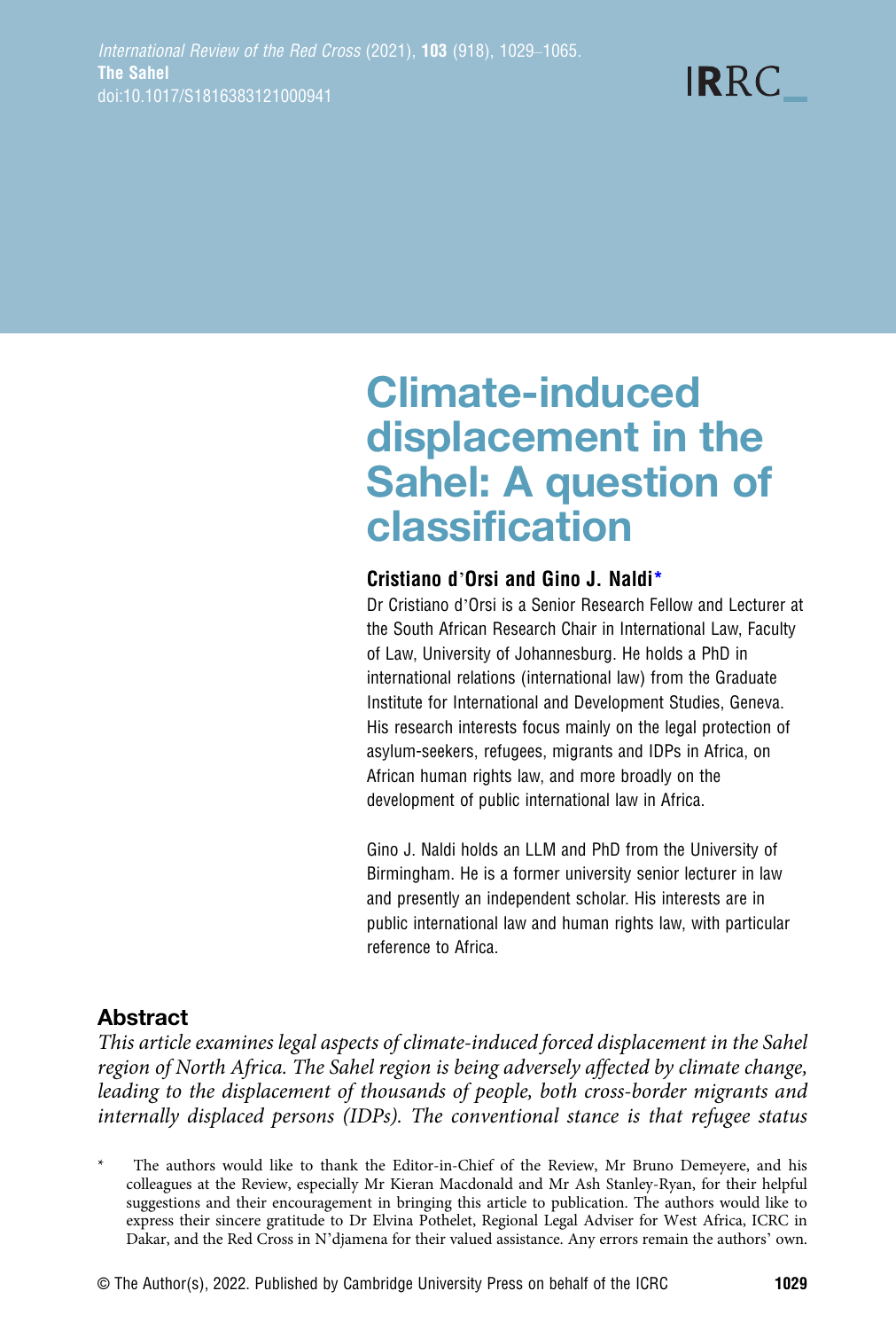does not extend to individuals displaced as a result of natural or environmental catastrophes and that consequently a normative gap exists in international refugee law. However, the position in international law may not be as clear-cut as this conventional view assumes, in light of recent trends which are moving towards the recognition of the rights of such displaced people. It seems clear that under the terms of the 1951 Refugee Convention, such people are excluded from refugee status, and while the situation is less obvious under the Organisation of African Unity Convention on Refugees in Africa, it appears that the end result is the same, although there seems to be an increasing desire for recognition of refugee status under that treaty. Other regional treaties are also taking tentative steps in this direction; the Kampala Convention on IDPs is especially noteworthy because it makes express references to circumstances such as natural disasters. A human rights approach may offer hope to displaced people, since climate change can impact on a number of rights – particularly significant is the decision of the UN Human Rights Committee in Teitiota v. New Zealand which acknowledged the harmful impact of climate change. The response, legislative and otherwise, of five Sahel States towards forcibly displaced persons is examined in this article.

Keywords: Sahel, climate change, forced displacement, refugee status, policy of Sahel States.

nn na hAn

Partout où quelque chose remue sur cette longue traînée de poussière, rendue plus subtile encore après six mois de sécheresse, on voit s'élever des nuages, et quand le moindre vent passe sur la campagne, la tête alourdie des vieux arbres semble se dissoudre en fumée.

Eugene Fromentin<sup>1</sup>

#### Introduction

This article examines legal aspects of climate-induced forced displacement in the Sahel region of North Africa. As is observed below, such displacement has been ongoing for a number of years but continues to increase to alarming levels. The forcibly displaced can be divided into two categories: firstly, those who by virtue of seeking refuge in another State may have a claim to refugee status under international law, sometimes referred to as cross-border migrants; $^2$  and secondly,

<sup>1</sup> "Wherever something stirs on this long trail of dust, made even more subtle after six months of drought, clouds are seen to rise, and when the slightest wind passes over the countryside, the heavy heads of the old trees seem to dissolve into smoke." Eugene Fromentin, Une année dans le Sahel, Typographie Wittersheim, Paris, 1859, p. 43.

<sup>2</sup> Climate migration refers to "[t]he movement of a person or groups of persons who, predominantly for reasons of sudden or progressive change in the environment due to climate change, are obliged to leave their habitual place of residence, or choose to do so, either temporarily or permanently, within a State or across an international border": Warsaw International Mechanism, Executive Committee, "Action Area 6: Migration, Displacement and Human Mobility", submission from the International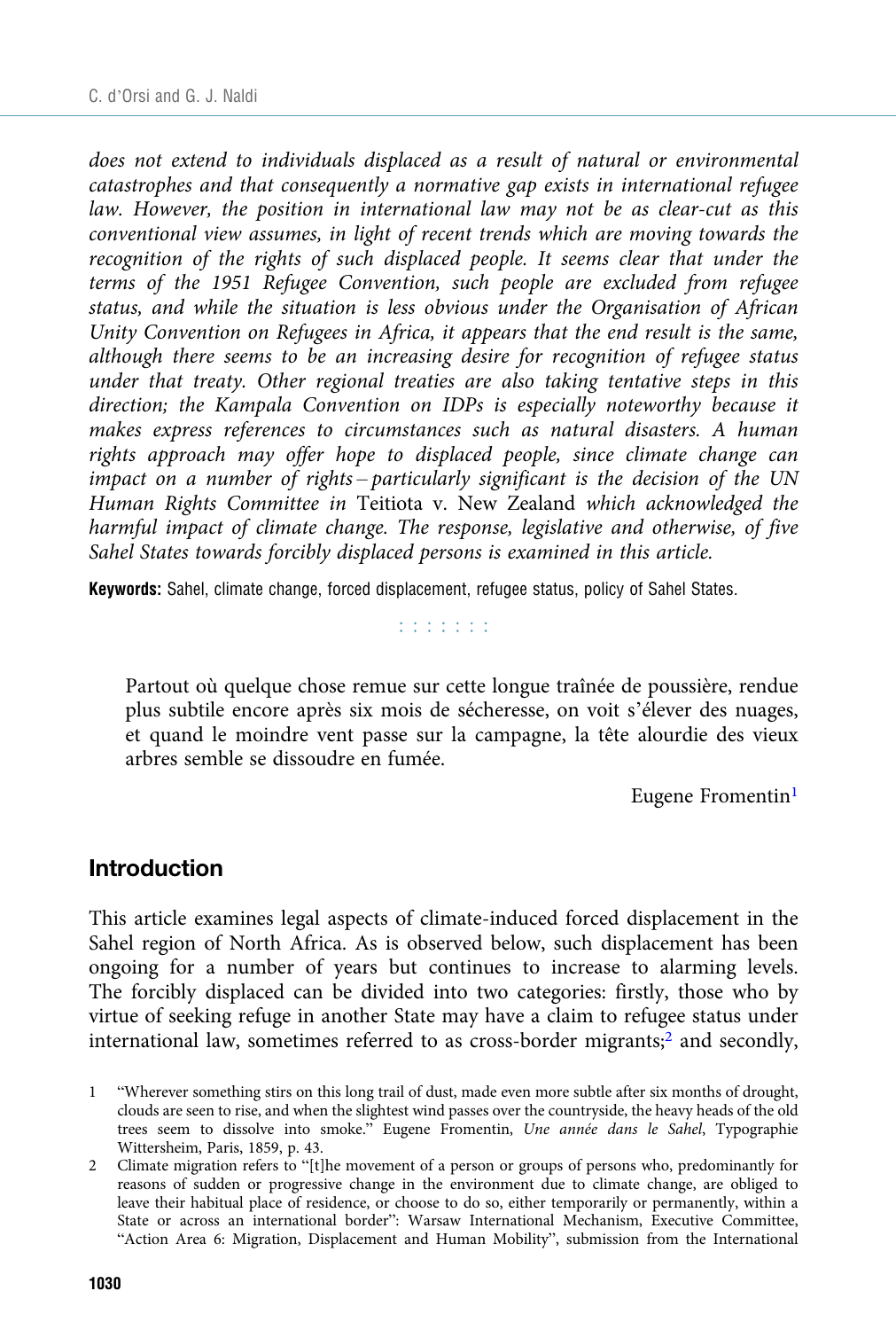those who are uprooted from their homes but remain within the borders of their own disaster-affected country and are therefore classified as internally displaced persons (IDPs).<sup>3</sup> The conventional stance is that refugee status does not encompass individuals displaced because of natural disasters or environmental catastrophes whatever the cause, be they sudden-onset events, such as volcanic eruptions or flooding, which may pose an immediate threat to life; or slow-onset events, such as desertification or rising sea levels, which may eventually make life untenable.4 Consequently, "cross-border displacement stemming from natural disasters and the effects of climate change has … been identified as a normative gap in the international legal protection regime". <sup>5</sup> This article argues first that the position in international law may not be as clear-cut as the traditional view supposes in light of regional regimes, and explores recent trends towards the legal recognition of the rights of people displaced because of climate change. It then examines the response to climate-induced displaced persons, particularly in terms of domestic legislation, of five Sahel States that form the focus of the article: Burkina Faso, Mali, Niger, Chad and Mauritania.

Organization for Migration (IOM), 2016. The present article seeks to avoid labels such as "environmental refugee" or "climate refugee", as they have no basis in international law: see Jane McAdam, Climate Change, Forced Migration, and International Law, Oxford University Press, Oxford, 2012, pp. 3, 6. These terms also generate considerable controversy as the word "refugee" has a technical legal meaning: see Rafiqul Islam, "Climate Refugees and International Refugee Law", in Rafiqul Islam and Jahid Hossain Bhuiyan (eds), An Introduction to International Refugee Law, Martinus Nijhoff, Leiden and Boston, MA, 2013, pp. 217–218. Many writers warn of misunderstandings as a result of the misuse of legal terms by lay persons: see, for example, the review of such criticisms in Camillo Boano, Roger Zetter and Tim Morris, Environmentally Displaced People: Understanding the Linkages between Environmental Change, Livelihoods and Forced Migration, Forced Migration Policy Briefing No. 1, Refugee Studies Centre, Oxford, November 2008, p. 10. See also Astri Suhrke, "Environmental Degradation and Population Flows", Journal of International Affairs, Vol. 47, No. 2, 1994, p. 482, who suggests that the definition of refugee in such contexts is a sociological one rather than a legal one. The Office of the UN High Commissioner for Refugees (UNHCR) recommends the term "persons displaced in the context of disasters and climate change", which is somewhat long-winded: see UNHCR, "Climate Change and Disaster Displacement", available at: [www.unhcr.org/climate-change](https://www.unhcr.org/climate-change-and-disasters.html)[and-disasters.html](https://www.unhcr.org/climate-change-and-disasters.html) (all internet references were accessed in January 2022). Others suggest "environmental refugees": see Diane C. Bates, "Environmental Refugees? Classifying Human Migrations Caused by Environmental Change", Population and Environment, Vol. 23, No. 5, 2002.

- 3 As the United Nations (UN) has observed, "[d]isasters often generate the mass displacement of persons, either across borders (refugees) or within those of a disaster-affected State (internally displaced persons)". Report of the Special Rapporteur on the Protection of Persons in the Event of Disasters, UN Doc. A/CN.4/ 598, 15 May 2008, para. 27.
- 4 "The occurrence of a disaster is not envisaged as grounds for granting refugee status": ibid., para. 28. According to the Intergovernmental Panel on Climate Change (IPCC), the harmful effects of climate change include an increase in the frequency and intensity of extreme weather events forcing people from their homes, possibly permanently; increased warming and drought affecting agriculture and access to clean water; sea-level rises making coastal areas uninhabitable; and increased potential for violence as a result of economic dislocation. Vicente R. Barros et al. (eds), Climate Change 2014: Impacts, Adaptation and Vulnerability, Fifth Assessment Report, Working Group II, IPCC, 2014, Part A, pp. 766–771, and Part B, p. 1175, available at: [www.ipcc.ch/report/ar5/wg2/](https://www.ipcc.ch/report/ar5/wg2/). While international law may draw distinctions between different categories of natural disasters, it has been observed that "disaster categorization" entails a "high degree of arbitrariness" since it is "not always possible to maintain a clear delineation between causes". Report of the Special Rapporteur, above note 3, paras 48–49.

5 J. McAdam, above note 2, p. 1.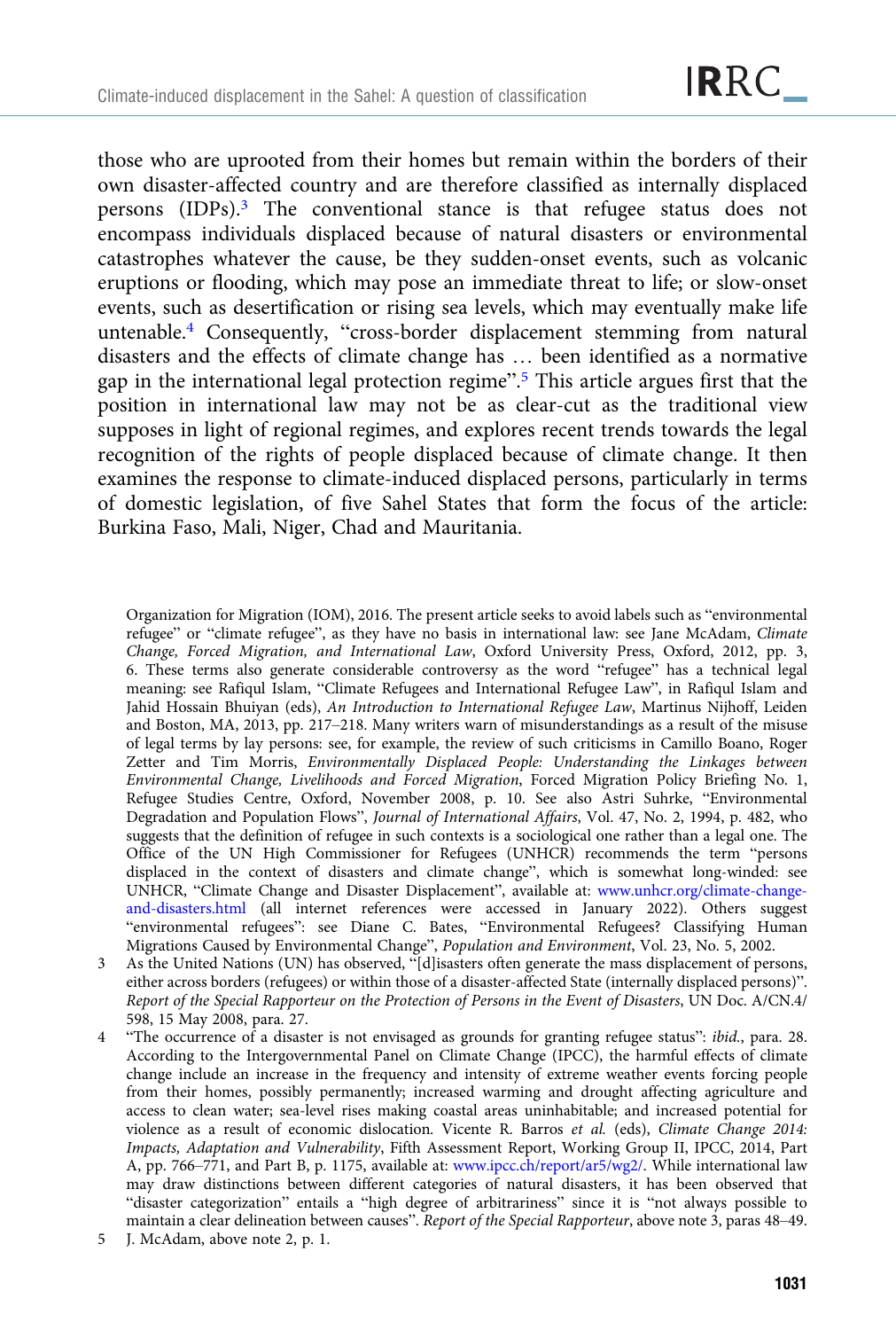The Sahel is a semi-arid region of sub-Saharan Africa that experiences a hot, sunny and dry climate all year round. It is bordered by the Sahara Desert to the north and savannahs to the south, and stretches from Sudan in the east to Senegal in the west, taking in all or parts of Chad, Niger, Burkina Faso, Mauritania and Mali.<sup>6</sup> In recent decades the Sahel has experienced drought, desertification and soil loss,<sup>7</sup> which the United Nations (UN), in partnership with African countries, is attempting to reverse.<sup>8</sup> Such slow-onset environmental degradation, which may be attributable partially to local human activity but is also attributable to global climate change,<sup>9</sup> has given rise to food insecurity.<sup>10</sup> It has additionally contributed to increased communal violence and armed conflict situations, possibly involving organized armed groups, $11$  leading to the forced displacement of hundreds of thousands of people across the region.<sup>12</sup> The

- 6 "Sahel", Encyclopaedia Britannica, available at: [www.britannica.com/place/Sahel](https://www.britannica.com/place/Sahel). The Sahel may extend to parts of Nigeria, Eritrea, the Gambia and Guinea-Bissau (Platform on Disaster Displacement (PDD) and Office of the UN High Commissioner for Human Rights (UN Human Rights), The Slow Onset Effects of Climate Change and Human Rights Protection for Cross-Border Migrants, 2018, paras 92–93, available at: [www.ohchr.org/Documents/Issues/Migration/OHCHR\\_slow\\_onset\\_of\\_Climate\\_Change\\_EN.pdf](https://www.ohchr.org/Documents/Issues/Migration/OHCHR_slow_onset_of_Climate_Change_EN.pdf)), as well as other neighbouring countries (Africa Renewal, "The Sahel: Land of Opportunities", available at: [www.](https://www.un.org/africarenewal/sahel) [un.org/africarenewal/sahel\)](https://www.un.org/africarenewal/sahel).
- 7 Willem Van Cotthem, "Desertification in the Sahel", 16 February 2015, available at: [https://desertification.](https://desertification.wordpress.com/2015/02/16/the-sahel-desertified/) [wordpress.com/2015/02/16/the-sahel-desertified/.](https://desertification.wordpress.com/2015/02/16/the-sahel-desertified/) See UN Framework Convention on Climate Change, 1771 UNTS 107, 9 May 1992 (entered into force 21 March 1993) (UNFCCC), Art. 1(1).
- 8 See the UN Convention to Combat Desertification, 1954 UNTS 3, 17 June 1994 (entered into force 26 December 1996) (UNCCD), Annex I, available at: [www.unccd.int/conventionregions/annex-i-africa.](https://www.unccd.int/conventionregions/annex-i-africa) The UNCCD, inter alia, establishes a regional programme for Africa to fight land degradation. Land degradation affects much of Africa: see Pablo Muñoz et al., Land Degradation, Poverty and Inequality, UNCCD, Bonn, 2019, pp. 8–9, available at: <https://tinyurl.com/yzvnj4h9>.
- UNFCCC, Art. 1(2); PDD and UN Human Rights, above note 6, paras 96–104; UN, "Africa is Particularly Vulnerable to the Expected Impacts of Global Warming", fact sheet, available at: [https://unfccc.int/files/](https://unfccc.int/files/press/backgrounders/application/pdf/factsheet_africa.pdf) [press/backgrounders/application/pdf/factsheet\\_africa.pdf;](https://unfccc.int/files/press/backgrounders/application/pdf/factsheet_africa.pdf) ICRC, "Mali-Niger: Climate Change and Conflict Make an Explosive Mix in the Sahel", news release, 22 January 2019, available at: [www.icrc.](https://www.icrc.org/en/document/mali-niger-climate-change-and-conflict-make-explosive-mix-sahel) [org/en/document/mali-niger-climate-change-and-conflict-make-explosive-mix-sahel](https://www.icrc.org/en/document/mali-niger-climate-change-and-conflict-make-explosive-mix-sahel). See also, generally, Oxfam International, Uprooted by Climate Change: Responding to the Growing Risk of Displacement, Oxford, November 2017; Isabelle Niang and Olivier C. Ruppel, "Africa", in V. R. Barros et al. (eds), above note 4, Part B, p. 1199.
- 10 See, for example, HRC Res. 13/4, "The Right to Food", 24 March 2010; ICRC, "A Conflict without Borders Continues to Play Out in the Sahel", news release, 8 July 2020, available at: [www.icrc.org/en/document/](https://www.icrc.org/en/document/conflict-without-borders-continues-play-out-sahel) [conflict-without-borders-continues-play-out-sahel;](https://www.icrc.org/en/document/conflict-without-borders-continues-play-out-sahel) Robert Muggah and José Luengo Cabrerea, "The Sahel is Engulfed by Violence. Climate Change, Food Insecurity and Extremists are Largely to Blame", World Economic Forum, 23 January 2019, available at: [www.weforum.org/agenda/2019/01/all](https://www.weforum.org/agenda/2019/01/all-the-warning-signs-are-showing-in-the-sahel-we-must-act-now/)[the-warning-signs-are-showing-in-the-sahel-we-must-act-now/](https://www.weforum.org/agenda/2019/01/all-the-warning-signs-are-showing-in-the-sahel-we-must-act-now/). Finally, see UN Security Council, Joint Force of the Group of Five for the Sahel: Report of the Secretary-General, UN Doc. S/2021/442, 10 May 2021, p. 2, para. 4: "The latest available data indicate that, in 2021, 6.8 million people were foodinsecure in G5 Sahel countries. The threat of famine is now looming in Burkina Faso. Also, since 2018, in the Liptako-Gourma region, the number of internally displaced people has risen twentyfold. In G5 Sahel States, close to 2.2 million people were internally displaced and more than 880,000 people were refugees. Large-scale displacement continued to have an impact on State service provision and the availability of natural resources, further exacerbating tension and social conflicts."
- 11 ICRC, above note 9; ICRC, above note 10. The role played by such groups appears to be a complex one: see Lori-Anne Théroux-Bénoni and Baba Dakono, "Are Terrorist Groups Stoking Local Conflicts in the Sahel?", Institute for Security Studies, 14 October 2019, available at: [https://issafrica.org/iss-today/are](https://issafrica.org/iss-today/are-terrorist-groups-stoking-local-conflicts-in-the-sahel)[terrorist-groups-stoking-local-conflicts-in-the-sahel.](https://issafrica.org/iss-today/are-terrorist-groups-stoking-local-conflicts-in-the-sahel)
- 12 Stefano M. Torelli, "Climate-Driven Migration in Africa", European Council on Foreign Relations, 20 December 2017, available at: [https://ecfr.eu/article/commentary\\_climate\\_driven\\_migration\\_in\\_africa/;](https://ecfr.eu/article/commentary_climate_driven_migration_in_africa/)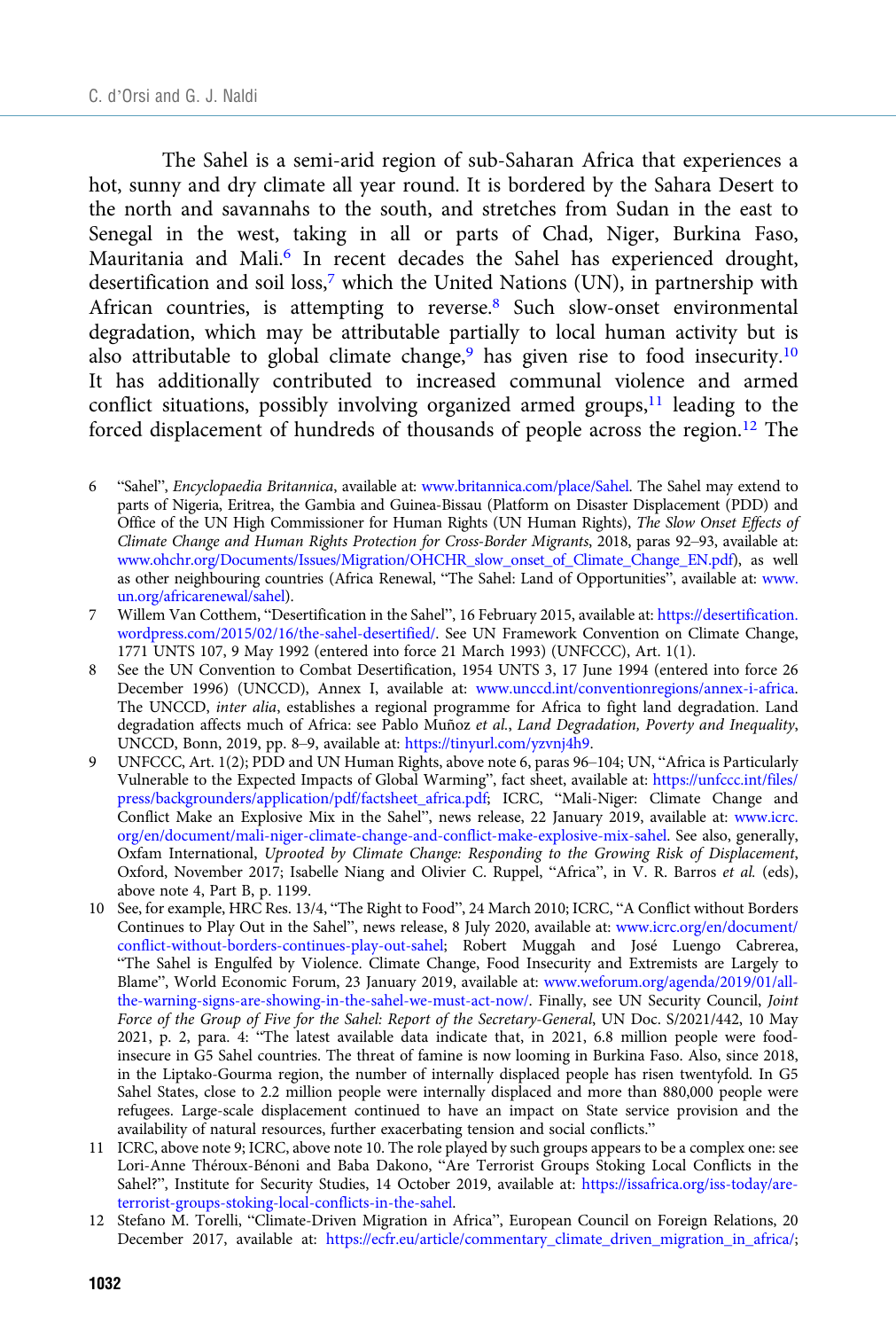Office of the UN High Commissioner for Refugees (UNHCR), the UN refugee agency, recognizes the threat posed by climate change to the displaced. In its Global Compact for Refugees, the UNHCR acknowledges that "climate, environmental degradation and natural disasters increasingly interact with the drivers of refugee movements".<sup>13</sup>

The Sahel assumed a higher priority for the UNHCR in 2020. On 23 July 2020, the African Development Bank (AfDB), UNHCR and the G5 Sahel (Burkina Faso, Chad, Mali, Mauritania and Niger) $14$  signed an agreement to allocate \$20 million to the COVID-19 response across the Sahel region.15 The UNHCR has provided emergency shelter to over 81,000 displaced people and amid COVID-19, its work has helped over 338,000 people to receive essential health-care services in the Central Sahel.16 Additionally, with schools closed, 12,000 displaced and host community children have continued their education through distance learning.17 At the end of March 2021 the total population of concern for the UNHCR amounted to 3,861,555 individuals, including refugees, asylum-seekers, refugee returnees, IDPs and IDP returnees, in five countries of the Sahel, which are analyzed in this article: Burkina Faso, Mali, Niger, Chad and Mauritania. Excluding returnees, the forcibly displaced numbered 877,773 asylum-seekers and refugees and 2,170,655 IDPs.18

Lisa Schlein, "Internal Displacement in the Sahel Tops 2 Million as Armed Conflict Intensifies", VOA, 23 January 2021, available at: [www.voanews.com/africa/internal-displacement-sahel-tops-2-million-armed](https://www.voanews.com/africa/internal-displacement-sahel-tops-2-million-armed-conflict-intensifies)[conflict-intensifies.](https://www.voanews.com/africa/internal-displacement-sahel-tops-2-million-armed-conflict-intensifies) See UNHCR, Update of UNHCR's Operations in Africa, Executive Committee of the High Commissioner's Programme, 69th Session, 1–5 October 2018; UNHCR, UNHCR Global Trends 2019, 18 June 2020, available at: [www.unhcr.org/globaltrends2019/;](https://www.unhcr.org/globaltrends2019/) Internal Displacement Monitoring Centre (IDMC) and Norwegian Refugee Council (NRC), Global Report on Internal Displacement 2020, April 2020, available at: [www.internal-displacement.org/sites/default/files/](https://www.internal-displacement.org/sites/default/files/publications/documents/2020-IDMC-GRID.pdf) [publications/documents/2020-IDMC-GRID.pdf](https://www.internal-displacement.org/sites/default/files/publications/documents/2020-IDMC-GRID.pdf); UNHCR, "Sahel Refugee Crisis", available at: [www.](https://www.unrefugees.org/emergencies/sahel/) [unrefugees.org/emergencies/sahel/](https://www.unrefugees.org/emergencies/sahel/); UNHCR, "Sahel Crisis Explained", 29 October 2020, available at: [www.unrefugees.org/news/sahel-crisis-explained/;](https://www.unrefugees.org/news/sahel-crisis-explained/) Climate Refugees, "Climate, Conflict, Migration in the Sahel-Regional Expert Weighs In", 5 October 2020, available at: [www.climate-refugees.org/](https://www.climate-refugees.org/perspectives/2020/10/4/sahel) [perspectives/2020/10/4/sahel](https://www.climate-refugees.org/perspectives/2020/10/4/sahel). See also Terence Epule, Changhui Pen and Laurent Lepage, "Environmental Refugees in Sub-Saharan Africa: A Review of Perspectives on the Trends, Causes, Challenges and Way Forward", GeoJournal, Vol. 80, No. 1, 2015.

- 13 Report of the United Nations High Commissioner for Refugees, UN Doc. A/73/12 (Part II), 13 September 2018, para. 8, affirmed by UNGA Res. 73/151, 17 December 2018.
- 14 The G5 Sahel is an institutional framework for coordination of regional cooperation in development policies and security matters in West Africa. It was formed on 16 February 2014 in Mauritania at a summit of five Sahel countries – Burkina Faso, Chad, Mali, Mauritania and Niger – and is permanently seated in Mauritania. Later in 2014, it adopted a Convention of Establishment. See Dominic Chavez, "Sahel G5 Meeting Brings Together Governments and Donors to Accelerate Regional Development", World Bank, 14 July 2014, available at: [www.worldbank.org/en/news/feature/2014/07/14/sahel-g5-meeting-brings](https://www.worldbank.org/en/news/feature/2014/07/14/sahel-g5-meeting-brings-together-governments-and-donors-to-accelerate-regional-development)[together-governments-and-donors-to-accelerate-regional-development](https://www.worldbank.org/en/news/feature/2014/07/14/sahel-g5-meeting-brings-together-governments-and-donors-to-accelerate-regional-development); Abdelhak Bassou, State, Borders and Territory in the Sahel: The Case of the G5 Sahel, Policy Brief PB-17/33, OCP Policy Center, October 2017, available at: <https://sahelresearch.africa.ufl.edu/files/OCPPC-PB1733vEn.pdf>; G5 Sahel, Convention portant creation du G5 Sahel, 14 December 2014.
- 15 UNHCR, "US\$20 Million for Sahel Drive to Curb COVID-19", 23 July 2020, available at: [www.unhcr.org/](https://www.unhcr.org/news/press/2020/7/5f1993eb4/us20-million-sahel-drive-curb-covid-19.html) [news/press/2020/7/5f1993eb4/us20-million-sahel-drive-curb-covid-19.html](https://www.unhcr.org/news/press/2020/7/5f1993eb4/us20-million-sahel-drive-curb-covid-19.html).
- 16 UNHCR, "UNHCR Warns of Mounting Needs in Sahel as Forced Displacement Intensifies", 16 October 2020, available at: [www.unhcr.org/news/briefing/2020/10/5f894b234/unhcr-warns-mounting-needs](https://www.unhcr.org/news/briefing/2020/10/5f894b234/unhcr-warns-mounting-needs-sahel-forced-displacement-intensifies.html)[sahel-forced-displacement-intensifies.html](https://www.unhcr.org/news/briefing/2020/10/5f894b234/unhcr-warns-mounting-needs-sahel-forced-displacement-intensifies.html).
- 17 Ibid.
- 18 UNCHR, "Sahel Crisis", available at: <https://data2.unhcr.org/en/situations/sahelcrisis>.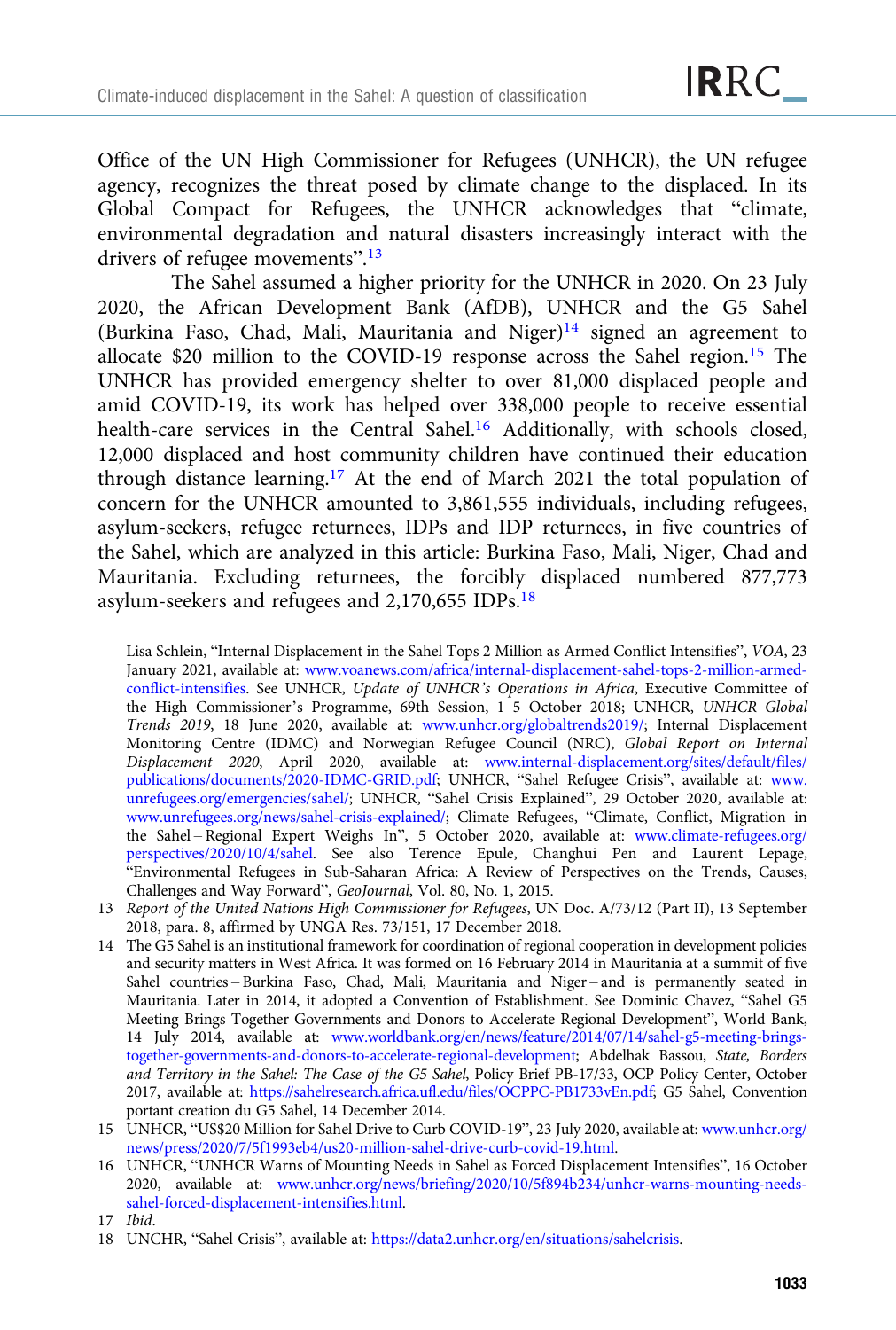### The definition of refugee according to the 1951 Refugee **Convention**

The first issue addressed in this article is whether the cross-border climate-induced displaced persons in the Sahel are entitled to refugee status under international law. The established definition of a refugee in international law is found in the 1951 Convention relating to the Status of Refugees (Refugee Convention). As is well known, this instrument defines a refugee as someone who, inter alia, leaves or is unable to return to his or her country of nationality as a result of a "well-founded fear of being persecuted for reasons of race, religion, nationality, membership of a particular social group or political opinion".<sup>19</sup> There are therefore three essential elements to satisfying the test for refugee status: first, an individual, well-founded fear of persecution;<sup>20</sup> secondly, being outside of one's country of origin or habitual residence; and thirdly, an inability or unwillingness to rely on the protection of that country or to return there due to a fear of persecution.<sup>21</sup> While the established definition has been subject to judicial interpretation over the years so that, for instance, gender-related violence, $22$  including female genital mutilation<sup>23</sup> and forced sterilization,<sup>24</sup> and sexual orientation<sup>25</sup> have become accepted as falling within the Refugee Convention's grounds for recognizing refugee status, it would ordinarily strain the text beyond breaking point to read into it that natural or environmental disasters in and of themselves, including climate change as a subcategory, are one such ground, even if one invokes the doctrine of evolutive interpretation.<sup>26</sup> The fact that a conscious decision was seemingly taken to exclude peoples fleeing natural disasters would render such a

- 19 Convention Relating to the Status of Refugees, 189 UNTS 137, 28 July 1951 (entered into force 22 April 1954) (Refugee Convention), Art. 1(a)(2). The overwhelming majority of African States are parties to the Refugee Convention, including the five Sahel countries in question: see UNHCR, "States Parties, Including Reservations and Declarations, to the 1951 Refugee Convention", available at: [www.unhcr.org/5d9ed32b4.](https://www.unhcr.org/5d9ed32b4)
- 20 The fear of persecution must be based on the five grounds listed in Article 1(a)(2) of the Refugee Convention, which is exhaustive. See Jahid Hossain Bhuiyan, "Refugee Status Determination: Analysis and Application", in R. Islam and J. Hossain Bhuiyan (eds), above note 2, pp. 54–60.
- 21 UNHCR, "What Is a Refugee?", available at: [www.unhcr.org/what-is-a-refugee.html.](https://www.unhcr.org/what-is-a-refugee.html) See, generally, James C. Hathaway and Michelle Foster, The Law of Refugee Status, 2nd ed., Cambridge University Press, Cambridge, 2014.
- 22 UNHCR, Guidelines on International Protection No. 1: Gender-Related Persecution within the Context of Article 1A(2) of the 1951 Convention and/or Its 1967 Protocol relating to the Status of Refugees, UN Doc. HCR/GIP/02/01, 7 May 2002, available at: [www.unhcr.org/uk/publications/legal/3d58ddef4/guidelines](https://www.unhcr.org/uk/publications/legal/3d58ddef4/guidelines-international-protection-1-gender-related-persecution-context.html)[international-protection-1-gender-related-persecution-context.html.](https://www.unhcr.org/uk/publications/legal/3d58ddef4/guidelines-international-protection-1-gender-related-persecution-context.html)
- 23 Ibid.; House of Lords, Fornah v. SSHD, [2007] 1 AC 412, 2007.
- 24 Supreme Court of Canada, Cheung v. Canada (Minister of Employment and Immigration), 102 DLR (4th) 214, 1993.
- 25 UNHCR, Guidelines on International Protection No. 9: Claims to Refugee Status based on Sexual Orientation and/or Gender Identity within the Context of Article 1A(2) of the 1951 Convention and/or Its 1967 Protocol relating to the Status of Refugees, UN Doc. HCR/GIP/12/09, 23 October 2012, available at: [www.unhcr.org/](https://www.unhcr.org/uk/publications/legal/50ae466f9/guidelines-international-protection-9-claims-refugee-status-based-sexual.html) [uk/publications/legal/50ae466f9/guidelines-international-protection-9-claims-refugee-status-based-sexual.](https://www.unhcr.org/uk/publications/legal/50ae466f9/guidelines-international-protection-9-claims-refugee-status-based-sexual.html) [html](https://www.unhcr.org/uk/publications/legal/50ae466f9/guidelines-international-protection-9-claims-refugee-status-based-sexual.html); Court of Justice of the European Union, X, Y, Z v. Minister voor Immigratie en Asiel, Case Nos C-199/ 12, C-200/12, C-201/12, ECLI:EU:C:2013:720, 2013.
- 26 See House of Lords, Hoxha and Anor v. Secretary of State for the Home Department, [2005] UKHL 19, 2005, paras 8–9, which cautioned against "reading into a treaty [the Refugee Convention] words that are not there". It should be noted that the first principle of treaty interpretation is that of giving a term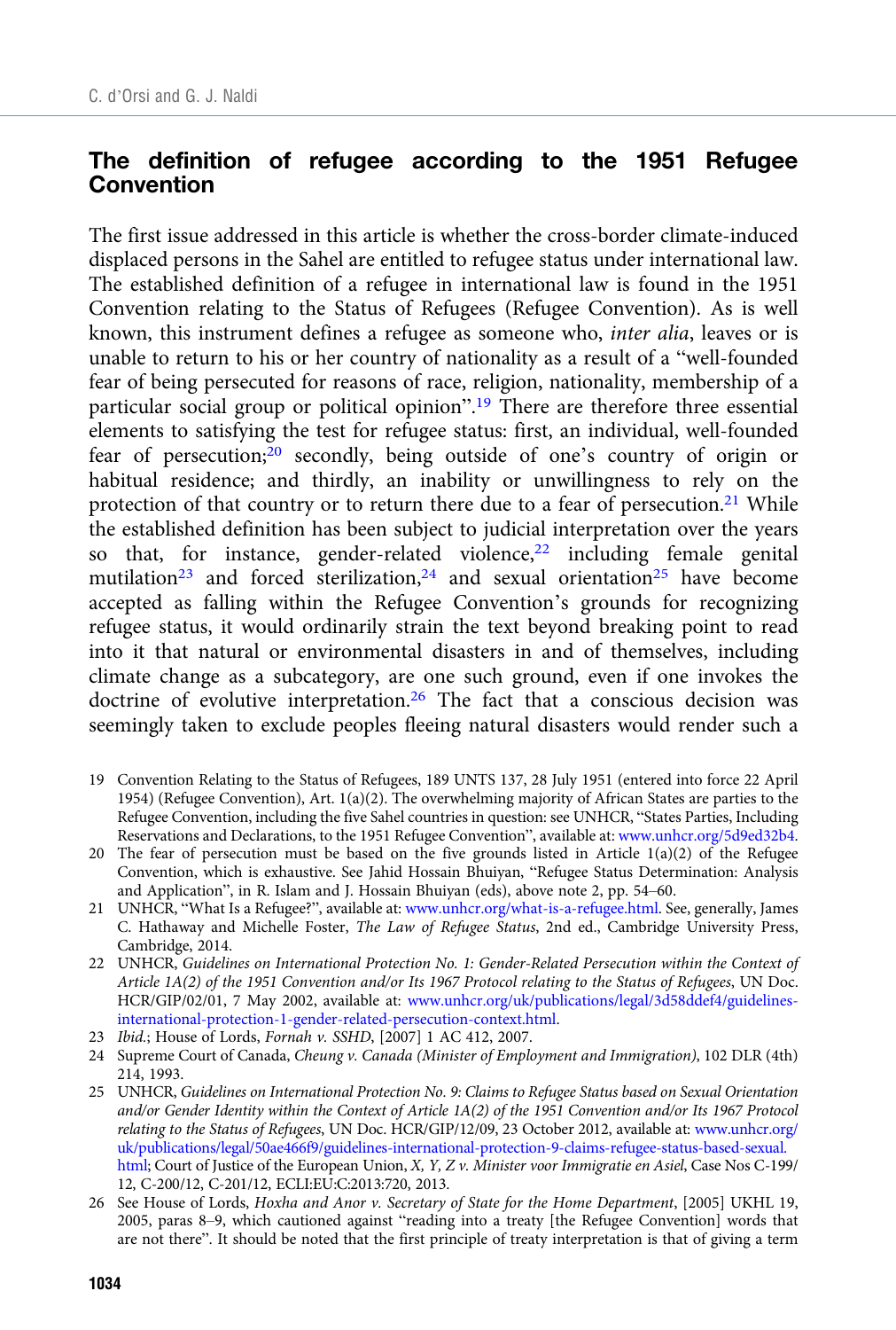reading extremely unlikely.<sup>27</sup> However, the UNHCR is of the view that climateinduced displaced persons do not qualify as refugees "unless they also have wellfounded fear of persecution for one of the reasons stated".<sup>28</sup> A causal link must therefore be established between the environmental disaster and the persecution,<sup>29</sup> described by the UNHCR as "nexus dynamics".<sup>30</sup> A possible scenario might be flooding caused by the deliberate destruction of dykes or a dam;31 another would be discrimination against as a member of a social group in the distribution of disaster relief.<sup>32</sup> Nevertheless, unlikely as it may seem, it has been suggested that nature could be viewed as the "persecutor",<sup>33</sup> but logically, persecution, and/or the fear of it, such as fear for one's life, must be generated by human agency and by definition cannot be carried out by random and inanimate acts of nature, however calamitous.<sup>34</sup> The view has therefore been expressed that,

implicitly, the [Refugee] Convention … excludes those who are displaced across a state border due to drought, flood or loss of income induced by deforestation. People fleeing such environmental changes would not qualify for refugee status even under liberal interpretations of prevailing legal norms.<sup>35</sup>

its ordinary meaning: see Vienna Convention on the Law of Treaties, 1155 UNTS 331, 22 May 1969 (entered into force 27 January 1980), Art. 31(1).

- 27 Ionel Zamfir, "Refugee Status under International Law", European Parliamentary Research Service, 27 October 2015, p. 24, available at: [https://epthinktank.eu/2015/10/27/refugee-status-under-international](https://epthinktank.eu/2015/10/27/refugee-status-under-international-law/)[law/](https://epthinktank.eu/2015/10/27/refugee-status-under-international-law/).
- 28 UNHCR, Handbook on Procedures and Criteria for Determining Refugee Status under the 1951 Convention and the 1967 Protocol relating to the Status of Refugees, Geneva, January 1992, para. 39, available at: [www.](https://www.unhcr.org/4d93528a9.pdf) [unhcr.org/4d93528a9.pdf](https://www.unhcr.org/4d93528a9.pdf); UNHCR, Legal Considerations Regarding Claims for International Protection Made in the Context of the Adverse Effects of Climate Change and Disasters, 1 October 2020, paras 7–9, available at: [www.refworld.org/docid/5f75f2734.html](https://www.refworld.org/docid/5f75f2734.html).
- 29 UNHCR, Legal Considerations, above note 28, para. 10. See also Colloquium on Challenges in International Refugee Law, "International Refugee Law: The Michigan Guidelines on Nexus to a Convention Ground", Michigan Journal of International Law, Vol. 23, No. 2, 2002; R. Islam, above note 2, pp. 222–224.
- 30 See Sanjula Weerasinghe, In Harm's Way: International Protection in the Context of Nexus Dynamics between Conflict or Violence and Disaster or Climate Change, UNHCR, Division of International Protection, December 2018, available at: [https://www.unhcr.org/5c1ba88d4.pdf.](https://www.unhcr.org/5c1ba88d4.pdf)
- 31 See Jane McAdam, Climate Change Displacement and International Law: Complementary Protection Standards, UNHCR, Geneva, May 2011, p. 14.
- 32 Report of the Special Rapporteur, above note 2, para. 26; New Zealand Immigration and Protection Tribunal (NZIPT), AC (Tuvalu), [2014] NZIPT 800517-520, 2014, para. 86. A much-cited example is that of the Marsh Arabs of Iraq, many of whom were forced to flee their traditional homeland as a result of the wetlands being drained by the Iraqi government of Saddam Hussein in retribution for a failed uprising. See Report of the Special Rapporteur of the Commission on Human Rights, UN Doc. E/CN.4/1995/56, 15 February 1995.
- 33 Jessica B. Cooper, "Environmental Refugees: Meeting the Requirements of the Refugee Definition", New York University Environmental Law Journal, Vol. 6, No. 2, 1998.
- 34 New Zealand Court of Appeal (NZCA), Teitiota v. Chief Executive of the Ministry of Business, Innovation and Employment, [2014] NZCA 173, 2014, para. 21. See, further, J. McAdam, above note 31, p. 12; Mark Baker-Jones and Melanie Baker-Jones, "Teitiota v Chief Executive of the Ministry of Business, Innovation and Employment – A Person Displaced", QUT Law Review, Vol. 15, No. 2, 2015, pp. 114–116. While national courts have assumed different stances on the definition of fear of persecution (see Rafiqul Islam, "The Origin and Evolution of International Refugee Law", in R. Islam and J. Hossain Bhuiyan (eds), above note 2, pp. 26–27), the circumstances share the common feature of human agency, whether through human rights violations or armed conflict.
- 35 A. Suhrke, above note 2, p. 492.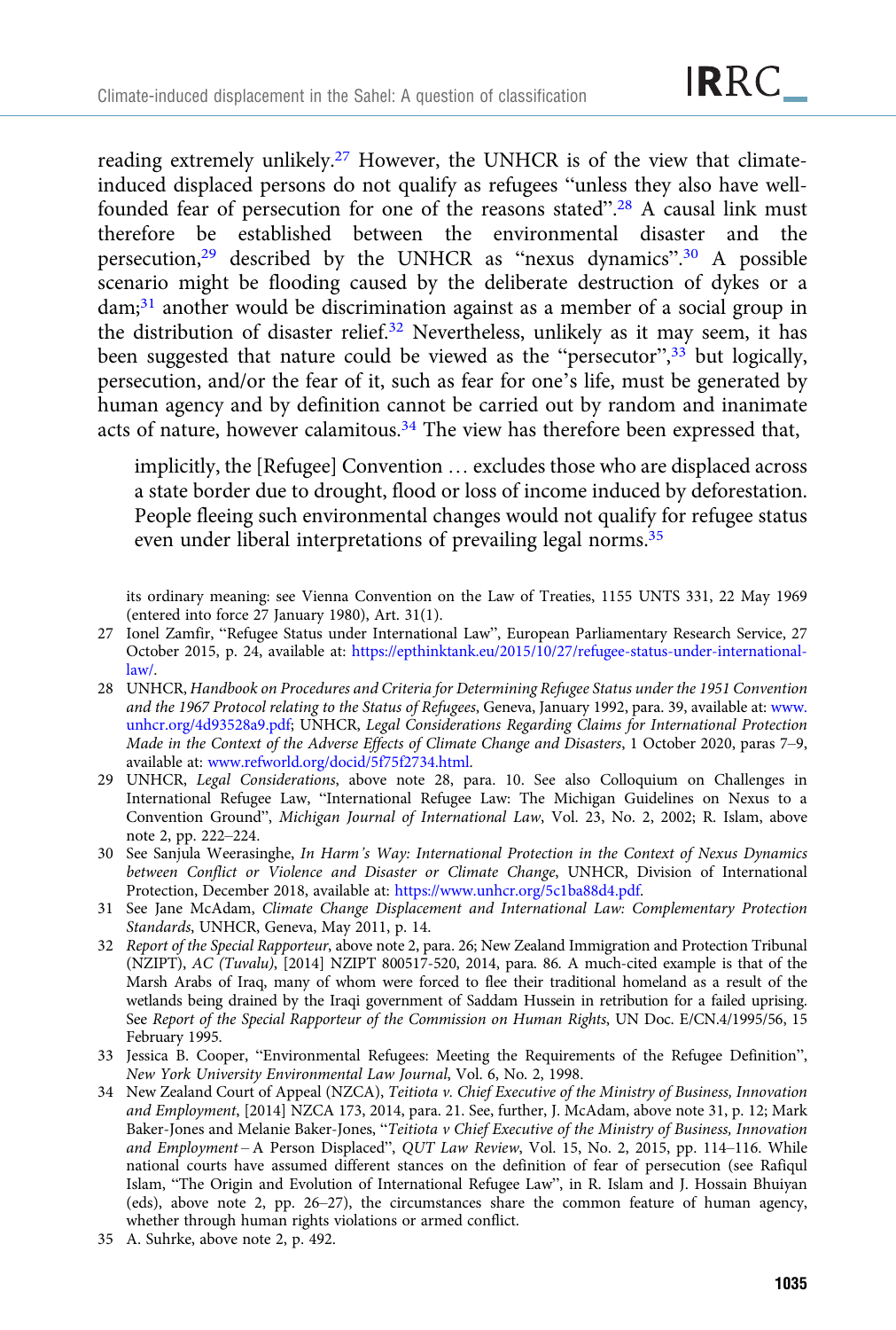This strict interpretation has been upheld by national courts.<sup>36</sup> A decision of the New Zealand Court of Appeal (NZCA), rejecting the submission that a climateinduced displaced person could qualify for refugee status, is apposite.<sup>37</sup> The case concerned Mr Teitiota and his wife from the Pacific Island State of Kiribati, who were in New Zealand unlawfully and whose application for refugee status and protected person status on the grounds that climate change would make living in Kiribati untenable had been turned down by the New Zealand Immigration and Protection Tribunal (NZIPT).<sup>38</sup> The NZIPT held that Teitiota was not a victim of "forced" displacement but had moved voluntarily, and that persecution required human agency under both international law and the relevant New Zealand legislation.<sup>39</sup> With specific reference to natural disasters and environmental degradation, while such events could entail serious human rights issues, the criteria in the Refugee Convention had to be met, which in the New Zealand context meant establishing egregious violations of core human rights with a sufficient link to a Refugee Convention ground.<sup>40</sup> Teitiota appealed the decision, arguing, inter alia, that environmental degradation in the form of coastal erosion and sea-level rise meant that there was no future for him and his family in Kiribati.

An appeal against the NZIPT's decision that the factual circumstances meant that Teitiota did not qualify for refugee status under the Refugee Convention eventually reached the NZCA. It was submitted on behalf of Teitiota that the "word 'refugee' constitutes and incorporates those who are refugees by way of climate change and its effects".<sup>41</sup> The NZCA held that the domestic legislation, which incorporated both the definition of refugee under the Refugee Convention and that of protected person under the International Covenant on Civil and Political Rights (ICCPR), had been correctly interpreted to exclude such persons, and that the categories of refugee and protected person required persecution by a "human agency".<sup>42</sup> It has therefore been remarked that

the use of the term refugee in Mr Teitiota's circumstances [was] conceptually inaccurate and 'misconceived', in that the factual circumstances provided no evidence to support the legal interpretation and 'bring him within the Convention'. On considering the definition, it was not difficult for the courts

38 NZIPT, AF (Kiribati), [2013] NZIPT 800413, 2013. The New Zealand Immigration Act of 2009 incorporates the test for a refugee under the Refugee Convention and the test for protected person status in accordance with the International Covenant on Civil and Political Rights, 999 UNTS 171, 16 December 1966 (entered into force 23 March 1976) (ICCPR). See Supreme Court of New Zealand (NZSC), Teitiota v. Chief Executive of the Ministry of Business, Innovation and Employment, [2015] NZSC 107, 2015, paras 5–6.

- 39 NZIPT, AF, above note 38, paras 49, 54.
- 40 Ibid., para. 65.

41 NZCA, Teitiota, above note 34, para. 11. This submission appears to have been based on a "sociological" definition of refugee status, which is broader than the legal definition: see NZIPT, AF, above note 38, para. 52.

42 NZCA, Teitiota, above note 34, para. 21. See also NZIPT, AC, above note 32; NZIPT, AF, above note 38.

<sup>36</sup> See J. McAdam, above note 31, pp. 13–14; Law Library of Congress, "New Zealand: 'Climate Change Refugee' Case Overview", Section IV, July 2015, available at: [www.loc.gov/item/2016295703/](https://www.loc.gov/item/2016295703/).

<sup>37</sup> NZCA, Teitiota, above note 34. For comment, see M. Baker-Jones and M. Baker-Jones, above note 34.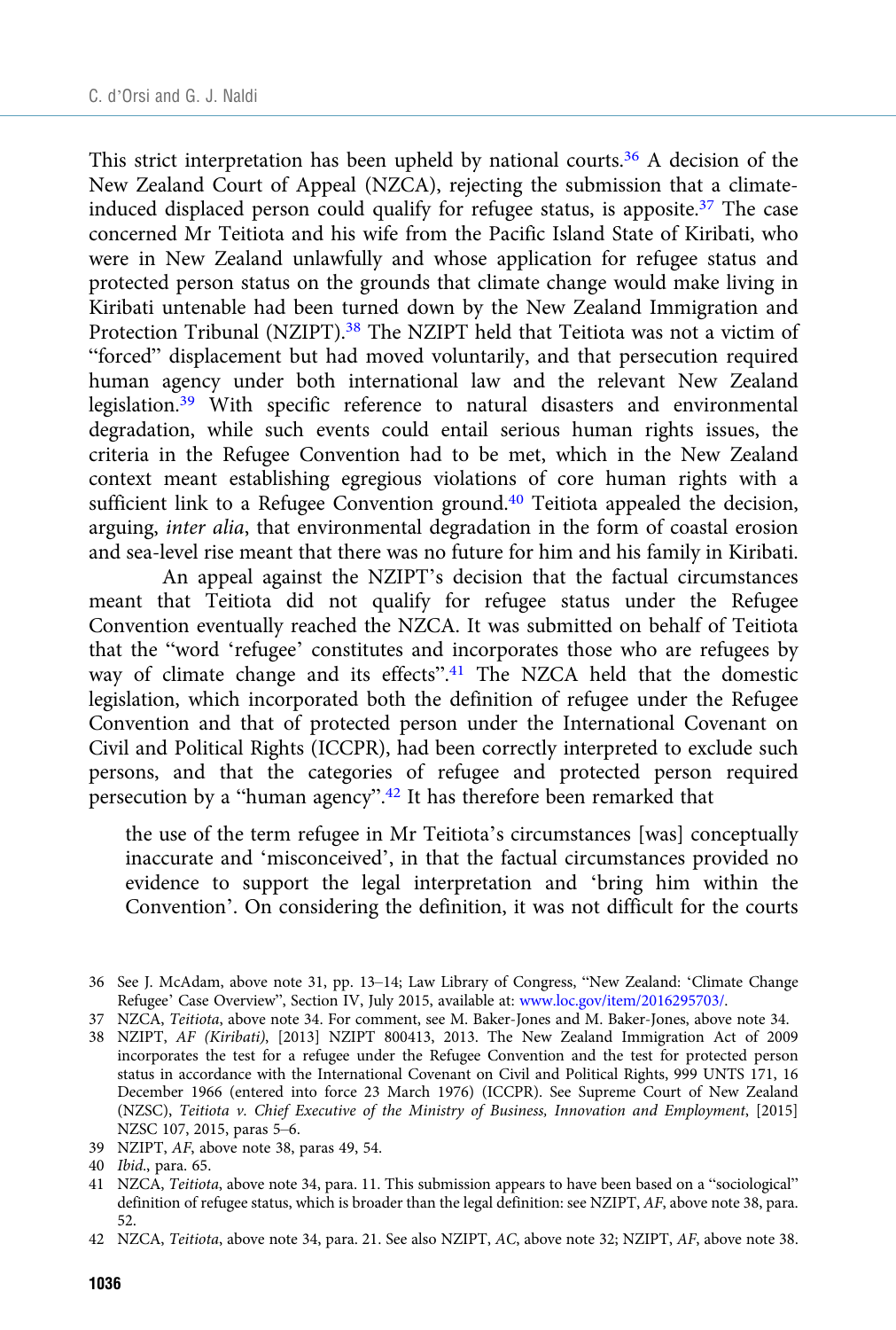to conclude that Mr Teitiota did not satisfy the definition of a 'refugee' for the purposes of the Convention.43

It is difficult to disagree with this assessment, and neither did an examination of the facts give rise to fears over Mr Teitiota's human rights if he was returned to Kiribati.44 The NZCA was not unsympathetic to the plight of climate-induced displaced persons, but it observed that ultimately, "climate change and its effect on countries like Kiribati is not appropriately addressed under the Refugee Convention". <sup>45</sup> Whilst the Supreme Court of New Zealand upheld the decisions of the lower courts denying leave to appeal, it agreed with them that it could not be definitively ruled out that climate change or environmental disasters "could never create a pathway into the Refugee Convention". <sup>46</sup> The UNHCR has welcomed the fact that the door has been opened to the possibility of relying on the Refugee Convention in such circumstances but has warned against a narrow interpretation of the effects of climate change to the exclusion of other considerations, since the authorities could find the Refugee Convention inapplicable.<sup>47</sup>

International law, in the guise of the Refugee Convention as traditionally understood, may therefore be of limited relevance to persons who are forcibly displaced because of natural disasters. An argument made on human rights grounds may, however, stand a chance of success, and this will be considered below. In light of the somewhat narrow interpretation of the concept of a refugee under the Refugee Convention, States have acted at the regional level to broaden the definition of refugee, particularly in Africa and the Middle East.

# The OAU Convention on Refugees

Particularly significant in this context was the adoption by the Organization of African Unity (OAU, now African Union) of the 1969 Convention on Refugees in Africa (OAU Convention).48 The OAU Convention is vitally important to the five Sahel States mentioned above, which are parties to it. The OAU was of the view that the existing international law, as enshrined in the 1951 Refugee

43 M. Baker-Jones and M. Baker-Jones, above note 34, pp. 111–112 (footnotes omitted).

44 NZCA, Teitiota, above note 34, para. 25.

<sup>45</sup> Ibid., para. 41.

<sup>46</sup> NZSC, Teitiota, above note 38, para. 13. It should be noted that the UN Human Rights Committee did not find reasons to disagree with the conclusions of the New Zealand judiciary: see Human Rights Committee, Teitiota v. New Zealand, Communication No. 2728/2016, Views, 24 October 2019.

<sup>47</sup> UNHCR, Legal Considerations, above note 28, paras. 5-6.

<sup>48</sup> Convention Governing the Specific Aspects of Refugee Problems in Africa, 1001 UNTS 45, 10 September 1969 (entered into force 20 January 1974) (OAU Convention). As of May 2019, the OAU Convention had been ratified by forty-six States. See, generally, Paul Weis, "The Convention of the Organization of African Unity Governing the Specific Aspects of Refugee Problems", Revue de Droits de l'Homme, Vol. 3, No. 3, 1970; Rose M. D'Sa, "The African Refugee Problem: Relevant International Conventions and Recent Activities of the Organization of African Unity", Netherlands International Law Review, Vol. 31, No. 3, 1984; Rainer Hofman, "Refugee Law in an African Context", Zeitschrift für auslandisches öffentliches Recht und Volkerrecht, Vol. 52, No. 2, 1992.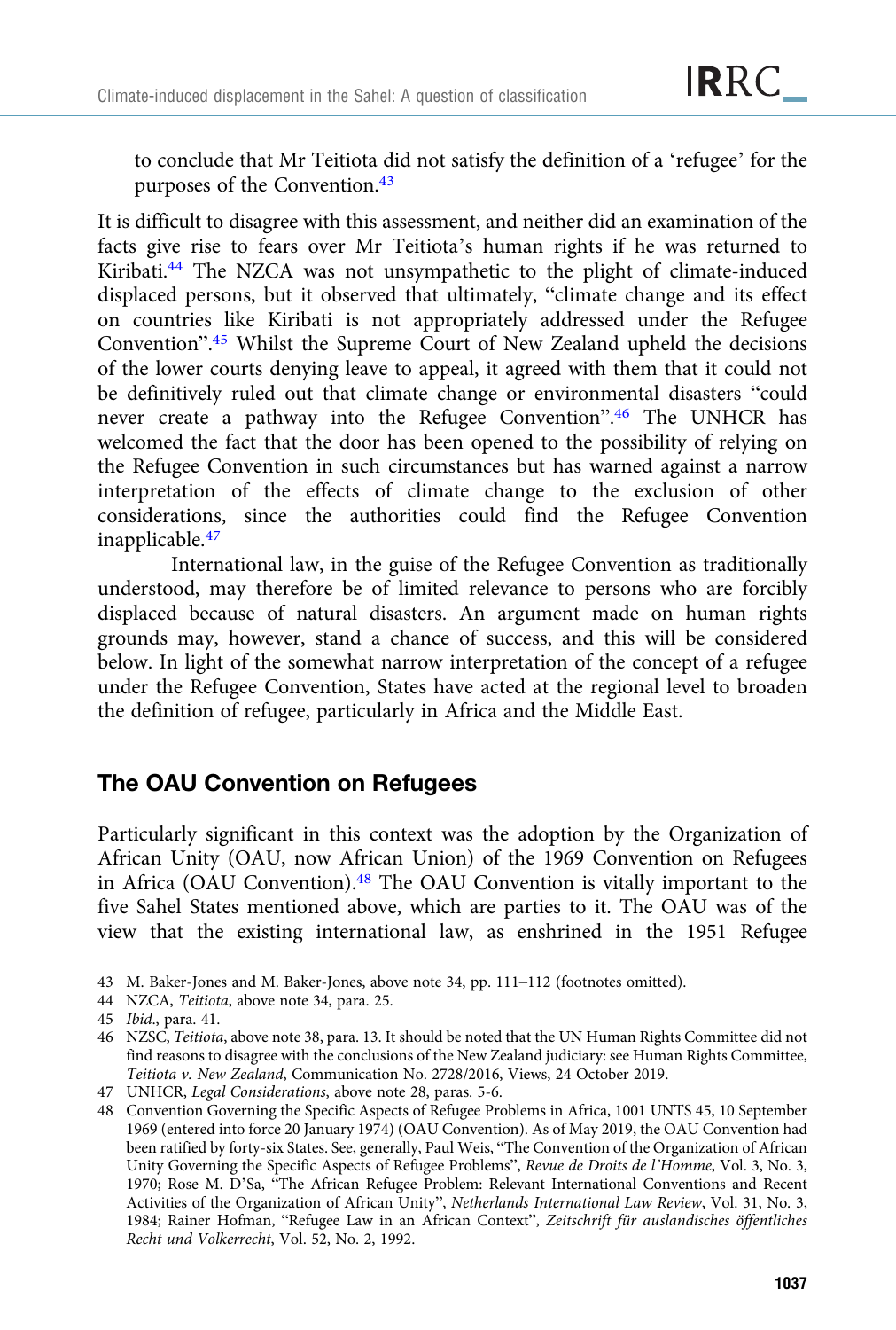Convention, did not adequately reflect the singular difficulties facing Africa as a result of decolonization, such as wars of national liberation and minority rule, which had given rise to mass exoduses and the displacement of whole populations, in addition to the persecution of particular individuals involved in the liberation struggle.49 However, the OAU Convention complements, rather than replaces, the Refugee Convention in Africa.<sup>50</sup>

For present purposes, the OAU Convention's main innovation is that it broadens the concept of the refugee.<sup>51</sup> Article 1(2) of the OAU Convention extends the definition of refugee to include persons fleeing "external aggression, occupation, foreign domination or events seriously disturbing public order in either part or the whole of [their] country of origin or nationality".<sup>52</sup> This definition was designed to cover flight brought about by the liberation struggle, and placed emphasis on an objective test of fear of persecution.53 Furthermore, it has been argued that the OAU definition does not require "calculated", directed intent but can also apply to "accidental situations".<sup>54</sup> This broader and more

- 49 For a different narrative asserting that in fact, national security considerations were uppermost, see George Okoth-Obbo, "Thirty Years On: A Legal Review of the 1969 OAU Convention Governing the Specific Aspects of Refugee Problems in Africa", Refugee Survey Quarterly, Vol. 20, No. 1, 2001, p. 90; Micah Bond Rankin, "Extending the Limits or Narrowing The Scope? Deconstructing the OAU Refugee Definition Thirty Years On", South African Journal on Human Rights, Vol. 21, No. 3, 2005, p. 408.
- 50 OAU Convention, Art. 8(2). The preamble additionally acknowledges that the Refugee Convention constitutes the basic instrument relating to the status and treatment of refugees. See also African Commission on Human and Peoples' Rights (ACHPR), Doebbler v. Sudan, Communication No. 235/ 2000, 11–25 November 2009, para. 125.
- 51 Latin American States expanded the definition of refugee through a non-binding declaration, the Cartagena Declaration on Refugees, adopted by the Colloquium on the International Protection of Refugees in Central America, Mexico and Panama, Cartagena de Indias, Colombia, 22 November 1984, Art. 3(3), available at: [www.unhcr.org/about-us/background/45dc19084/cartagena-declaration-refugees](https://www.unhcr.org/about-us/background/45dc19084/cartagena-declaration-refugees-adopted-colloquium-international-protection.html)[adopted-colloquium-international-protection.html.](https://www.unhcr.org/about-us/background/45dc19084/cartagena-declaration-refugees-adopted-colloquium-international-protection.html) The Cartagena Declaration makes specific reference to generalized violence, internal conflicts and massive violations of human rights but does not expressly mention natural disasters. European Union legislation is also of interest: Directive 2011/95/ EU on Standards for the Qualification of Third-Country Nationals or Stateless Persons as Beneficiaries of International Protection, for a Uniform Status for Refugees or for Persons Eligible for Subsidiary Protection, and for the Content of the Protection Granted, OJ L 337/9, 13 December 2011, Art. 2(f), known as the Qualifications Directive, whilst accepting that the Refugee Convention constitutes the foundation of the international legal regime for the protection of refugees, introduces the legal concept of "subsidiary protection" for persons who do not qualify as refugees but would be at risk of "serious harm" if returned to their country of origin. "Serious harm" is defined as (a) the death penalty or execution; (b) torture or inhuman or degrading treatment or punishment; and (c) serious and individual threat to a person's life due to indiscriminate violence in situations of international or internal armed conflict (Art. 15). Persons displaced as a result of climate change or environmental disasters may therefore fall outside the scope of the definition.
- 52 R. Hofman, above note 48, p. 323. Judge Pinto de Albuquerque was of the view that the OAU Convention constituted an example of an instrument incorporating a broader human rights standard enlarging the concept of refugee to those in need of complementary international protection. European Court of Human Rights (ECtHR), Hirsi Jamaa and Others v. Italy, Appl. No. 27765/09, Judgment (Grand Chamber), 23 February 2012, Concurring Opinion of Judge Pinto de Albuquerque, p. 62.
- 53 P. Weis, above note 48, p. 455; G. Okoth-Obbo, above note 49, pp. 111–112; Eduardo Arboleda, "Refugee Definition in Africa and Latin America: The Lessons of Pragmatism", International Journal of Refugee Law, Vol. 3, No. 2, 1991, pp. 194 –196. However, this view has been challenged: see M. B. Rankin, above note 49, pp. 410–414; Marina Sharpe, "The 1969 African Refugee Convention: Innovations, Misconceptions, and Omissions", McGill Law Journal, Vol. 58, No. 1, 2012, pp. 113–120.
- 54 G. Okoth-Obbo, above note 49, p. 112.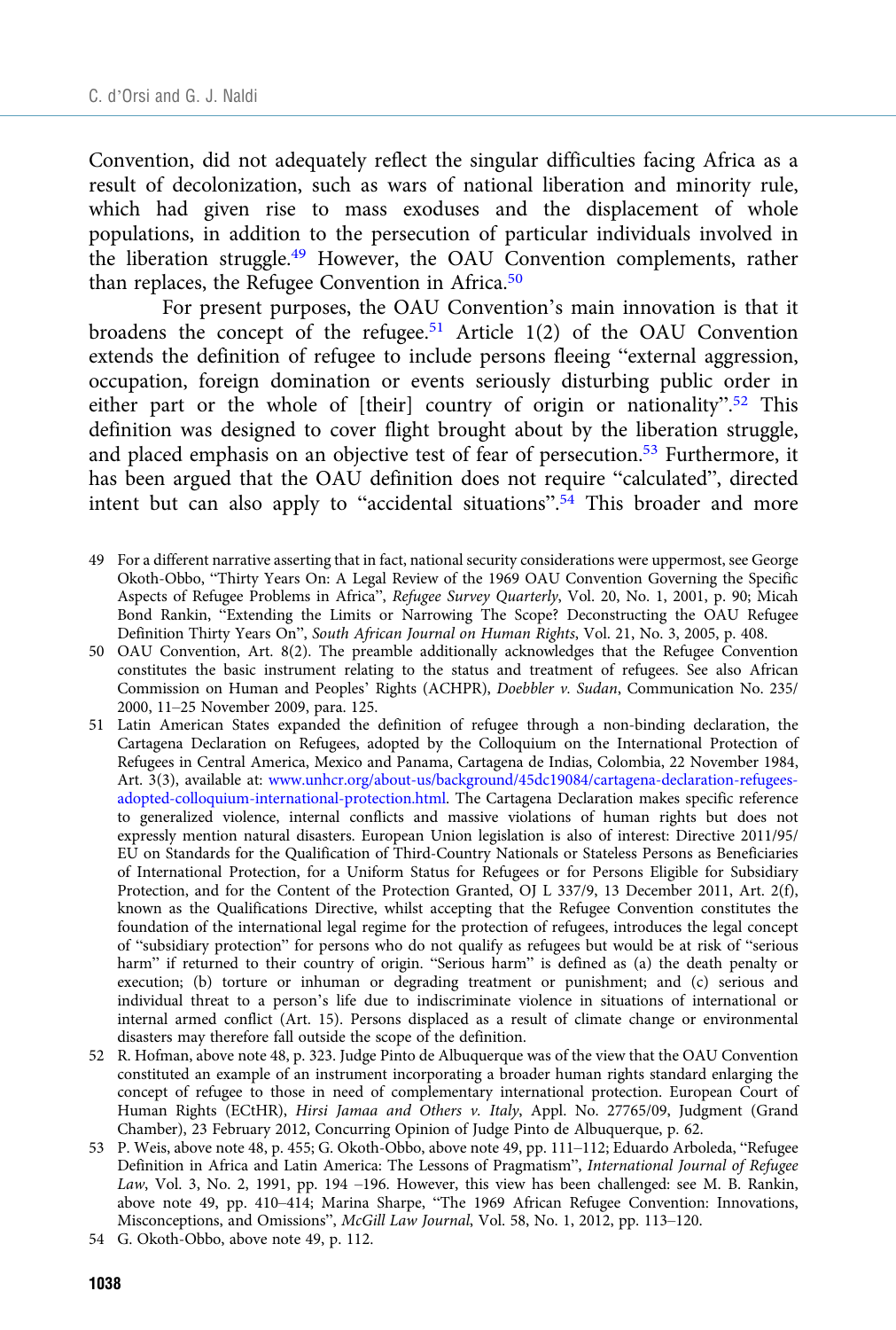liberal regime was motivated, as stated in the preamble to the OAU Convention, by "the need for an essentially humanitarian approach towards solving the problems of refugees".<sup>55</sup> However, this wider definition is not without its critics, who consider that it contains elements of "vagueness and ambiguity".<sup>56</sup> There has been considerable debate as to whether or not population displacement because of natural disasters was initially envisaged as coming within the protective scope of the definition,57 and there is persuasive support for the stance that it appears to have been limited to human-made disasters.<sup>58</sup> Could it nevertheless be said that this understanding has evolved subsequently so that it has become accepted that climate-induced displaced persons would qualify as refugees for the purposes of the OAU Convention?<sup>59</sup> The key phrase is "events seriously disturbing public order". It is argued that "public order" refers to disorder caused by social and political unrest, breaches of the peace, riots, violent demonstrations etc., rather than natural calamities, $60$  but there does not seem to be any insuperable reason why this phrase should not be capable of being interpreted to include those fleeing public disorder because of natural catastrophes.<sup>61</sup> The UNHCR has emphasized that a vital element is the effect of the disorder rather than the cause, be it human-made or natural.<sup>62</sup> Yet, crucially, there appears to have been little support for this approach in Africa itself.<sup>63</sup> The African Charter on the Rights and Welfare of the Child contains an explicit reference to "natural disasters", albeit limited to internally displaced children.<sup>64</sup> Whether this development may cause a rethinking of the above narrative, in that the interpretation of the relevant

- 55 See also Vienna Declaration and Programme of Action, International Legal Materials, Vol. 32, No. 6, 1993, p. 1661, Part I, para. 23(5).
- 56 M. B. Rankin, above note 49, p. 410; M. Sharpe, above note 53, p. 111.
- 57 For the "inclusive" view, see, for example, Gino J. Naldi, The Organization of African Unity: An Analysis of Its Role, 2nd ed., Mansell, London, 1999, p. 79; Ram C. Chhangani, African Refugee Law: Problems and Prospects, University of Maiduguri Press, Maiduguri, 1992, p. 9. In contrast, for the "exclusive" view, see Ruma Mandal, Protection Mechanisms Outside of the 1951 Convention ("Complementary Protection"), Legal and Protection Policy Research Series No. 9, UNHCR, 2005, pp. 13–14, available at: [www.unhcr.org/435df0aa2.pdf.](https://www.unhcr.org/435df0aa2.pdf)
- 58 M. B. Rankin, above note 49, p. 415; M. R. Rwelamira, "Two Decades of the 1969 OAU Convention Governing the Specific Aspects of Refugee Problems in Africa", International Journal of Refugee Law, Vol. 1, No. 4, 1989, p. 558; Walter Kälin and Nina Schrepfer, Protecting People Crossing Borders in the Context of Climate Change: Normative Gaps and Possible Approaches, UNHCR, Geneva, February 2012, pp. 33–34; David Keane, "The Environmental Causes and Consequences of Migration: A Search for the Meaning of 'Environmental Refugees'", Georgetown International Environmental Law Review, Vol. 16, No. 2, 2004, pp. 216–217.
- 59 Cristiano d'Orsi, "Sub-Saharan Africa: Is a New Special Regional Refugee Law Regime Emerging?", Zeitschrift für Auslandisches Öffentliches Recht und Volkerrecht, Vol. 68, No. 6, 2008, p. 1061.
- 60 For a summary of these views, see Alice Edwards, "Refugee Determination in Africa", African Journal of International and Comparative Law, Vol. 14, No. 2, 2006, p. 226. However, the view has been expressed that the term "public order" in the Refugee Convention corresponds to the term "ordre public" in French law (see Paul Weis, The Refugee Convention, 1951, available at: [www.unhcr.org/4ca34be29.pdf](https://www.unhcr.org/4ca34be29.pdf)), and this may well be the case also with the OAU Convention.
- 61 M. R. Rwelamira, above note 58, p. 558; A. Edwards, above note 60, p. 227; R. Islam, above note 2, p. 229; W. Kälin and N. Schrepfer, above note 58, p. 34.
- 62 UNHCR, Legal Considerations, above note 28, para. 16.
- 63 A. Edwards, above note 60; W. Kälin and N. Schrepfer, above note 58.
- 64 African Charter on the Rights and Welfare of the Child, 1 July 1990 (entered into force 29 November 1999), Art. 23(4).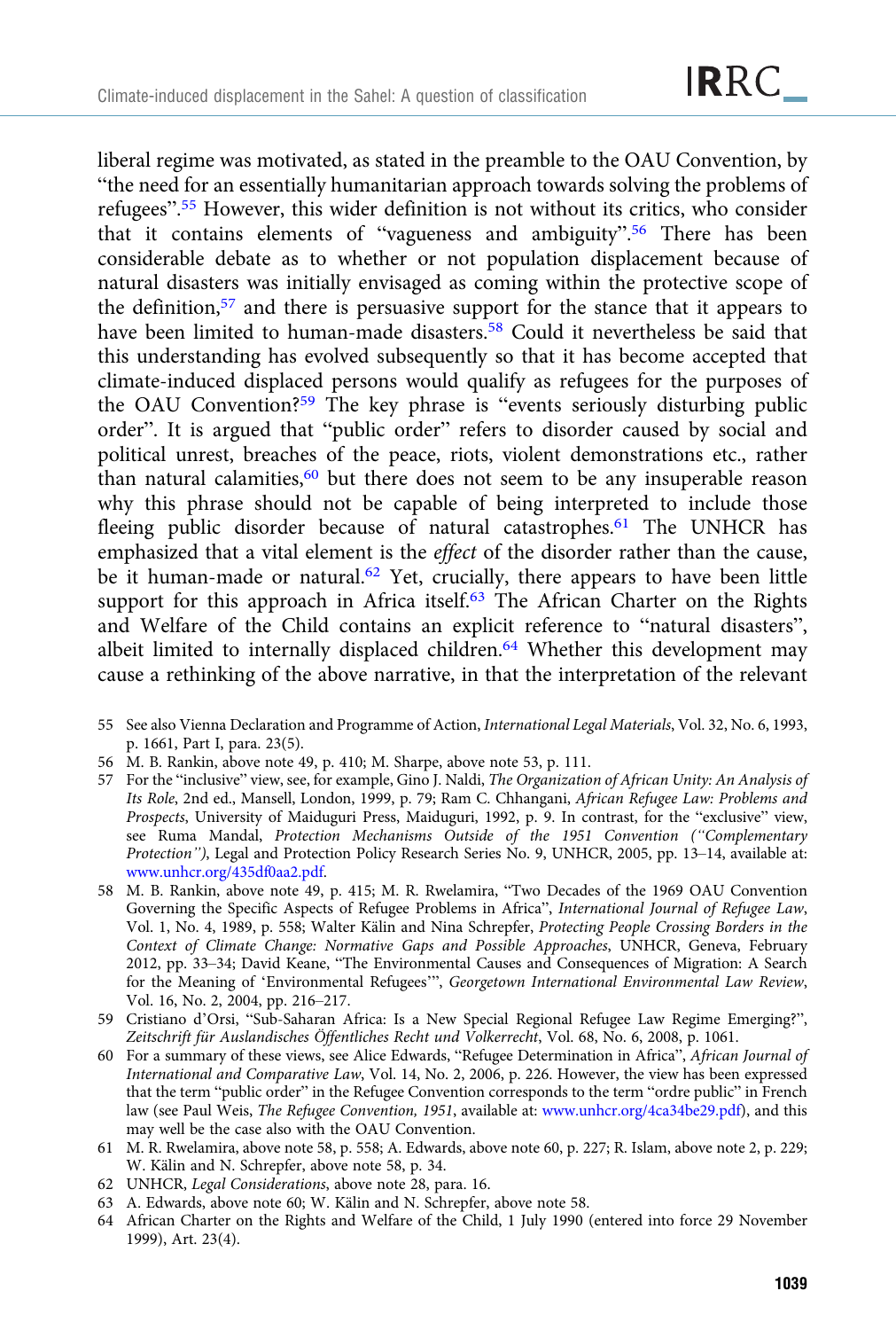treaties, as living instruments, may have evolved since to encompass those affected by natural disasters, remains an open question. There is evidence to suggest that a reversal in the legal attitude is under way.65

The UNHCR has drawn attention to another issue concerning Article 1(2) of the OAU Convention. The provision in question requires a person to have been "compelled" to leave their place of habitual residence. According to the UNHCR, a high threshold must be met: climate change or a disaster must have an effect or impact on the person's place of habitual residence and compel or force the person to leave their country – i.e., it must have put the person at risk of serious harm. Whether the effects of climate change or disasters are severe enough to compel a person to leave and seek protection in another country-namely, whether a risk of serious harm is established – depends on how the disaster unfolds and develops; the geographical proximity of the disaster to the person's place of habitual residence; how it affects their life, physical integrity, liberty and enjoyment of other human rights; and how the State responds.<sup>66</sup> As such, while a disaster may by definition seriously disrupt public order, it will only warrant refugee status when the State, including with international assistance, is unable or unwilling to address its impacts on the State and its societal order and population.

Recent African Union (AU) treaties deserve mention in this context. The Protocol on Older Persons seeks to ensure that older persons in situations of, inter alia, natural disaster are a prioritized group for assistance.<sup>67</sup> The Protocol on Persons with Disabilities in Africa contains a similar provision, obliging States Parties to take measures to protect persons with disabilities in situations of, inter alia, forced displacement, humanitarian emergency and natural disaster.68 In the absence of any specifics, the rights in both treaties must be presumed to apply in all cases of displacement. According to the Protocol on Free Movement of Persons, States Parties may establish specific procedures for the movement of specific vulnerable groups, including refugees and, impliedly, IDPs, in addition to the measures provided for by international, regional and subregional instruments, which must, however, be compatible with obligations assumed under such instruments relating to their protection.69 It has been suggested that the Protocol could become a substitute for refugee protection among States Parties, particularly through the abolition of visa requirements, but doubt has been cast on the viability of this viewpoint.<sup>70</sup> In this regard, the Protocol appears to add little to the current state of affairs since States are free, subject to their

- 65 S. Weerasinghe, above note 30, p. 114.
- 66 UNHCR, Legal Considerations, above note 28, para. 17.

70 Marina Sharpe, "The Free Movement of Persons within the African Union and Refugee Protection", 25 May 2020, available at: [www.reflaw.org/the-free-movement-of-persons-within-the-african-union-and](https://www.reflaw.org/the-free-movement-of-persons-within-the-african-union-and-refugee-protection/)[refugee-protection/.](https://www.reflaw.org/the-free-movement-of-persons-within-the-african-union-and-refugee-protection/)

<sup>67</sup> Protocol to the African Charter on Human and Peoples' Rights on the Rights of Older Persons in Africa, 31 January 2016, Art. 14.

<sup>68</sup> Protocol to the African Charter on Human and Peoples' Rights on the Rights of Persons with Disabilities in Africa, 29 January 2018, Art. 12(1).

<sup>69</sup> Protocol to the Treaty Establishing the African Economic Community relating to Free Movement of Persons, Right of Residence and Right of Establishment, 29 January 2018, Art. 24.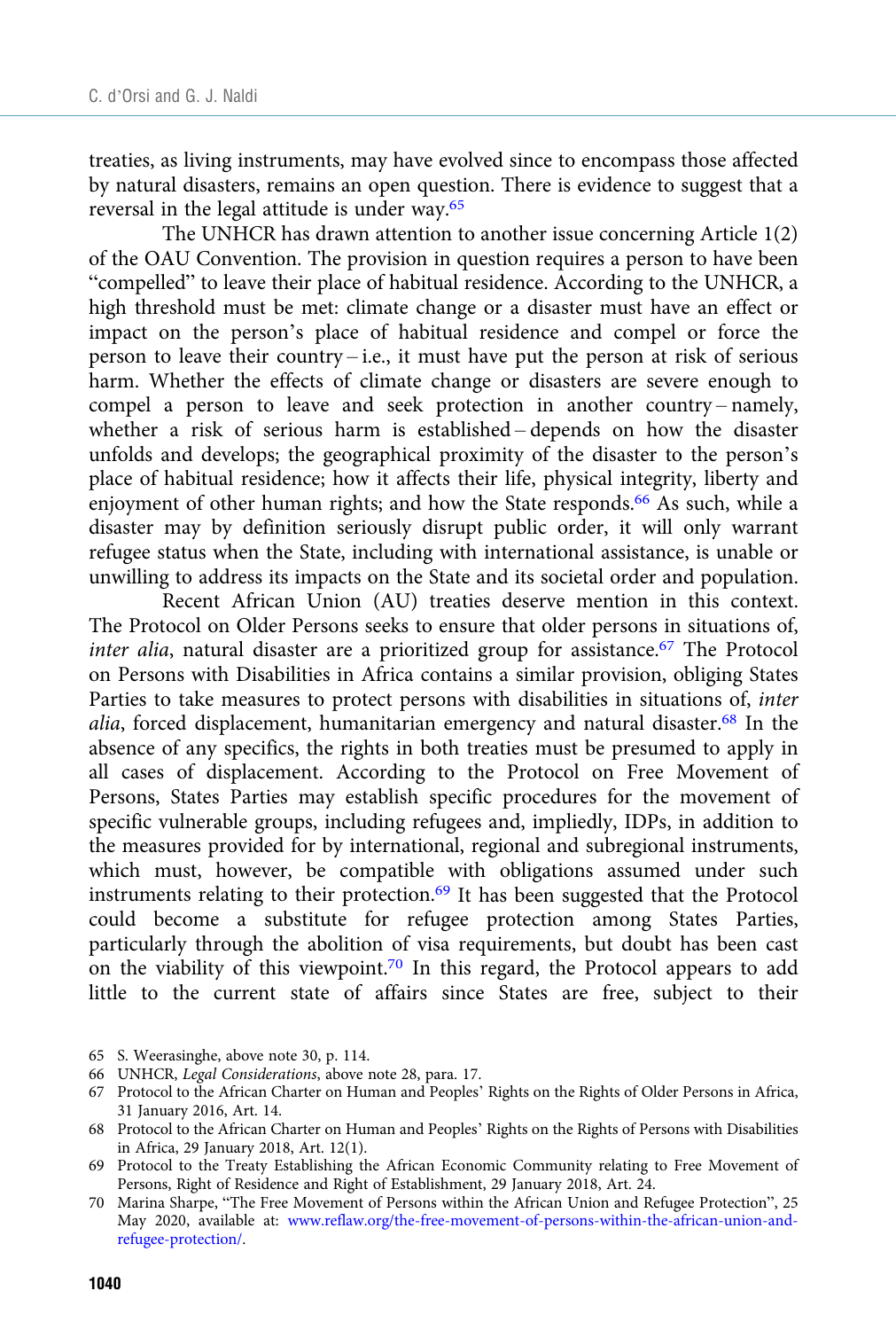international obligations, to determine rights of entry for refugees and other displaced persons.

## The Arab Convention on Refugees

The Arab Convention on Regulating Status of Refugees in the Arab Countries (Arab Convention on Refugees) adopted by the League of Arab States also expands the definition of refugee.71 Unlike the ambiguity surrounding the relevance of the OAU definition discussed above, the Arab Convention on Refugees defines a refugee as any person "who unwillingly takes refuge in a country other than his own … because of the occurrence of natural disasters or grave events resulting in major disruption of public order".<sup>72</sup> Natural disasters are explicitly recognized as a ground for determining refugee status. Because the phrase "natural disasters" is not defined, it can reasonably be argued that persons forcibly displaced because of natural disasters come within the scope of this provision. It should also be observed that in order to qualify for refugee status a person must have moved "unwillingly", comparable to the element of compulsion in the OAU definition.

# The Kampala Convention

Persons who, because of forced or involuntary movement, find themselves in a refugee-like situation but do not qualify for refugee status under international law because they remain within national frontiers – namely, IDPs – have long existed in a legal limbo.<sup>73</sup> As has been previously stated, the Refugee Convention does not apply to IDPs. According to the UNHCR, there were over 16.5 million IDPs in Africa by mid-2018, and the Sahel is a problem area.<sup>74</sup> The OAU had taken steps to deal with the plight of IDPs;<sup>75</sup> according to the African Charter on the Rights and Welfare of the Child,76 children displaced by, inter alia, natural disasters are entitled to protection and humanitarian assistance. But the ground-

71 Arab Convention on Regulating Status of Refugees in the Arab Countries, 1994 (not yet in force) (Arab Convention on Refugees). Mauritania and Sudan are the only Sahel States to be members of the League of Arab States.

- 72 Arab Convention on Refugees, Art. 1.
- 73 However, the UN has drafted a soft-law document, the Guiding Principles on Internal Displacement, setting out the humanitarian and human rights standards applicable to IDPs: see Report of the Special Representative of the Secretary-General, Mr. Francis M. Deng, Submitted Pursuant to Commission Resolution 1997/39, UN Doc. E/CN.4/1998/53/Add.2, 11 February 1998, Annex. The Principles apply to those affected by natural disasters (ibid., Introduction, para. 2). Furthermore, according to Principle 6(2)(d), the prohibition on arbitrary displacement includes displacement in cases of disaster, unless required by health and safety reasons. See, further, Francis M. Deng, "The International Protection of the Internally Displaced", International Journal of Refugee Law, Vol. 7, No. 1, 1995, p. 74.

76 See above note 64.

<sup>74</sup> UNHCR, Update of UNHCR's Operations in Africa, above note 12. For the situation in the Sahel, see IDMC and NRC, above note 12, pp. 23–24.

<sup>75</sup> Rachel Murray, Human Rights in Africa: From the OAU to the African Union, Cambridge University Press, Cambridge, 2004, pp. 222–225.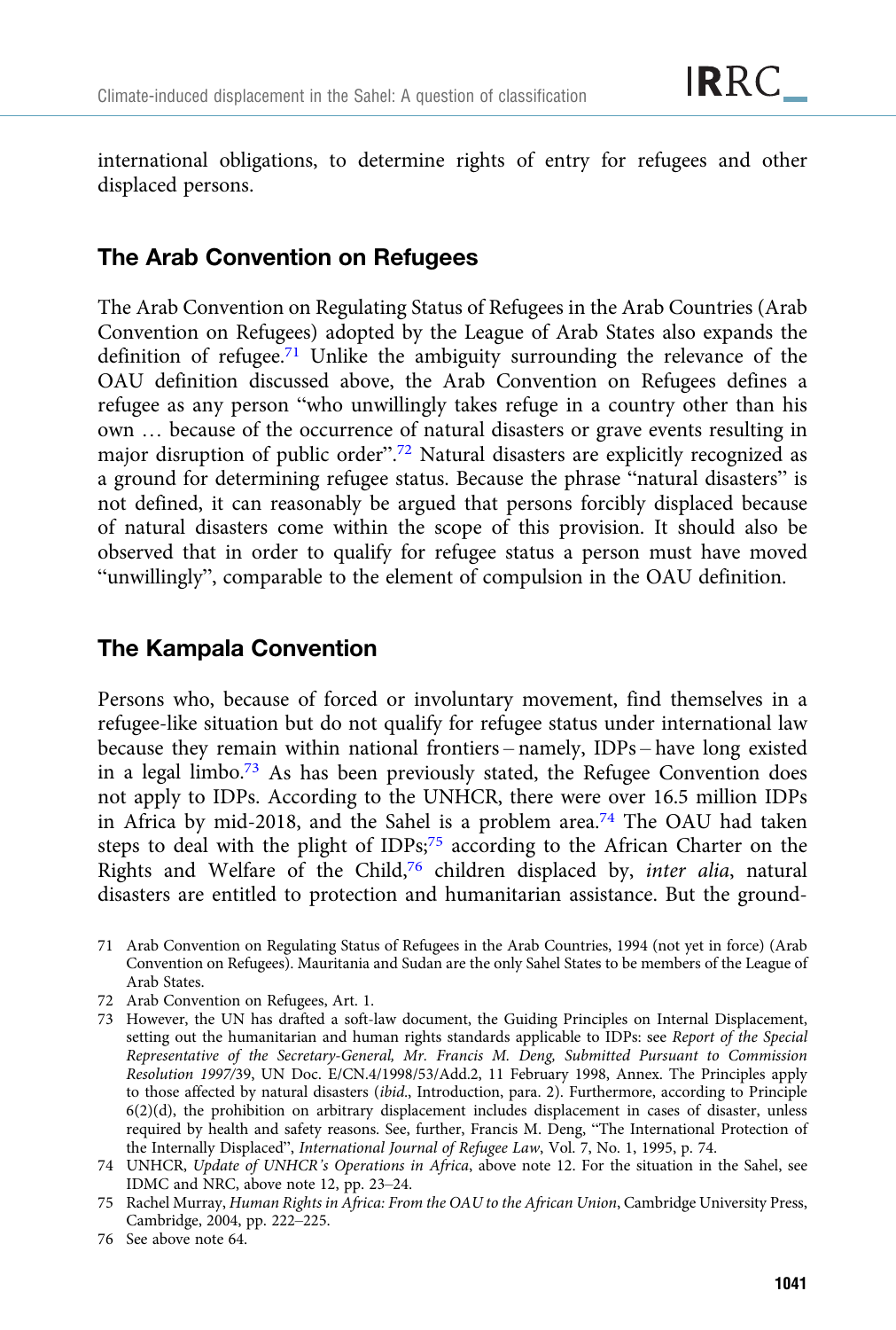breaking development was the adoption by the AU in 2009 of the Convention for the Protection and Assistance of Internally Displaced Persons in Africa (Kampala Convention).<sup>77</sup> The basic premise of this instrument seems to be that all persons have a right to be protected against arbitrary displacement.<sup>78</sup> The Kampala Convention reiterates the basic principle that the primary (though not exclusive) duty and responsibility for providing protection and humanitarian assistance to IDPs within their territory or jurisdiction rests with States.79 This extends to taking measures to protect and assist IDPs.<sup>80</sup>

The Kampala Convention defines IDPs as

persons or groups of persons who have been forced or obliged to flee or to leave their homes or places of habitual residence, in particular as a result of or in order to avoid the effects of armed conflict, situations of generalized violence, violations of human rights or natural or human-made disasters, and who have not crossed an internationally recognized State border.<sup>81</sup>

The broad scope of the definition adopted by the Kampala Convention is notable; it expressly refers to circumstances such as natural disasters. Internal displacement is defined as "the involuntary or forced movement, evacuation or relocation of persons or groups of persons within internationally recognized state borders".<sup>82</sup> Clearly, and following from the previous paragraph, forced displacement because of natural disasters comes within the scope of this definition, and this is also apparent from other treaty provisions. The Kampala Convention protects against arbitrary displacement, which includes forced evacuations caused by natural disasters where the evacuations are not necessitated by health and safety reasons.<sup>83</sup>

77 Convention for the Protection and Assistance of Internally Displaced Persons in Africa, 23 October 2009 (entered into force 6 December 2012), International Legal Materials, Vol. 49, No. 1, 2010 (Kampala Convention), p. 83. By June 2020, the Kampala Convention had been ratified by thirty-one States, including the five countries of the Central Sahel. See, generally, Mike Asplet and Megan Bradley, "Introductory Note to the African Union Convention for the Protection and Assistance of Internally Displaced Persons in Africa (Kampala Convention)", International Legal Materials, Vol. 52, No. 1, 2013; Romola Adeola, "The Impact of the African Union Convention on the Protection and Assistance of Internally Displaced Persons in Africa", African Journal of Human Rights Law, Vol. 19, No. 2, 2019; Allehone M. Abebe, "The African Union Convention on Internally Displaced Persons: Its Codification Background, Scope, and Enforcement Challenges", Refugee Survey Quarterly, Vol. 29, No. 3, 2010; Flavia Zorzi Giustiniani, "New Hopes and Challenges for the Protection of IDPs in Africa: The Kampala Convention for the Protection and Assistance of Internally Displaced Persons in Africa", Denver Journal of International Law and Policy, Vol. 39, No. 2, 2011; Cristiano d'Orsi, "Strengths and Weaknesses in the Protection of the Internally Displaced in Sub-Saharan Africa", Connecticut Journal of International Law, Vol. 28, No. 1, 2012.

- 78 Kampala Convention, Art. 4(4).
- 79 Ibid., Art. 5(1).
- 80 Ibid., Art. 5(4).

82 Kampala Convention, Art. 1(l).

<sup>81</sup> Ibid., Art. 1(k). It essentially repeats verbatim the description provided by the Guiding Principles on Internal Displacement, above note 73, Introduction, para. 2.

<sup>83</sup> Ibid., Art. 4(4)(f). Accordingly, forced evacuations to protect a population at risk of drowning in floods, for instance, would not come within the scope of the definition.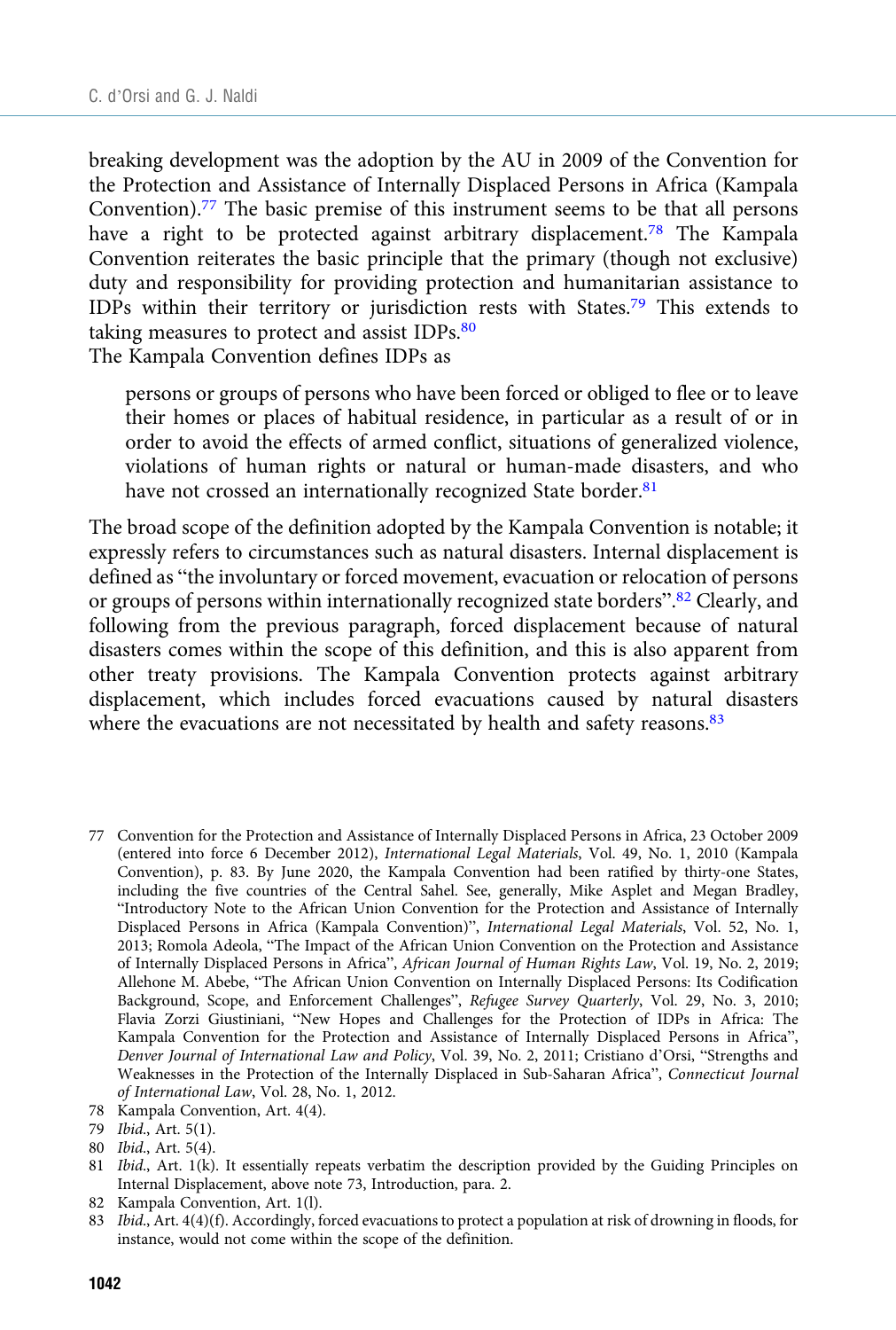# The Protocol on the Protection and Assistance to Internally Displaced Persons

The Kampala Convention was not the first treaty to address the plight of IDPs, however. That distinction goes to the sub-regional Protocol on the Protection and Assistance to Internally Displaced Persons (Great Lakes Protocol) adopted in 2006 by the International Conference on the Great Lakes Region (ICGLR).<sup>84</sup> In broad terms, the Great Lakes Protocol places a stress on "the protection function of member states, who bear the primary responsibility" for IDPs.<sup>85</sup> Arguably, the primary objective of the Great Lakes Protocol is the incorporation of the Guiding Principles on Internal Displacement into national law.86 What is important for present purposes is that it explicitly applies to environmentally displaced persons. Article 1(4) defines internally displaced persons as, inter alia, those who have had to flee because of natural disasters. Furthermore, States Parties are required, where possible, to "mitigate the consequences of displacement caused by natural disasters and natural causes".<sup>87</sup>

# A human rights approach?

Human rights may offer a gainful route to the protection of persons forcibly displaced because of natural disasters.<sup>88</sup> In this context, it is important to note that the African Charter on Human and Peoples' Rights (African Charter)

<sup>84</sup> Protocol on the Protection and Assistance to Internally Displaced Persons, 30 November 2006 (entered into force 21 June 2008) (Great Lakes Protocol), available at: [www.refworld.org/pdfid/52384fe44.pdf](https://www.refworld.org/pdfid/52384fe44.pdf). The Great Lakes Protocol shares many similarities with the Kampala Convention and the UN Guiding Principles on Internal Displacement: see International Refugee Rights Initiative, Comparison of the Kampala Convention and the IDP Protocol of the Great Lakes Pact, January 2014, available at: [www.refugee-rights.](http://www.refugee-rights.org/wp-content/uploads/2019/03/Comparative-Note-on-the-Kampala-Convention-and-IDP-Protocol-FINAL-EN.pdf) [org/wp-content/uploads/2019/03/Comparative-Note-on-the-Kampala-Convention-and-IDP-Protocol-](http://www.refugee-rights.org/wp-content/uploads/2019/03/Comparative-Note-on-the-Kampala-Convention-and-IDP-Protocol-FINAL-EN.pdf)[FINAL-EN.pdf.](http://www.refugee-rights.org/wp-content/uploads/2019/03/Comparative-Note-on-the-Kampala-Convention-and-IDP-Protocol-FINAL-EN.pdf) The ICGLR is an intergovernmental organization of the States of the African Great Lakes region with a mandate to promote peace and development. Its members are Angola, Burundi, the Central African Republic, the Republic of Congo, the Democratic Republic of the Congo, Kenya, Uganda, Rwanda, South Sudan, Sudan, Tanzania and Zambia. The relevance of the Great Lakes Protocol for the purposes of this article may be limited as only one State Party, Sudan, is considered to be part of the Sahel region.

<sup>85</sup> International Refugee Rights Initiative, Comparison of the Kampala Convention and the IDP Protocol of the Great Lakes Pact, January 2014, p. 3, available at: [www.refugee-rights.org/wp-content/uploads/2019/](http://www.refugee-rights.org/wp-content/uploads/2019/03/Comparative-Note-on-the-Kampala-Convention-and-IDP-Protocol-FINAL-EN.pdf) [03/Comparative-Note-on-the-Kampala-Convention-and-IDP-Protocol-FINAL-EN.pdf;](http://www.refugee-rights.org/wp-content/uploads/2019/03/Comparative-Note-on-the-Kampala-Convention-and-IDP-Protocol-FINAL-EN.pdf) Walter Kälin and Nina Schrepfer, Internal Displacement and the Kampala Convention: An Opportunity for Development Actors, IDMC, Geneva, November 2012, pp. 18–19.

<sup>86</sup> W. Kälin and N. Schrepfer, above note 85, p. 18.

<sup>87</sup> Great Lakes Protocol, Art. 3(2).

<sup>88</sup> See Annalisa Savaresi, "Plugging the Enforcement Gap: The Rise and Rise of Human Rights in Climate Change Litigation", Questions of International Law, Vol. 77, 2021. See, generally, Jane McAdam and Marc Limon, Human Rights, Climate Change and Cross-Border Displacement: The Role of the International Human Rights Community in Contributing to Effective and Just Solutions, Universal Rights Group, Versoix, 2015. See also the Climate Change Litigation Databases, available at: [http://](http://climatecasechart.com/non-us-case-category/human-rights/page/3/) [climatecasechart.com/non-us-case-category/human-rights/page/3/.](http://climatecasechart.com/non-us-case-category/human-rights/page/3/)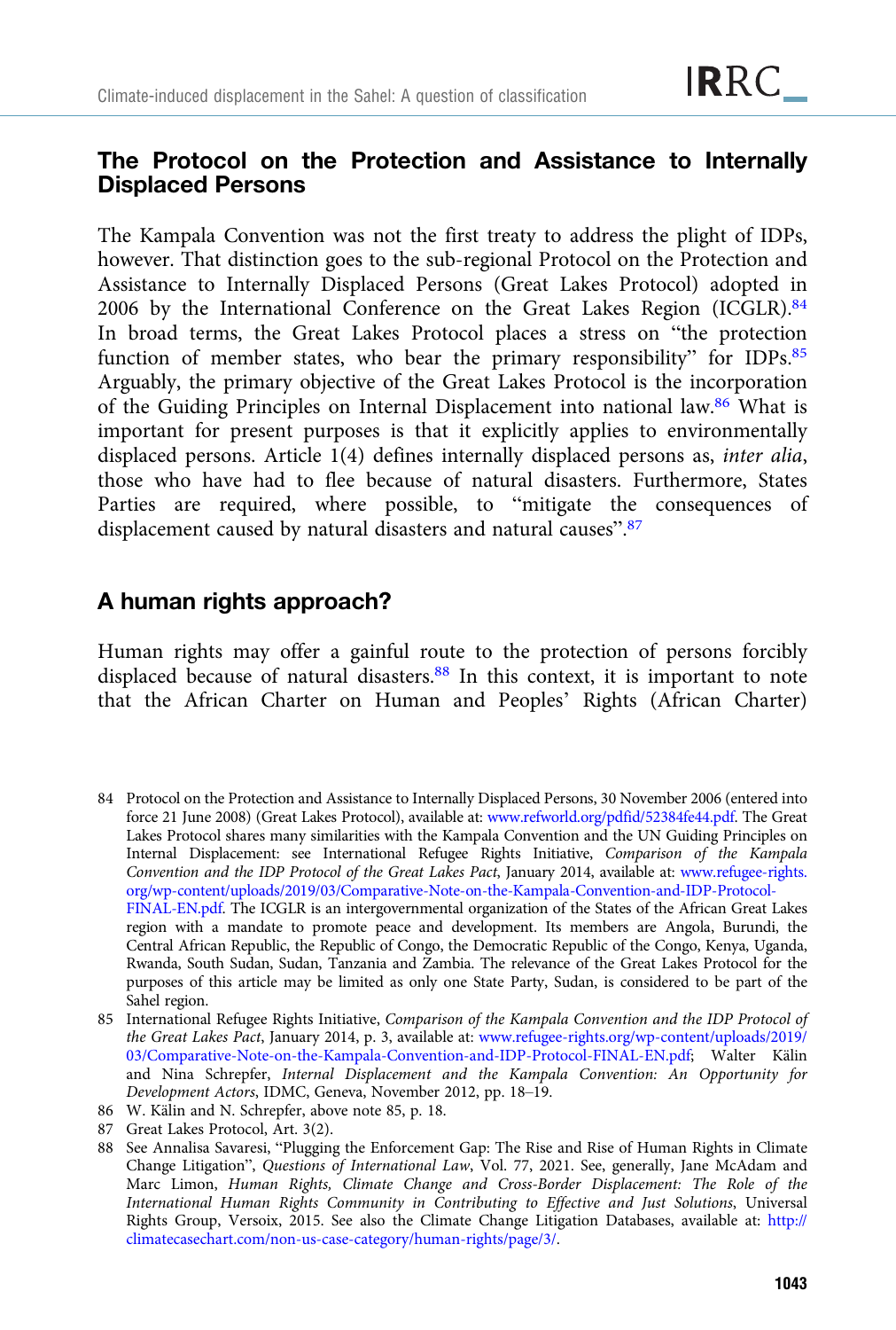applies to displaced persons. $89$  The argument that a nexus exists between the protection of the environment and the realization of human rights is increasingly gaining traction.<sup>90</sup> Additionally, the UNHCR has recognized that human rights violations can amount to persecution.<sup>91</sup> Human rights that may be at stake include a number of first- and second-generation rights, such as the right to life, the right to water, the right to food and the right to health.<sup>92</sup> It is now clearly established in human rights law that States have assumed both positive and negative obligations in this regard and that consequently, environmental hazards that have adverse effects on human beings and are caused, directly or indirectly, by State action or inaction may lead to a breach of the State's human rights obligations.<sup>93</sup> The European Court of Human Rights (ECtHR) pioneered this concept through the employment of the doctrine of implied rights,<sup>94</sup> and recent developments have continued this approach of securing environmental protection via the interpretation of other rights, with particular emphasis being placed on

- 89 African Charter on Human and Peoples' Rights, 1520 UNTS 217, 17 June 1981 (entered into force 21 October 1986) (African Charter). The African Charter has been ratified by all the Sahel States.
- 90 R. Islam, above note 2, pp. 231–234; Walter Kälin, "The Human Rights Dimension of Natural or Human-Made Disasters", German Yearbook of International Law, Vol. 55, 2012. See, further, Inter-American Court of Human Rights (IACHR), Kawas Fernández v. Honduras, Series C, No. 196, Judgment, 3 April 2009, para. 148; ACHPR, Social and Economic Rights Center (SERAC) and Center for Economic and Social Rights (CESR) v. Nigeria, Communication No. 155/96, Decision, 27 October 2001, para. 51; Federal Constitutional Court of Germany, Neubauer v. Germany, BVerfG 1 BvR 2656/18, 1 BvR 78/ 20, 1 BvR 96/20, 1 BvR 288/20, 29 April 2021; Supreme Court of the Netherlands, State of the Netherlands v. Urgenda Foundation, ECLI:NL:HR:2019:2007, Judgment, 20 December 2019, English translation available at: [https://tinyurl.com/vc5vw9w4.](https://tinyurl.com/vc5vw9w4) In the Urgenda Foundation case, the Supreme Court held, inter alia, that the Netherlands was under a positive obligation under the European Convention on Human Rights to take appropriate and independent measures to mitigate climate change even if it was a minor contributor to greenhouse gas emissions. For comment, see Maiko Meguro, "International Decisions", American Journal of International Law, Vol. 114, No. 4, 2020. See, further, Jacqueline Peel and Jolene Lin, "Transnational Climate Litigation: The Contribution of the Global South", American Journal of International Law, Vol. 113, No. 4, 2019; Charlotte Renglet and Stefaan Smis, "The Belgian Climate Case: A Step Forward in Invoking Human Rights Standards in Climate Litigation?", ASIL Insights, Vol. 25, No. 21, 2021.
- 91 UNHCR, Legal Considerations, above note 28, para. 11.
- 92 Report of the Special Rapporteur, above note 2, para. 26; Report of the Special Rapporteur on the Human Rights of Migrants, UN Doc. A/75/207, 21 July 2020; IACHR, State Obligations in Relation to the Environment in the Context of the Protection and Guarantee of the Rights to Life and to Personal Integrity: Interpretation and Scope of Articles 4(1) and 5(1) in relation to Articles 1(1) and 2 of the American Convention on Human Rights, Series A, No. 23, Advisory Opinion OC-23/17, 15 November 2017, para. 66; J. McAdam, above note 31, pp. 16–36; James C. Hathaway, The Rights of Refugees under International Law, Cambridge University Press, Cambridge, 2005.
- 93 W. Kälin, above note 90, p. 127. See, for example, ECtHR, Öneryildiz v. Turkey, Appl. No. 48939/99, Judgment (Grand Chamber), 30 November 2004 (rights to life and property); ECtHR, Budayeva and Others v. Russia, Appl. Nos 15339/02, 21166/02, 20058/02, 11673/02, 15343/02, Judgment (Chamber), 20 March 2008 (right to life); ECtHR, Kolyadenko and Others v. Russia, Appl. Nos 17423/05, 20534/05, 20678/05, 23263/05, 24283/05, 35673/05, Judgment (Chamber), 28 February 2012 (right to life and respect for private and family life).
- 94 See, for example, ECtHR, Lopez Ostra v. Spain, Appl. No. 16798/90, Judgment, 9 December 1994 (respect for private and family life); ECtHR, Guerra v. Italy, Appl. No. 14967/89, Judgment, 19 February 1998 (respect for private and family life); ECtHR, Giacomelli v. Italy, Appl. No. 59909/00, Judgment (Chamber), 2 November 2006 (respect for private and family life); ECtHR, Tătar v. Romania, Appl. No. 67021/01, Judgment (Chamber), 27 January 2009 (respect for private and family life).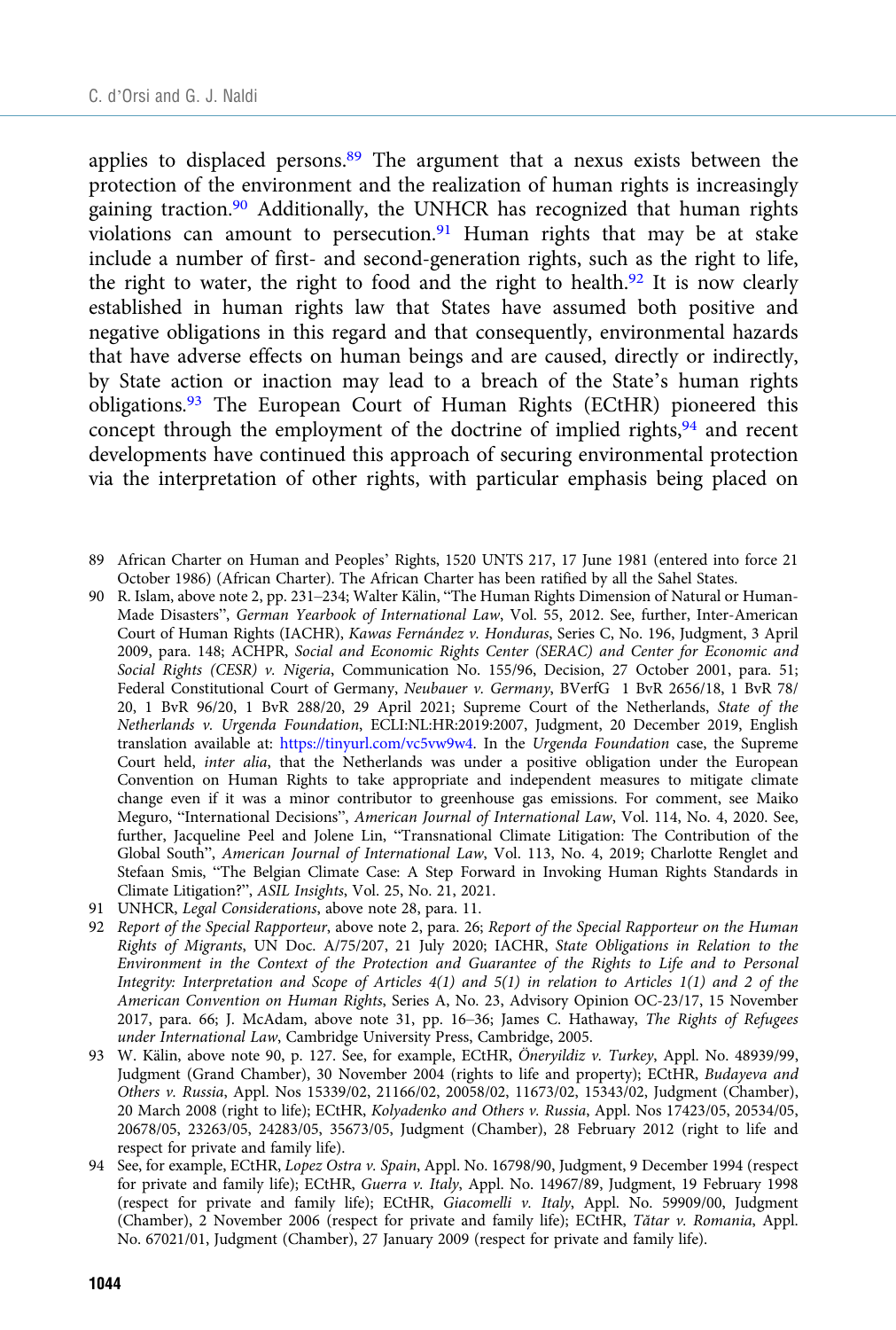the right to life.<sup>95</sup> However, it should be observed that in the context of natural hazards "beyond human control", the ECtHR grants States a considerable margin of appreciation.96 A decision of the UN Human Rights Committee is especially significant in this regard. In Teitiota  $\nu$ . New Zealand, the applicant, having had his claim for asylum as a refugee or protected person rejected by the New Zealand authorities (as detailed above) and having exhausted all domestic remedies, complained that by removing him to Kiribati, New Zealand had violated his right to life under Article 6 of the ICCPR.<sup>97</sup> The Human Rights Committee made the point that environmental degradation and climate change "constitute some of the most pressing and serious threats" to the right to life.<sup>98</sup> While the threat to Kiribati was a slow-onset one, the Committee accepted that the situation there could become incompatible with the right to life.99 It determined that in protecting the right to life, States had to take account of "reasonably foreseeable threats and life-threatening situations".<sup>100</sup> While the Committee concluded that on the facts New Zealand had not violated the applicant's right to life in that there was no prospect of imminent harm, this decision is nevertheless important because of its reasoning on the impact of climate change.

It is significant that the right to a healthy environment is recognized as an autonomous right in regional human rights treaties.101 The jurisprudence of the Inter-American Court of Human Rights (IACHR) is particularly relevant, especially a recent opinion which has affirmed the right to a healthy environment as "fundamental for the existence of humanity".<sup>102</sup> Climate change was also explicitly mentioned in the opinion, asserting that the right to a healthy environment is both an individual and collective right that includes current and future generations.103 In addition, the IACHR observed that one of the rights at risk from environmental change is the right not to be forcibly displaced.104

Having examined the status, and certain rights accruing thereby, of people displaced as a result of climate change in international law, this article now focuses on the response to the climate crisis in the Sahel – firstly, by the international community, and secondly, in terms of domestic legislation by the five Sahel States.

- 96 ECtHR, Budayeva, above note 93, paras 135, 137. As opposed to human-made hazards: ECtHR, Öneryildiz, above note 93. See also J. McAdam, above note 31, pp. 59–60. The obvious point could be made that it is now generally accepted that environmental change is also driven by human activity.
- 97 For comment, see Simon Behrman and Avidan Kent, "The Teitiota Case and the Limitations of the Human Rights Framework", Questions of International Law, Vol.77, 2021. The ICCPR has been accepted by the five Sahel States in question.
- 98 Human Rights Committee, Teitiota, above note 46, para. 9.4.

- 100 Ibid., para. 9.4.
- 101 African Charter, Art. 24; Additional Protocol to the American Convention on Human Rights in the Area of Economic, Social, and Cultural Rights, OAS Treaty Series No. 69, 16 November 1988 (entered into force 16 November 1999), Art. 11; Arab Charter on Human Rights, 22 May 2004 (entered into force 15 March 2008), Art. 38. See further ACHPR, SERAC, above note 90.
- 102 IACHR, above note 92, para. 59.

<sup>95</sup> See, for example, ECtHR, Öneryildiz, above note 93; ECtHR, Budayeva, above note 93.

<sup>99</sup> Ibid., paras 9.11–9.12.

<sup>103</sup> Ibid., paras 54, 59.

<sup>104</sup> Ibid., para. 66.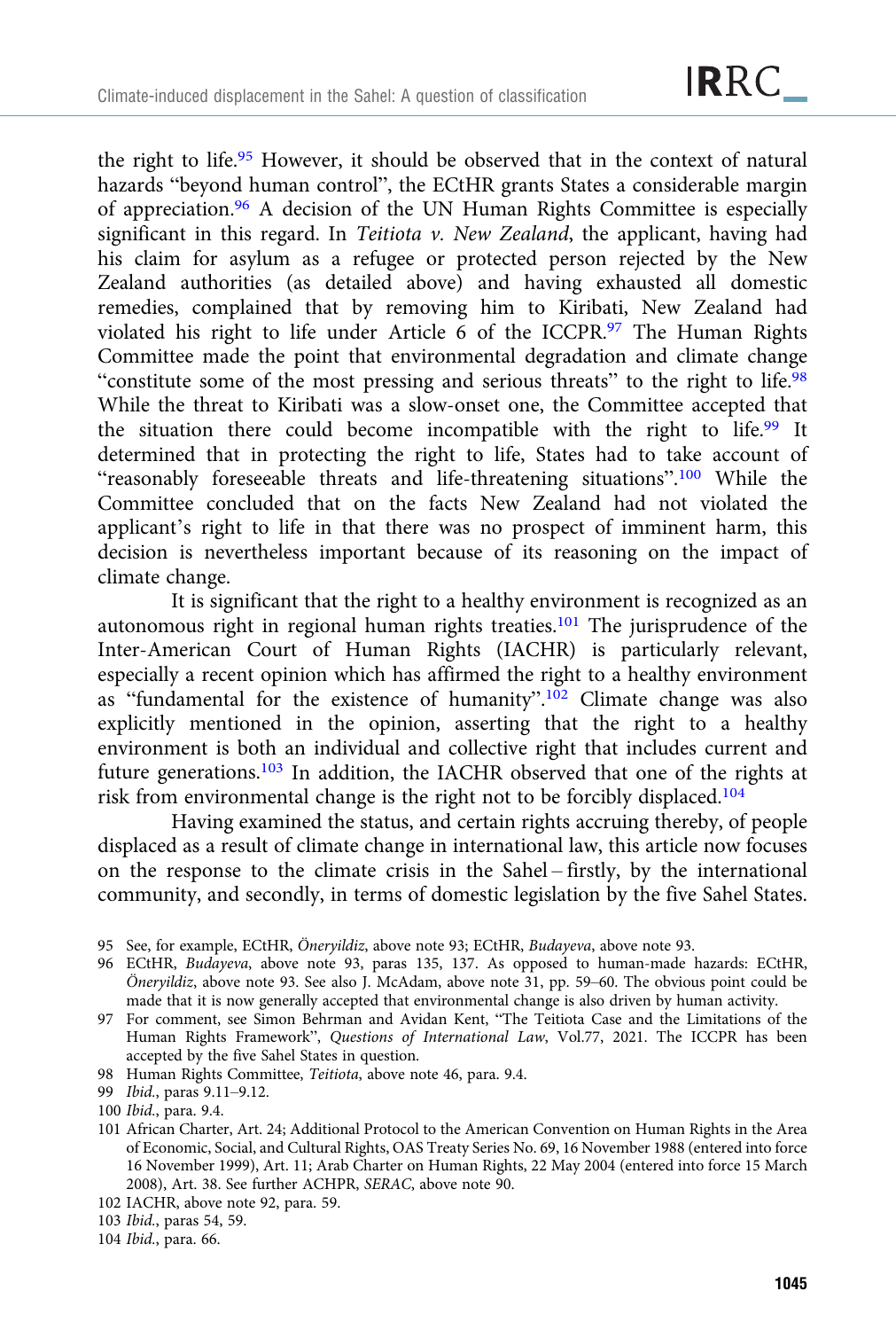#### International responses to climate-induced displacement

For many years, the UN has been expressing concern that climate change could lead to increased displacement and migration in the Sahel region.105 In January 2021, the AfDB pledged to mobilize up to \$6.5 billion over five years to advance the Sahel's landmark initiative, the Great Green Wall Initiative (GGWI), launched by the AU in 2007.106 Once that goal is reached, the GGWI should assist in providing a solution to many threats faced not only by Africa but also by the entire world, such as climate change, drought, famine, conflict and migration. The GGWI creates a barrier against climate change running across the Sahel region. To date,<sup>107</sup> notable successes have been achieved, including the restoration of 5 million hectares of land in Niger that will deliver an additional 500,000 tonnes of grain per year, enough to feed 2.5 million people.<sup>108</sup> This will help to alleviate the damage caused by the floods of October 2019 around the Komadugu Yobé River; these caused the displacement of some 23,000 persons, who lost hectares of their

- 105 UN, Support Plan for the Sahel (Working Together for a Peaceful and Prosperous Sahel), May 2018, p. 8: "For years, the improvements and growth witnessed in the Sahel have been overshadowed by complex and multi-dimensional challenges. These are characterized by mutually reinforcing factors of vulnerability, instability and insecurity. These risks are intensified by political and governance crises, unequal distribution of wealth and lack of access to resources, opportunities and basic services. The demographic bulge, combined with climate change, could worsen a phenomenon of violence and conflict, and lead to displacement and migration".
- 106 AfDB, "Sahel Region: The African Development Bank Pledges to Mobilise \$6.5 Billion in Support of the Great Green Wall Initiative", 11 January 2021, available at: [www.afdb.org/en/news-and-events/press](https://www.afdb.org/en/news-and-events/press-releases/sahel-region-african-development-bank-pledges-mobilise-65-billion-support-great-green-wall-initiative-40203)[releases/sahel-region-african-development-bank-pledges-mobilise-65-billion-support-great-green-wall](https://www.afdb.org/en/news-and-events/press-releases/sahel-region-african-development-bank-pledges-mobilise-65-billion-support-great-green-wall-initiative-40203)[initiative-40203](https://www.afdb.org/en/news-and-events/press-releases/sahel-region-african-development-bank-pledges-mobilise-65-billion-support-great-green-wall-initiative-40203).
- 107 20 December 2021.
- 108 See the GGWI website, available at: [www.greatgreenwall.org/results](https://www.greatgreenwall.org/results). See also Republic of Niger, Cadre de Gestion Environnementale et Sociale (CGES) du Projet de Relance et du Développement de la Région du Lac Tchad (PROLAC): Rapport final, January 2020, para. 2(5) ("Défis environnementaux et sociaux"); Republic of Niger, Plan d'Action 2016–2020 de l'initiative 3N "Les nigériens nourrissent les nigériens", 2016; Soufiyane Amadou, Nicola Cantoreggi and Ronald Jaubert, "Les Nigériens nourrissent les Nigériens: Quelles perspectives pour les exploitations familiales?", Les Cahiers d'Outre-Mer, Vol. 2018/ 2, No. 278, 2018, p. 337: "The 3N initiative, 'Nigeriens feed Nigeriens', supposes to break with the "addiction to aid". The initiative affirms a willingness to address the dependence on aid and the practices of development and humanitarian aid programs through innovations such as the creation of an investment fund, the promotion of small scale irrigation and the supervision of humanitarian aid. The analysis of the achievements of the first phase of the Initiative (2011–2015), of programmatic documents and their evolution between 2012 and 2017 as well as the positioning of donors raises questions on the 3N initiative's capacity and willingness to promote a policy centered on family farms while it is an essential condition for Nigeriens to feed Nigeriens." See, finally, Republic of Chad, Stratégie nationale et plan d'action pour la mise en oeuvre de l'initiative Grande Muraille Verte au Tchad, 2012, p. 34: "L'Initiative GMV vise le développement des communautés locales à travers la mise en place d'une approche novatrice et inclusive consistant à mettre en synergie les actions de lutte contre la désertification avec des activités de restauration des terres et de conservation de la biodiversité. Cette mise en synergie concerne également le développement des systèmes de productions (agricole, sylvicole et pastorale) et aussi le développement des infrastructures socioéconomiques de base et la création de richesses par le développement d'activités génératrices de revenus en vue de contribuer à une sécurité alimentaire stable et à la relance d'une croissance économique durable. L'objectif général visé est de contribuer à la lutte contre l'avancée du désert en mettant en valeur, de manière intégrée, des zones dégradées dans l'emprise de la GMV en vue de lutter contre la pauvreté tout en assurant une gestion durable des ressources naturelles."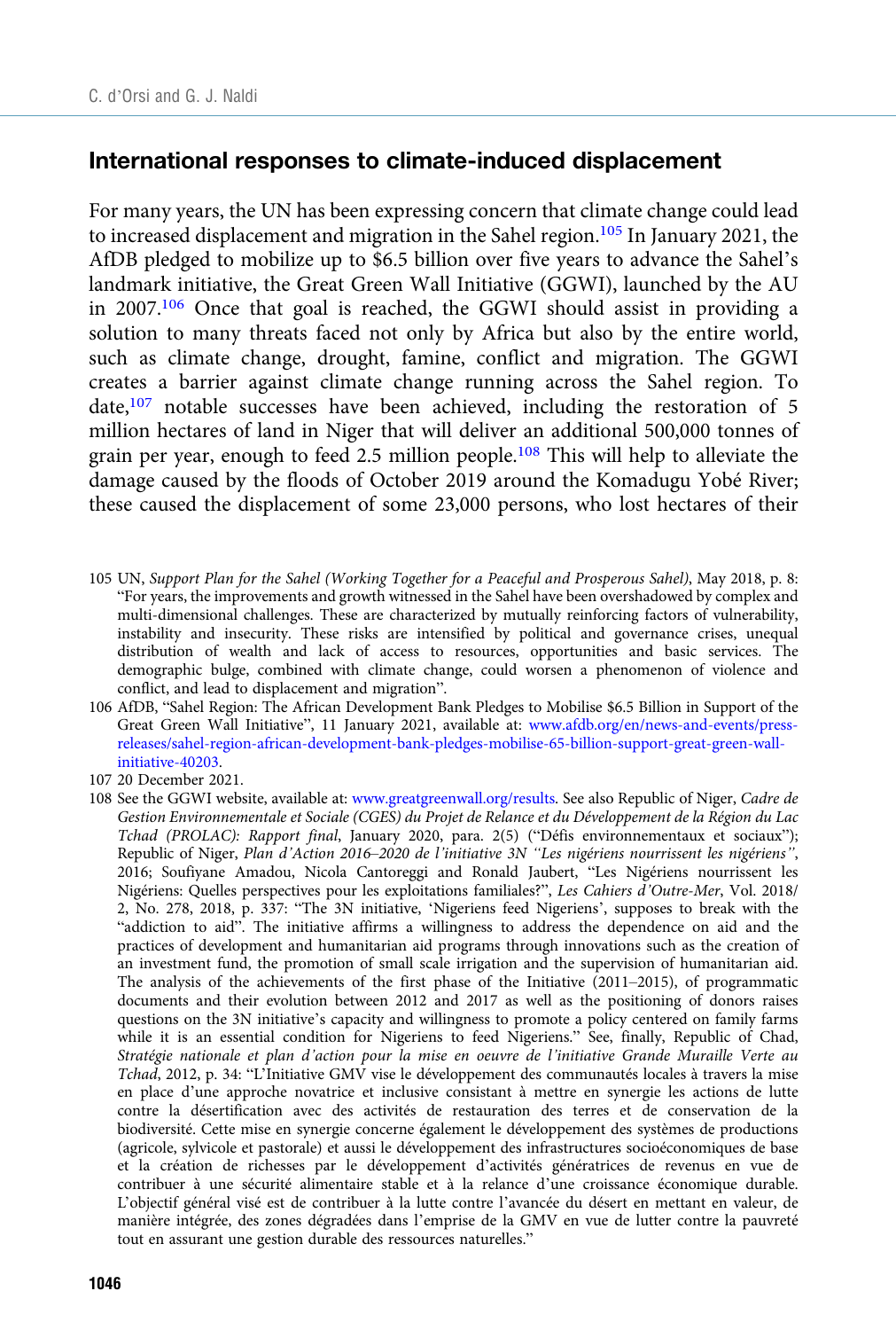soil.<sup>109</sup> Another success of the GGWI has been the 3 million hectares of land that have been rehabilitated in Burkina Faso through a farming technique known as Zai, in which pits are dug in the soil during the preseason to catch water and concentrate compost.<sup>110</sup>

In October 2020, the UNHCR warned of disastrous consequences in the Sahel region, in what was declared the world's fastest-growing displacement and protection crisis.111 Commitments expected to be made at a Ministerial Roundtable for the Central Sahel on 20 October in Copenhagen restored a sense of urgency to a region facing a number of challenges. The Roundtable adopted both financial announcements and non-financial commitments. In the first case, twenty-two States, plus the European Union (EU) and Education Cannot Wait, the first global fund dedicated to education in emergencies and protracted crises,<sup>112</sup> pledged to allocate \$725.4 million to help the Sahel for 2021 and beyond.<sup>113</sup>

Additionally, eight European States (Denmark, France, Germany, Italy, the Netherlands, Norway, Sweden and the United Kingdom) plus the International NGO Forum in Burkina Faso (INGO Burkina Faso) adopted several nonfinancial commitments. Several of these commitments directly affect displacement in the region – for example, developing an efficient nexus approach for responding to displacement (Denmark, Italy, Norway, Sweden), and making displacement a priority in bilateral development cooperation with displacementaffected States in the Sahel (Denmark).

Other commitments have been undertaken, for example, to support climate-resilient access to services and infrastructure for refugees, enabling them to pursue self-reliance and contribute to local socio-economic development (Denmark), and to sustain engagement in support of durable solutions, whenever opportunities for ending displacement arise in the Sahel (Denmark, INGO Burkina Faso). Also, humanitarian access and the promotion and implementation

110 See the GGWI website, available at: [www.greatgreenwall.org/results](https://www.greatgreenwall.org/results).

111 UNHCR, "UNHCR Warns of Mounting Needs in Sahel as Forced Displacement Intensifies", 16 October 2020, available at: [www.unhcr.org/news/briefing/2020/10/5f894b234/unhcr-warns-mounting-needs](https://www.unhcr.org/news/briefing/2020/10/5f894b234/unhcr-warns-mounting-needs-sahel-forced-displacement-intensifies.html)[sahel-forced-displacement-intensifies.html](https://www.unhcr.org/news/briefing/2020/10/5f894b234/unhcr-warns-mounting-needs-sahel-forced-displacement-intensifies.html).

112 See the ECW website, available at: [www.educationcannotwait.org/about-ecw/](https://www.educationcannotwait.org/about-ecw/). Concerning the action of the EU in the Sahel, see, for example, Louis Balmond, "Les organisations internationales régionales africaines face à l'impact du changement climatique sur les conflits et le cas particulier du Sahel", Questions de Droit International, 30 September 2021, pp. 35-36, available at: [www.qil-qdi.org/wp](http://www.qil-qdi.org/wp-content/uploads/2021/09/03_Climate-Security_BALMOND_FIN_b.pdf)[content/uploads/2021/09/03\\_Climate-Security\\_BALMOND\\_FIN\\_b.pdf](http://www.qil-qdi.org/wp-content/uploads/2021/09/03_Climate-Security_BALMOND_FIN_b.pdf): "Depuis 2008, l'UE préconisait en effet une approche globale en matière de sécurité et de développement pour faire face à la complexité des problèmes auxquels est confrontée la zone. La dégradation de la situation sécuritaire l'a conduite à adopter une stratégie pour la sécurité et le développement au Sahel dont la formulation même est significative de l'ordre des priorités retenues: l'insistance sur la relation entre sécurité et développement traduit le caractère intégré de la stratégie mais la dimension sécuritaire demeure prioritaire."

113 Ministerial Roundtable for the Central Sahel, "Financial Announcements", 28 October 2020, available at: <https://tinyurl.com/yckva5pe>.

<sup>109</sup> "Niger Floods Force 23,000 from their Homes", Phys.Org, 20 October 2019, available at: [https://phys.org/](https://phys.org/news/2019-10-niger-homes.html) [news/2019-10-niger-homes.html.](https://phys.org/news/2019-10-niger-homes.html)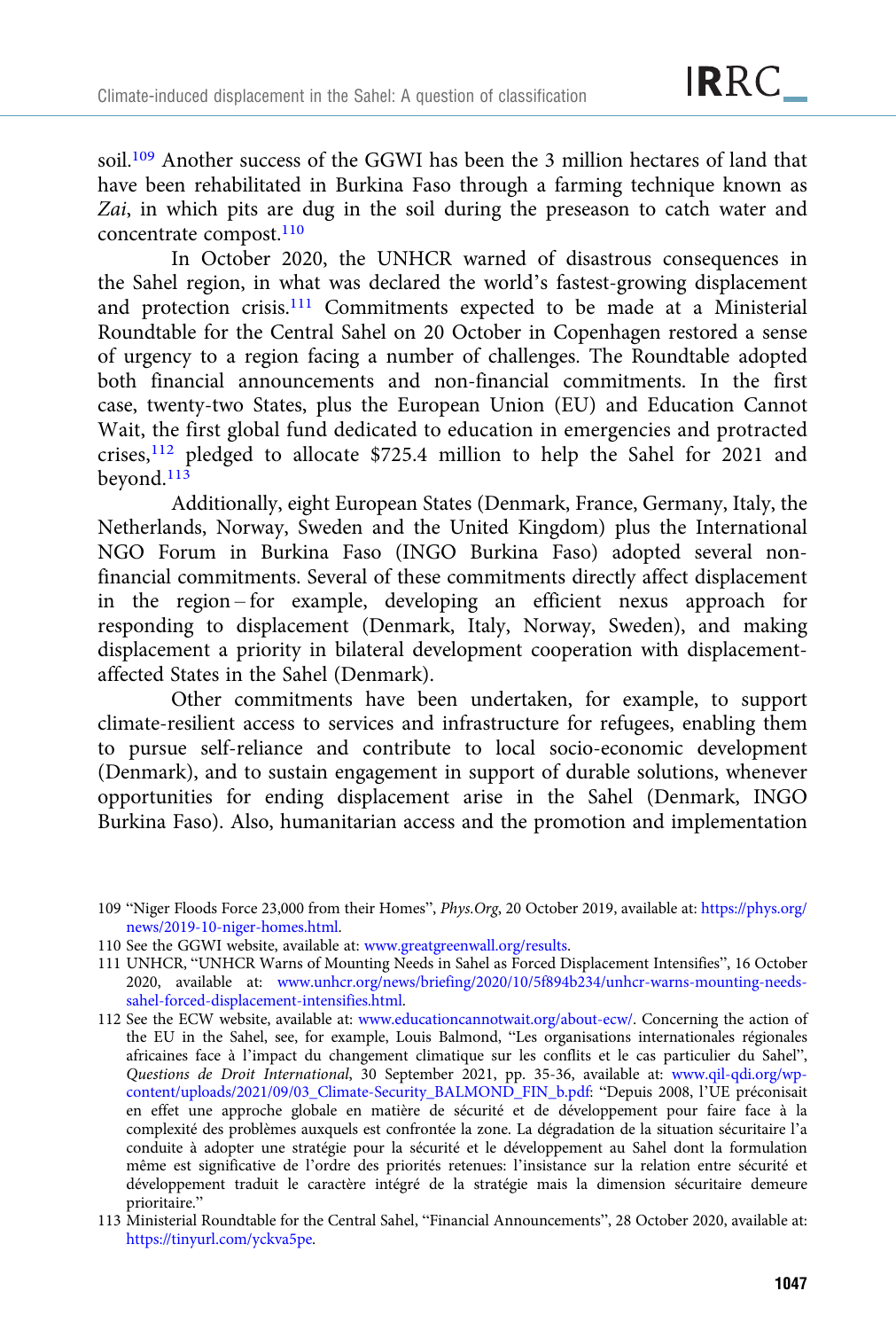of international humanitarian law (France, Germany, Netherlands, Norway, Sweden, United Kingdom, INGO Burkina Faso), and the protection from human rights abuses (Italy, Norway, Sweden, United Kingdom, INGO Burkina Faso) found space on the list of commitments.<sup>114</sup> Consequently, the co-chairs of the Roundtable, apart from highlighting that the effects of climate change, including as a driver of displacement, should be addressed as a priority, stressed that displacement should be considered a priority both in humanitarian action and in development cooperation, which should be carried out in close collaboration with government authorities and, to the greatest extent possible, within the framework of national development strategies, as called for in the Global Compact on Refugees (GCR).115

In its own words, the GCR is a "framework for more predictable and equitable responsibility-sharing, recognizing that a sustainable solution to refugee situations cannot be achieved without international cooperation". The GCR may aid refugee protection in Africa because its four objectives address the three principal protection challenges prevailing on the continent. The objectives of the GCR are to ease pressures on host countries, enhance refugee self-reliance, expand access to third-country solutions, and support conditions in countries of origin for return in safety and dignity. The GCR seeks to achieve these objectives through the mobilization of political will and arrangements facilitating more equitable and sustained contributions among States and other relevant stakeholders.116

First among the three principal protection challenges in Africa is the scale of the refugee problem, coupled with limited resources. In this context, the GCR's first objective of easing pressures on host countries and its third objective of expanding third-country solutions are critical. Second, refugees in Africa frequently find some of their most important rights systemically violated. The GCR's second objective, regarding enhanced refugee self-reliance, speaks to rights including education and employment. Thirdly, refugee situations in Africa are often protracted. The GCR's fourth objective of supporting conditions for return in safety and dignity can help address this challenge.117 The GCR builds on the sentiments expressed in the 1969 OAU Convention of harm, fear, and international and intergovernmental assistance to facilitate returns, by incorporating "humanitarian, peacebuilding, and development interventions".<sup>118</sup> This formula is reflective of the 2030 Agenda for Sustainable Development

116 UN, Global Compact on Refugees, 2018 (GCR), p. 4, para. C(7).

<sup>114</sup> For the list of commitments, see, "Non-Financial Commitments", 20 October 2020, available at: [https://](https://tinyurl.com/3nw4xjp4) [tinyurl.com/3nw4xjp4](https://tinyurl.com/3nw4xjp4).

<sup>115</sup> See Ministerial Roundtable for the Central Sahel, "Co-Chairs' Summary", 2020, available at: [https://](https://tinyurl.com/mr33eph7) [tinyurl.com/mr33eph7.](https://tinyurl.com/mr33eph7) For the GCR, see Report of the UNHCR, Part II: Global Compact on Refugees, UN Doc. A/73/12, 2 August 2018; see also UN General Assembly, Office of the United Nations High Commissioner for Refugees, UN Doc. A/RES/73/151, 17 December 2018.

<sup>117</sup> Marina Sharpe, "The Global Compact on Refugees and Conflict Prevention in Africa: 'Root Causes' and Yet Another Divide", International Journal of Refugee Law, Vol. 30, No. 4, 2018.

<sup>118</sup> GCR, above note 116, para. 88.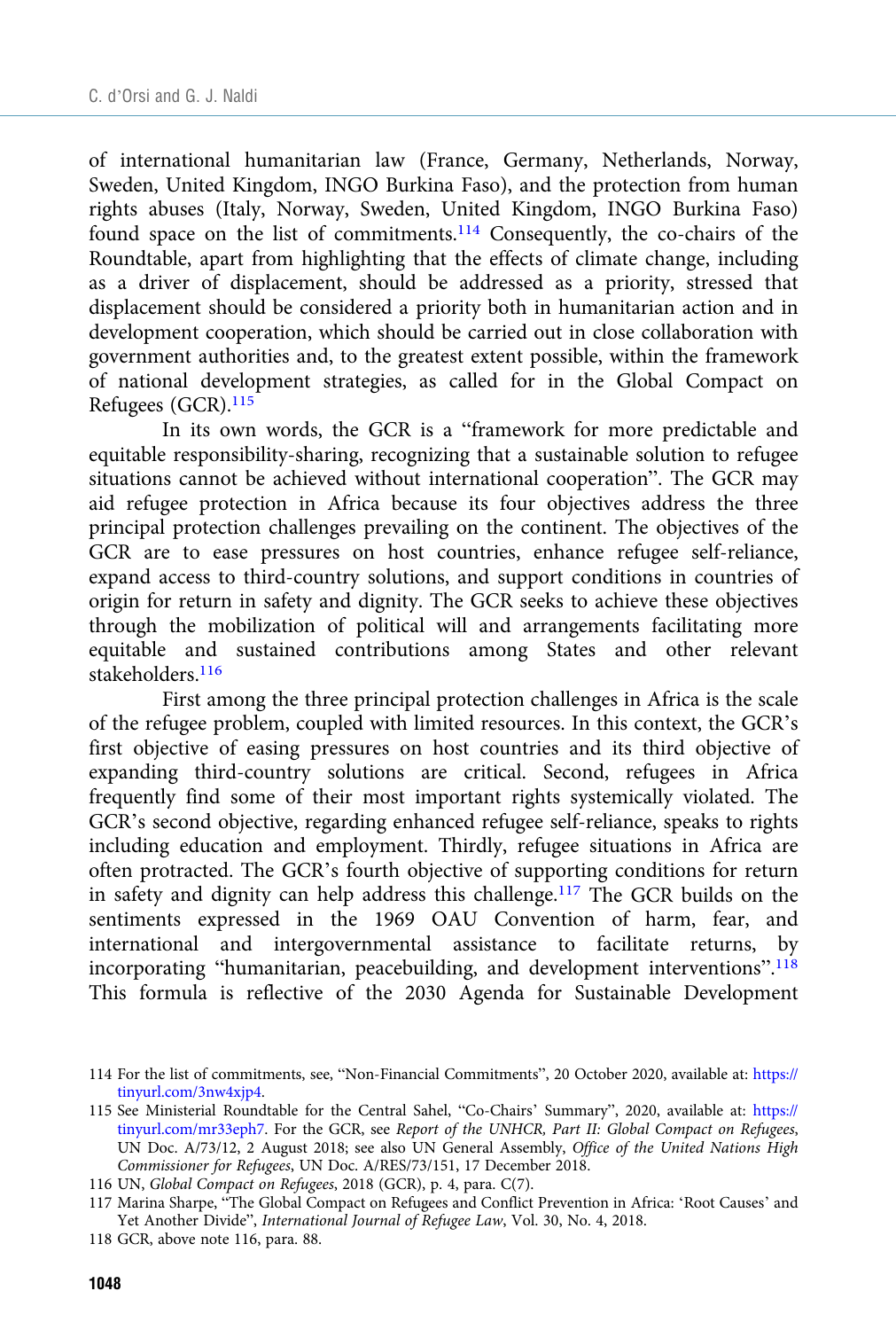Goals<sup>119</sup> and, together with mechanisms for livelihood and economic opportunities, facilitates dignified repatriation.120

African States have demonstrated their commitment to addressing refugee and migration-related problems in Africa in many international and regional fora. This includes participating in the development and drafting of both the GCR and the Global Compact for Safe, Orderly and Regular Migration (GCM).<sup>121</sup> The GCM, in its Objective No. 2 ("Minimize the adverse drivers and structural factors that compel people to leave their country of origin"), also deals with the effects on migration of natural disasters, the adverse effects of climate change, and environmental degradation. It does so by, inter alia, seeking to integrate displacement considerations into disaster preparedness strategies and to promote cooperation with neighbouring and other relevant countries (para. j), developing mechanisms at the regional level to address the vulnerabilities of persons affected by natural catastrophes, in order for them to have access to humanitarian assistance (para. k). Finally, the GCM is also aimed at developing approaches to address the challenges of migration movements in the context of ecological disasters. It does this by taking into consideration recommendations from Stateled consultative processes, such as the Agenda for the Protection of Cross-Border Displaced Persons in the Context of Disasters and Climate Change.122 This document highlights, for example, that in several disaster situations in Africa, migration officials have exercised their authority specially to allow on their territories groups of forcibly displaced persons fleeing disasters who lack domestic legal protection, providing for at least a temporary protection addressing ecological disasters.123 In the framework of the adoption of the GCM, the government of Niger, for example, has reaffirmed that the country has embraced a strategy to adapt to climatic changes and the degradation of soil.<sup>124</sup> Niger's National Plan of Adaptation of Agriculture in the Context of Climatic Change was adopted in April 2020. It highlights the will of the government of find a solution to ease the lives of populations obliged to relocate because of climatic

- 119 UN General Assembly, Transforming our World: The 2030 Agenda for Sustainable Development, UN Doc. A/RES/70/1, 25 September 2015. For a definition of the Agenda, see the preamble of the resolution: "This Agenda is a plan of action for people, planet and prosperity. It also seeks to strengthen universal peace in larger freedom. We recognize that eradicating poverty in all its forms and dimensions, including extreme poverty, is the greatest global challenge and an indispensable requirement for sustainable development. All countries and all stakeholders, acting in collaborative partnership, will implement this plan. We are resolved to free the human race from the tyranny of poverty and want and to heal and secure our planet. We are determined to take the bold and transformative steps which are urgently needed to shift the world on to a sustainable and resilient path. As we embark on this collective journey, we pledge that no one will be left behind."
- 120 Fatima Khan and Cecile Sackeyfio, "What Promise Does the Global Compact on Refugees Hold for African Refugees?", International Journal of Refugee Law, Vol. 30, No. 4, 2018.
- 121 UN General Assembly, Global Compact for Safe, Orderly and Regular Migration, UN Doc. A/RES/73/195, 19 December 2018.
- 122 Nansen Initiative, Agenda for the Cross-Border Displaced Persons in the Context of Disasters and Climate Change, 2 vols, December 2015.

124 Republic of Niger, Statement at the Adoption of the GCM, 10 December 2018, p. 3, available at: [www.un.](https://www.un.org/en/conf/migration/assets/pdf/GCM-Statements/niger.pdf) [org/en/conf/migration/assets/pdf/GCM-Statements/niger.pdf](https://www.un.org/en/conf/migration/assets/pdf/GCM-Statements/niger.pdf).

<sup>123</sup> Ibid., Vol. 2, p. 47.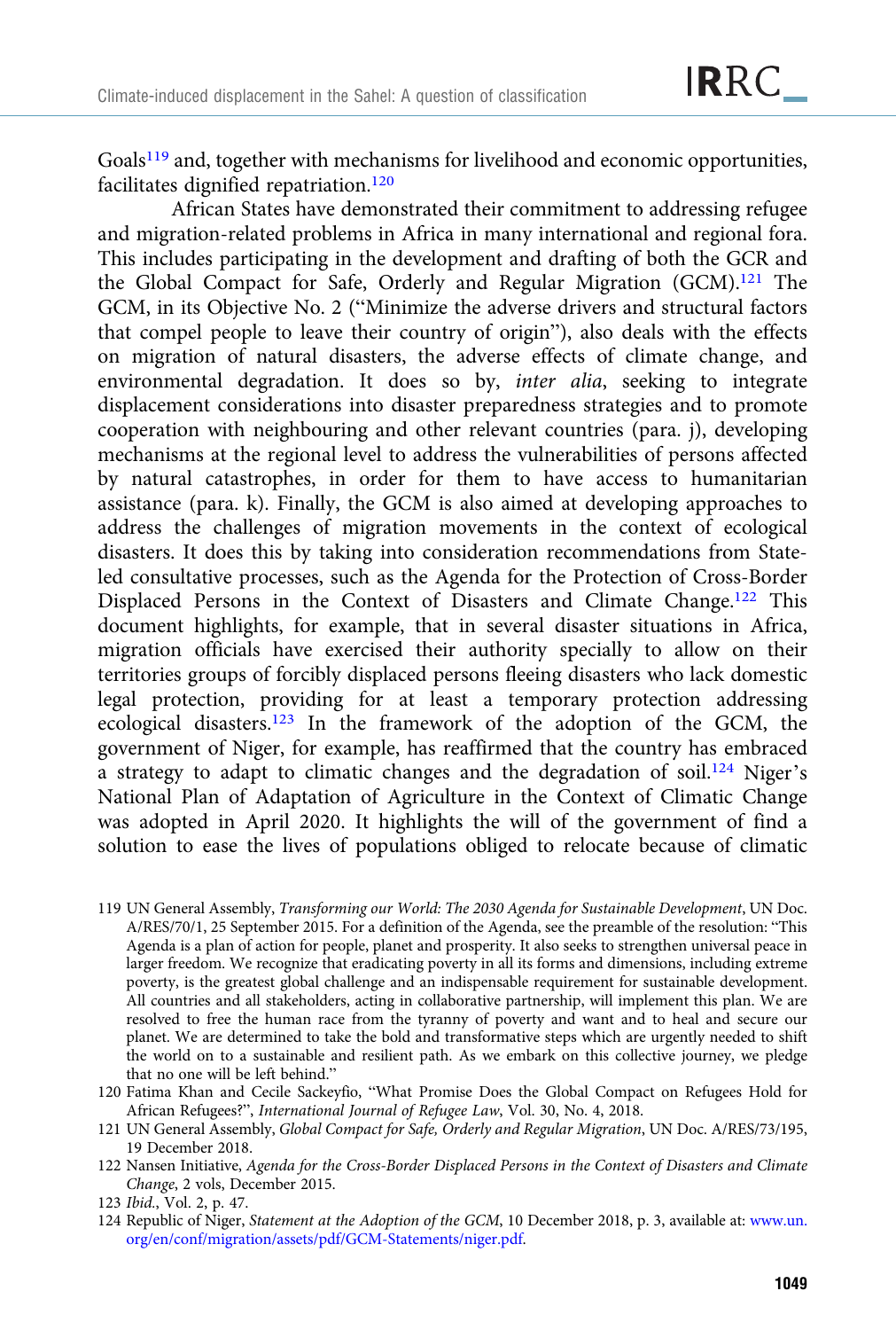circumstances that are unfavourable to agriculture and, as such, to the livelihoods of those populations.125 In general terms, the goal of addressing the environmental challenges in the Sahel region, characterized by forced displacement, was taken up by the UN Economic and Social Council (ECOSOC) in 2018.126

In light of the GCR, several African States, but only Chad belonging to the Sahel, are currently rolling out the new Comprehensive Refugee Response Framework (CRRF). The CRRF is the first of two annexes to the New York Declaration for Refugees and Migrants adopted in September 2016 at a high-level meeting of the UN General Assembly. It is a comprehensive set of commitments to be implemented in situations involving large-scale movements of refugees. It lists a number of actions and best practices in four areas: reception and admission measures (para. 5), support for immediate and ongoing needs (para. 6), support for host countries (para. 8), and enhanced opportunities for durable solutions (paras  $9-16$ ).<sup>127</sup> Through the New York Declaration, States commit to assisting displaced persons in countries that are experiencing natural disasters, recognizing the importance of the Agenda for the Protection of Cross-Border Displaced Persons in the Context of Disasters and Climate Change (para. 50). The UN Secretary-General has also noted that many people are compelled to leave their homes for reasons that do not fall within the refugee definition contained in the Refugee Convention.<sup>128</sup>

#### How domestic legislation and policy in the Sahel tackle the plight of climate-induced displaced persons

On 3 May 2018, the Republic of Chad announced its formal implementation of the CRRF through a letter signed by the minister of territorial administration, public security and local governance.<sup>129</sup> The application of the CRRF aims to strengthen the pursuit of protection, assistance and solutions for refugees and other

125 Republic of Niger, Stratégie et plan national d'adaptation face aux changements climatiques dans le secteur agricole SPN2A 2020-2035, 10 April 2020, p. 49 available at: [https://reca-niger.org/IMG/pdf/adaptaction\\_](https://reca-niger.org/IMG/pdf/adaptaction_niger_spn2a_document_cadre_10042020.pdf) [niger\\_spn2a\\_document\\_cadre\\_10042020.pdf.](https://reca-niger.org/IMG/pdf/adaptaction_niger_spn2a_document_cadre_10042020.pdf)

127 UN General Assembly, New York Declaration for Refugees and Migrants, UN Doc. A/RES/71/1, 19 September 2016.

128 In Safety and Dignity: Addressing Large Movements of Refugees and Migrants: Report of the Secretary-General, UN Doc. A/70/59, 21 April 2016, p. 6, para. 18. See also p. 8, para. 27: "Disasters have always led to displacement and are likely to do so even more in the future, given the rising concentration of populations in cities and the likelihood that hazards relating to climate change and environmental degradation will increase in frequency and intensity. … More droughts are likely to lead many rural inhabitants to move to cities, creating pressures on labour markets and housing. Evidence suggests that people displaced by environmental factors tend to move to areas at even greater environmental risk. Sea-level rise and extreme weather events may drive people away from coastal areas and low-lying small island States. While many victims of disasters are able to return to their homes in a relatively short time, in some cases they require permanent relocation."

129 UNHCR, "UNHCR Welcomes the Accession of the Government of Chad to the Comprehensive Refugee Response Framework", 8 May 2018, available at: [https://reliefweb.int/sites/reliefweb.int/files/resources/](https://reliefweb.int/sites/reliefweb.int/files/resources/Press%20release_UNHCR_CRRF_English.pdf) [Press%20release\\_UNHCR\\_CRRF\\_English.pdf.](https://reliefweb.int/sites/reliefweb.int/files/resources/Press%20release_UNHCR_CRRF_English.pdf)

<sup>126</sup> ECOSOC, Support to the Sahel Region, UN Doc. E/RES/2020/2, 10 December2019.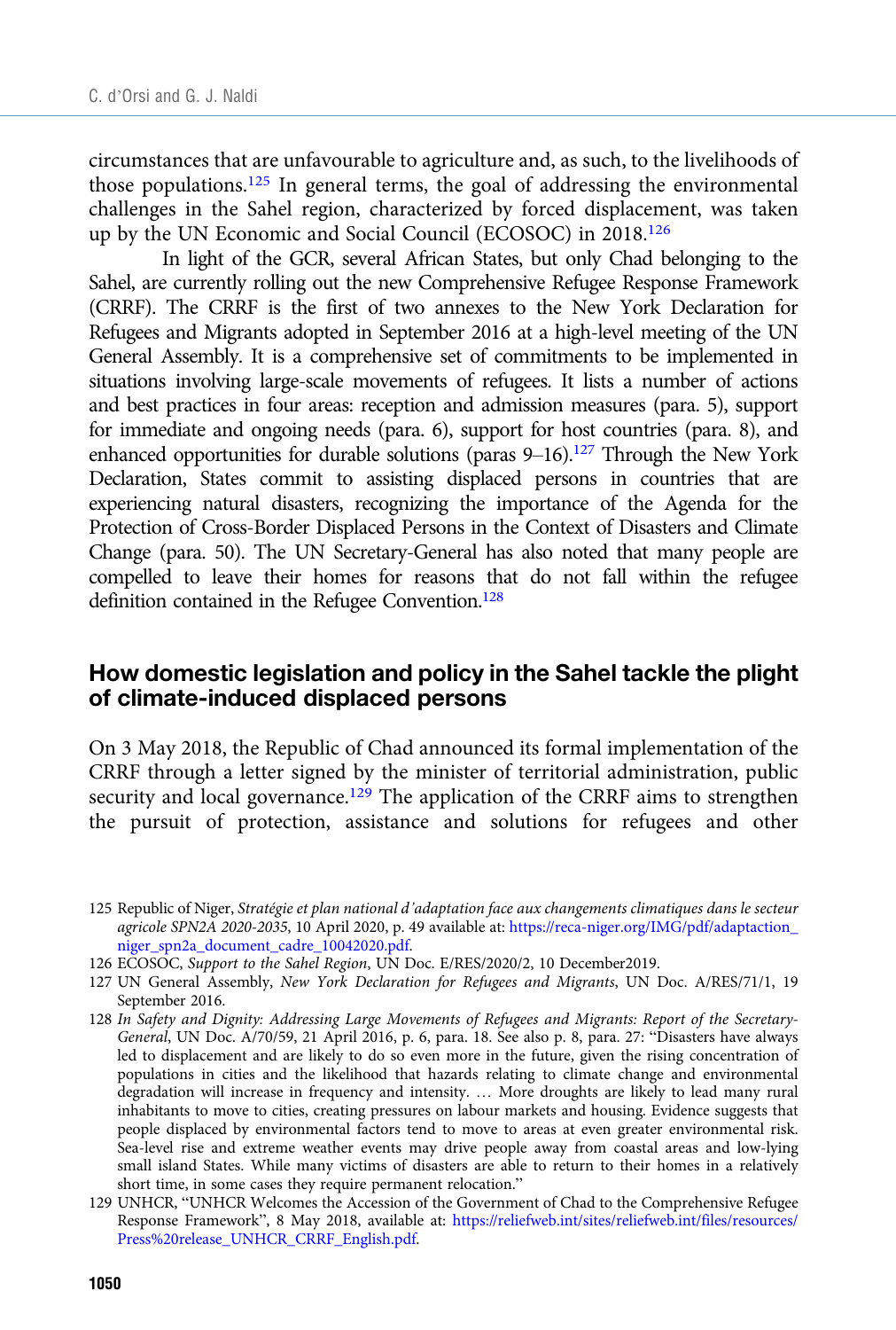displaced populations, and for the communities that host them.<sup>130</sup> In the framework of the CRRF, the Chadian government also decided to implement a national law governing the status of refugees and asylum-seekers, which was adopted on 23 December 2020.<sup>131</sup> This law does not present any provision on climate-related displaced persons, although it is highlighted that asylum can also be "economic", in case of unemployment and/or lack of remuneration in the country of origin.<sup>132</sup> However, it is true that Article 3(2) of the Chadian law, on the definition of refugee, adopts the "expanded" definition provided in Article 1 (2) of the OAU Convention that gave rise to debate as to whether it also includes persons forcibly displaced because of natural disasters.<sup>133</sup> The Chadian government has long had a humanitarian action plan in place to ensure the safety of settlements for displaced persons and the availability of education, health care and food.<sup>134</sup>

The Central Sahel countries of Burkina Faso, Mali and Niger are the epicentre of the forced displacement crisis. The number of IDPs inside Burkina Faso increased from 87,000 in January 2019 to more than 1 million in December 2020. Burkina Faso, among the poorest countries in the world and one of the most susceptible to climate risks, faces a major internal security crisis.135 Despite relatively favourable rains in 2020, food insecurity and malnutrition remain at

- 130 UNHCR, "Applying Comprehensive Responses (CRRF) in Africa", June 2018, available at: [www.unhcr.](https://www.unhcr.org/5b3346397.pdf) [org/5b3346397.pdf.](https://www.unhcr.org/5b3346397.pdf)
- 131 UNHCR, "UNHCR Welcomes New Asylum Law in Chad", 24 December 2020, available at: [https://tinyurl.](https://tinyurl.com/yckpbp9x) [com/yckpbp9x](https://tinyurl.com/yckpbp9x).
- 132 Rapport sur le projet de loi portant asile en République du Tchad, No. 065/AN/TL/CPGILAAJ/2020, 18 December 2020; see also Loi No. 027/PR/2020 portant d'asile en République du Tchad, 31 December 2020 (both documents on file with author). Finally, see Décret No. 11-839/PR/PM/MAT/11 portant création, organisation et attributions de la Commission nationale d'accueil, de réinsertion des réfugiés et des rapatriés (CNARR), 2 August 2011.
- 133 For a doctrinaire debate on this issue, see G. J. Naldi, above note 57, p. 79; R. C. Chhangani, above note 57, p. 9; Aurelie Lopez, "The Protection of Environmentally-Displaced Persons in International Law", Environmental Law, Vol. 37, No. 2, 2007, p. 389; M. R. Rwelamira, above note 58, p. 558; Tatenda N. Muzenda, "The Role of Social and Economic Factors and Natural Disasters in Forced Population Displacements in Africa", International Journal of Refugee Law, Vol. 7, Special Issue, 1995, p. 51; A. Edwards, above note 60, p. 227; Tal H. Schreier, "A Critical Examination of South Africa's Application of the Expanded OAU Refugee Definition: Is Adequate Protection Being Offered Within the Meaning of the 1969 OAU Refugee Convention?", LLM diss., University of Cape Town, Faculty of Law, 2008, p. 18 (on file with author).
- 134 Combined Periodic Report of the Republic of Chad (1998 to 2015) on the Implementation of the African Charter on Human And Peoples' Rights, September 2016, p. 70, para. 323: "The Government and its technical and financial partners have developed a humanitarian action plan to ensure the safety of camps for displaced persons and the availability of food, healthcare and education. Displaced persons live in secure areas including Moundou, Goré, Sarh, Bagassola, GozBeida, etc."
- 135 In this regard, see, for example, SB Morgen, The Search for a Caliphate: Expansionist Agenda of Radical Islam from the Sahel to the Horn of Africa, May 2021, p. 16, available at: [www.sbmintel.com/wp-content/](https://www.sbmintel.com/wp-content/uploads/2021/05/202105_Caliphate_.pdf) [uploads/2021/05/202105\\_Caliphate\\_.pdf](https://www.sbmintel.com/wp-content/uploads/2021/05/202105_Caliphate_.pdf). Between 2017 and 2019, Burkina Faso suffered from 225 terrorist attacks, Chad fifty-eight, Mauritania nine and Niger 134. Burkina Faso is second only to Mali, which suffered from 579 terrorist attacks during the same period. Institute for Economics and Peace, Global Terrorism Index 2020: Measuring the Impact of Terrorism, University of Maryland and US National Consortium for the Study of Terrorism and Responses to Terrorism, November 2020, p. 36, Table 2.9.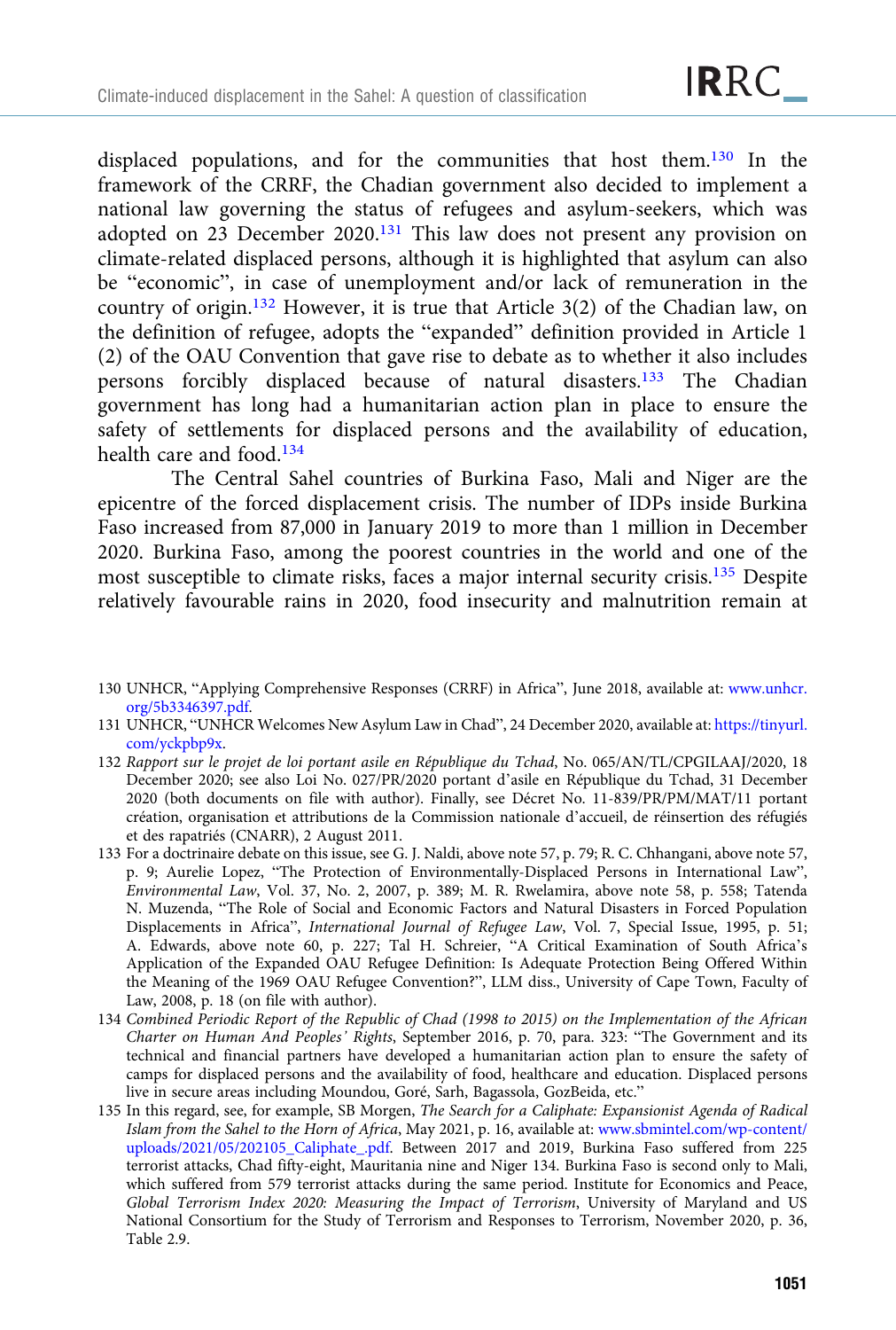alarming levels, most worryingly in the areas affected by insecurity.136 Worsening insecurity and natural disasters have sparked an unprecedented internal displacement crisis, affecting all thirteen regions of the country. Burkina Faso is also hosting some 19,400 refugees and asylum-seekers, most of whom are from Mali.137 In 2009, the government of Burkina Faso adopted a National Multi-Risk Disaster Preparedness and Response Plan in which is detailed the legal framework by which people made vulnerable by ecological disasters are protected within the country.<sup>138</sup> This plan was updated for the period 2013–  $2014^{139}$  and was imitated by similar documents issued in Chad,<sup>140</sup> Mali,<sup>141</sup> Mauritania<sup>142</sup> and Niger.<sup>143</sup> In the Burkinabe National Plan, it is interesting to note that in the list of legal instruments by which people are protected during natural catastrophes, the Kampala Convention, which Burkina Faso ratified in July 2012, does not appear.

In contrast, the 2014 Burkinabe Law on the Prevention and Management of Catastrophes plays a key role in protecting the displaced because of environmental disasters.<sup>144</sup> While its Chapter 6 (Articles  $50-59$ ) deals with displacement and resettlement of people obliged to flee because of catastrophes, Chapter 7 (Articles 60–62) specifically focuses on the possible humanitarian crisis derived from the displacement. Local communities play an important part in the case of resettlement because they not only assist displaced persons but also should facilitate the integration, even if temporary, of the displaced into the socioeconomic fabric of the host population (Article 57). Additionally, Article 62 calls for cooperation with bordering States in cases where the humanitarian crisis is cross-border. Article 61 makes it clear that the prevention of a humanitarian crisis is essential in order to avoid it becoming a humanitarian "catastrophe" (Article 61).The 2014 law supplements the 2008 Law on the Status of Refugees in Burkina Faso, which does not mention forced displacement because of natural

136 See, for example, Daly Belgasmi, "The Issue of Food Security: The Case of Niger", Refugee Survey Quarterly, Vol. 26, No. 4, 2007, p. 60: "The Niger crisis is a complex food crisis that was caused by a combination of structural causes, last year's drought and the devastation of crops and grazing lands by locusts, between August and October 2004. High rates of poverty (63%), one of the highest population growths, low access to health care, low agricultural productivity, desertification and structurally high rates of severe child malnutrition (60% of children under five are affected by stunting) all played a role in this crisis. Niger is prone to recurrent droughts, which regularly result in food shortages." See also Filippo Grandi, "Opening Statement at the 70th Session of the Executive Committee of the High Commissioner's Programme", International Journal of Refugee Law, Vol. 32, No. 3, 2020, p. 520.

- 137 UN Office for the Coordination of Humanitarian Affairs (OCHA), Burkina Faso: Situation Report, 1 February 2021, p. 2, available at: <https://reports.unocha.org/en/country/burkina-faso/>.
- 138 Plan national multirisques de préparation et de réponse aux catastrophes, 2009, pp. 107–108.
- 139 Plan national multirisques de préparation et de réponse aux catastrophes, 2012, pp. 9–10.
- 140 Plan d'action national de renforcement des capacités pour la réduction des risques de catastrophes, la préparation et la réponse aux urgences 2015–2020, September 2015.
- 141 Plan national multirisques de préparation et de réponse aux catastrophes, 2011.
- 142 Plan d'action national de renforcement des capacités en réduction des risques de catastrophes et préparation et réponse aux urgences 2015–2018, 2014.
- 143 Plan d'action national de renforcement des capacités pour la réduction des risques de catastrophe, la préparation et la réponse aux urgences 2015–2018, March 2015.
- 144 Loi No. 012-2014/AN portant loi d'orientation relative à la prévention et à la gestion des risques, des crises humanitaires et des catastrophes, 22 April 2014.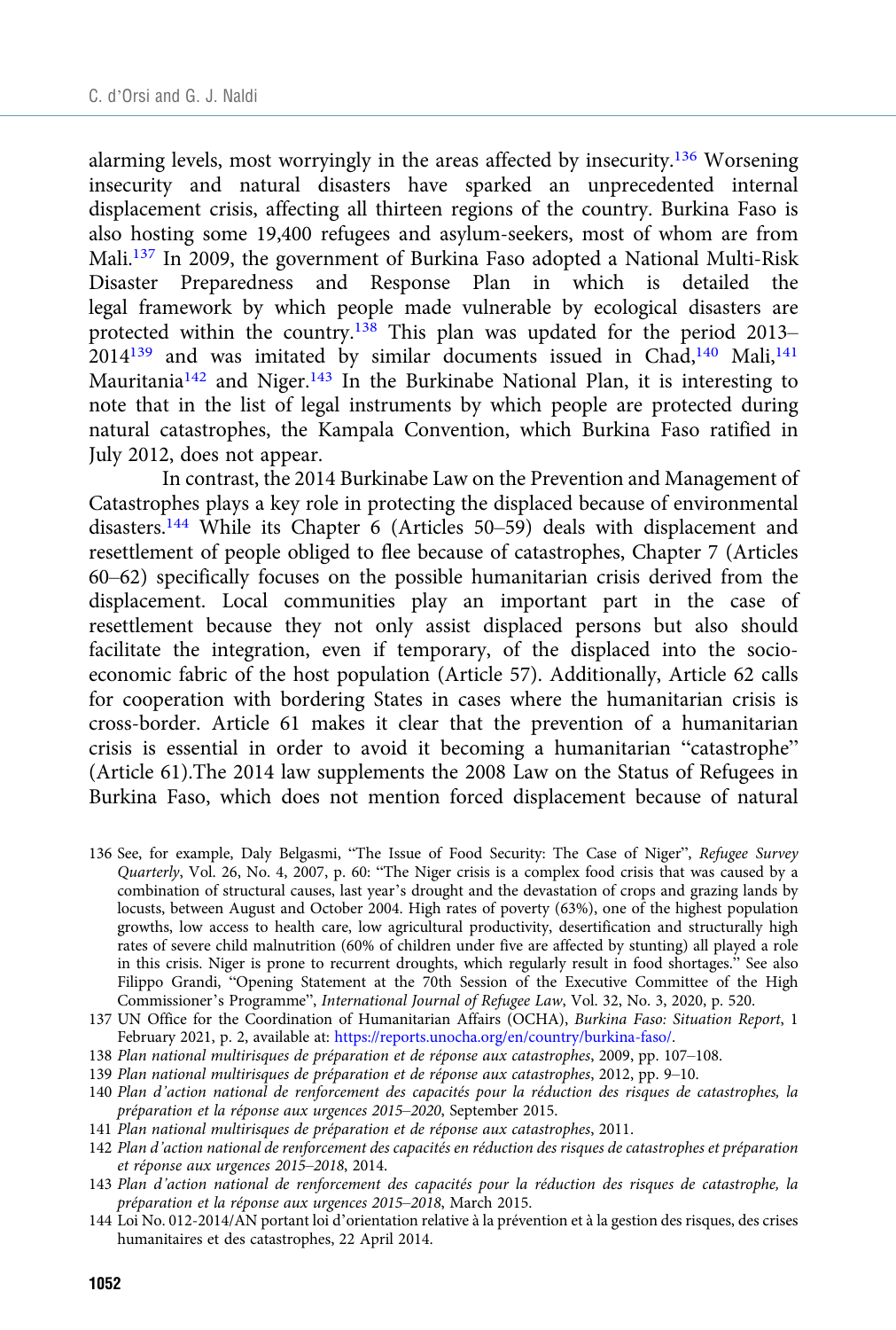disasters.145 In the case of both natural and human-induced disasters, the National Emergency Assistance and Rehabilitation Council (Conseil National de Secours d'Urgence et de Réhabilitation, CONASUR) provides support for the survival of the population during such events, particularly in the form of food and material assistance.146

An important reference for Burkina Faso in protecting the displaced is the report of the 2005 World Conference on Disaster Risk Reduction, held in Kobe, including its resolutions. Through this document, States and relevant stakeholders made an effort to ensure that local programmes for displaced persons do not intensify the risk of threats to the displaced.147

In 2019, Niger adopted a new National Disaster Risk Reduction Strategy (Stratégie Nationale de Réduction des Risques de Catastrophe, SNRRC). The SNRRC recognizes that Niger is vulnerable to the effects of various hazards, including floods and droughts, and that these phenomena are the consequences of its geographical location and the changing nature of the climate. A land-use planning policy encouraging the settlement of populations in areas at risk of environmental degradation has also exacerbated the condition of displaced persons. The SNRRC lists droughts as the most frequent climate phenomenon in the country and the main cause for conflicts over natural resources such as water.<sup>148</sup> It should be noted that the concept of IDPs is relatively new in Niger, becoming prominent with the Boko Haram insurgency. As such, people displaced in the context of floods have not necessarily been perceived as IDPs unless they have also been displaced by conflict. These considerations had implications for the implementation of Niger's 2018 Law on the Protection and Assistance of Internally Displaced Persons, suggesting the need to raise awareness among important stakeholders concerning their obligations towards IDPs affected by natural catastrophes.<sup>149</sup>

In December 2020, Chad adopted its new National Strategy and Action Plan for Disaster Risk Management. One of the objectives of this new strategy is to prevent the risk of new natural disasters and, as a consequence, new displacement of populations as well. In order to do that, this document seeks to encourage Chadians to adopt a culture of prevention of risks of possible new environmental calamities through the cooperation of all the stakeholders involved in such a process of prevention. The principles that guide this new cultural

<sup>145</sup> Loi No. 042-2008/AN portant statut des refugies au Burkina Faso, 18 December 2008.

<sup>146</sup> Periodic Report of Burkina Faso within the Framework of the Implementation of Article 62 of the African Charter on Human and Peoples' Rights, January 2015, p. 58, para. 231.

<sup>147</sup> UN, Report of the World Conference on Disaster Reduction (Kobe, Hyogo 18–22 January 2005), UN Doc. A/ CONF.206/6, 16 March 2005, p. 16, para 4(ii)(i). At p. 4, the delegates at the Conference note that they "are deeply concerned that communities continue to experience excessive losses of precious human lives and valuable property as well as serious injuries and major displacements due to various disasters worldwide".

<sup>148</sup> Sanjula Weerasinghe, Bridging the Divide in Approaches to Conflict and Disaster Displacement: Norms, Institutions and Coordination in Afghanistan, Colombia, the Niger, the Philippines and Somalia, UNHCR and IOM, 2021, p. 134.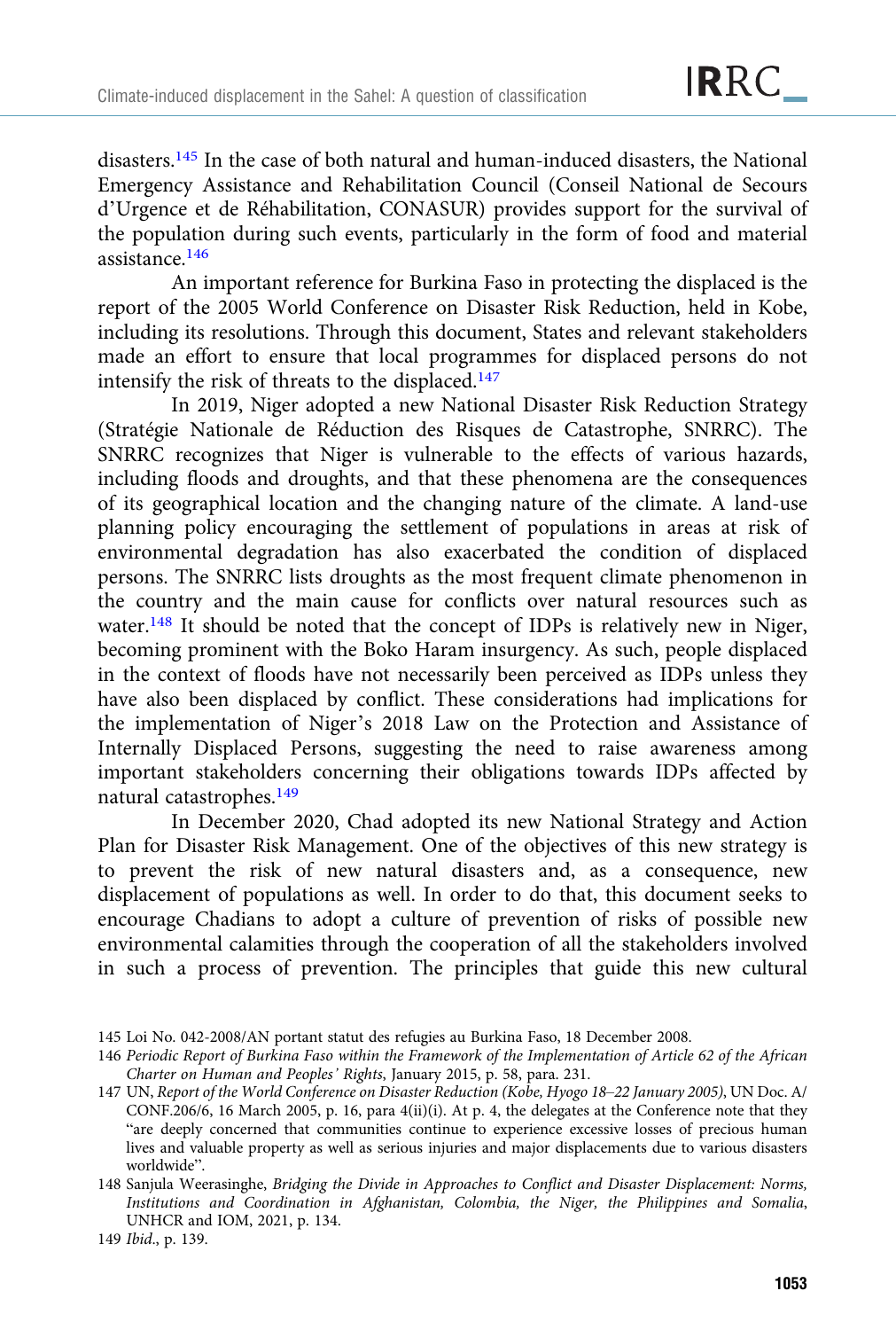approach are numerous: they include the development and strengthening of the mechanisms of emergency relief and the promotion of resilient attitudes in the communities concerned, guaranteeing the right of prevention and risk reduction of natural disasters for all, because the protection of the well-being of people remains of paramount importance.150 Interesting to note is the fact that the Chadian authorities envision local integration of the displaced (both refugees and IDPs) because their return to their place of origin seems undesirable in the short to medium term.151

Looking at the domestic legislation on refugees of the remaining three countries under scrutiny,<sup>152</sup> in Mauritania, State Decree No. 22 of 2005 clarifies in its first part the conditions for acquisition and loss of the status of refugee. It creates a National (Consultative) Commission for Refugees that can recommend decisions on recognition of refugee status to the minister of the interior based on positive individual assessments by the UNHCR (Article 5). In the second part, the Mauritanian law enunciates the rights and obligations of refugees, tapping into the provisions of the OAU Convention (ratified by Mauritania in 1972) and the Refugee Convention and its New York Protocol (both ratified by Mauritania in 1987).<sup>153</sup> No mention is made to forced displacement due to environmental catastrophes; similarly, the National Strategy on Migration, implemented in October 2010, lacks any specific reference to such a situation.154

The Malian legislation on refugees, dating back to 1998, does not contain any provision on forced displacement because of ecological disasters, having a similar structure to the Mauritanian legislation.<sup>155</sup> Contrary to what happened in Mauritania, the Malian Refugee Law did not create any National Commission on Refugees; that was, however, created by a specific, later decree.156 While Mali ratified the OAU Convention in 1981, the Refugee Convention had already been ratified in 1973 and its New York Protocol on the same date. In the context of

- 150 Republic of Chad, Stratégie nationale et plan d'actions pour la gestion des risques de catastrophes, December 2020, Chap. 3 ("Strategie nationale de reduction de risques des catastrophes"), pp. 39–43. On file with authors. For previous documents that also focus on natural disasters in Chad, Republic of Chad, Rapport d'évaluation des capacités nationales pour la reduction des risques, la preparation et la response aux urgences au Tchad, April 2014; Republic of Chad, Plan d'action national de renforcement des capacités pour la réduction des risques de catastrophes, la préparation et la réponse aux urgences (2015–2020), September 2015.
- 151 Republic of Chad, Stratégie nationale, above note 150, para. 2(3)(5) ("Mouvements de populations"). In more detail, see p. 37: "La présence des camps de réfugiés/déplacés/retournés continue à représenter une préoccupation majeure sur le plan humanitaire. De toute évidence, on devrait s'attendre à ce que la situation se maintienne longtemps encore, le retour de ces réfugiés dans leur pays d'origine restant très improbable. L'approche de réinsertion socio-économique des réfugiés dans les communautés d'accueil en apportant une assistance élargie réfugiés/populations hôtes, en application dans le sud du pays doit être suivi minutieusement. Ces communautés hôtes sont estimées à 734 000 personnes."
- 152 On the Refugee Law in Chad, see above note 131.
- 153 Décret No. 2005-022 fixant les modalités d'application en République islamique de Mauritanie des conventions internationales relatives aux réfugiés, 3 March 2005.
- 154 Document de stratégie nationale pour une meilleure gestion de la migration, October 2010.
- 155 Loi No. 1998-40 du 1998 portant sur le statut des réfugiés, 18 May 1998.
- 156 Décret No. 98-354/P-RM portant création de la Commission Nationale chargées des Réfugiés (CNCR), 28 October 1998.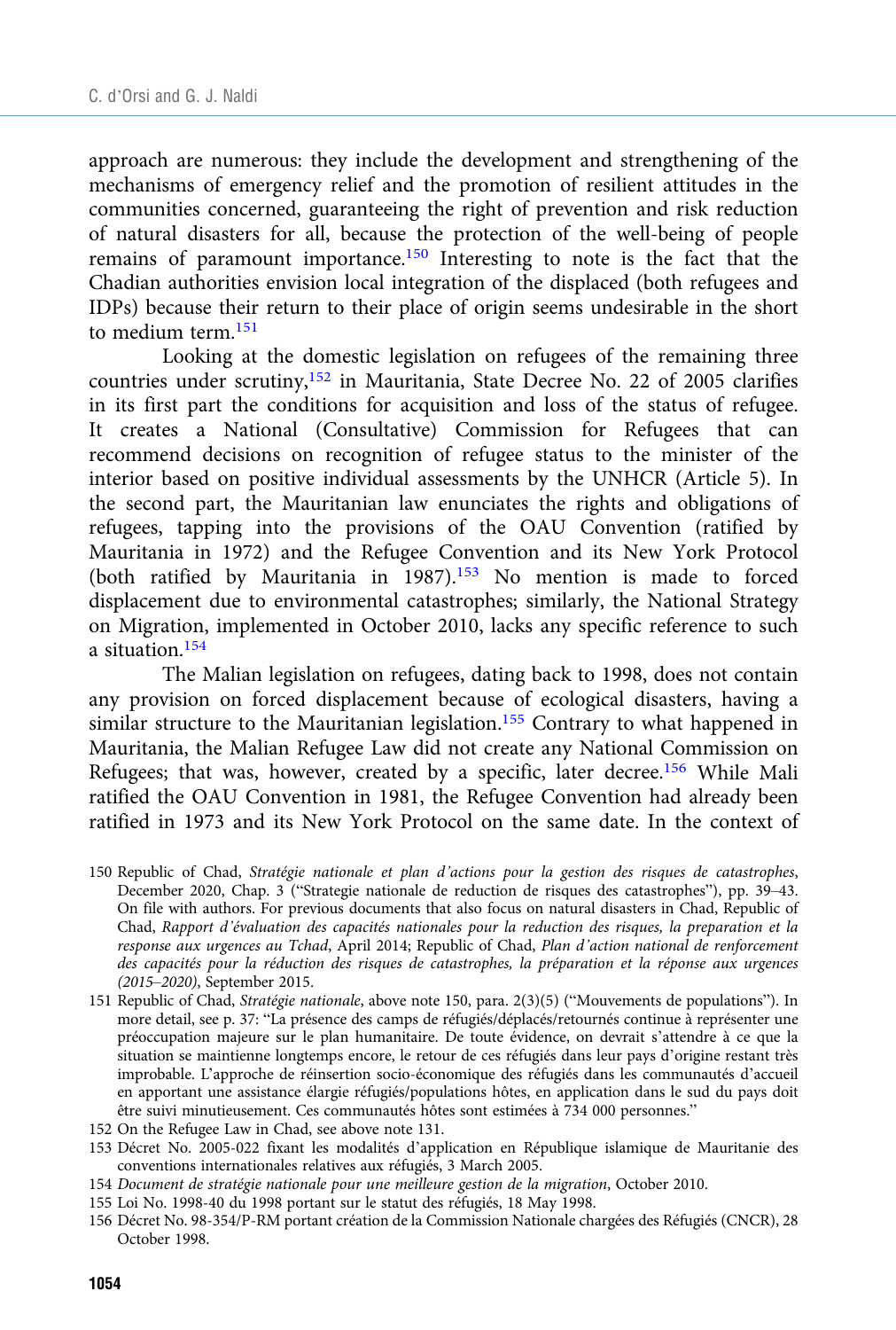the constitutionalism of the Sahel, specificity is given by Article 16 of the Malian Constitution, which provides the duty of all citizens to offer support in the event of a natural disaster  $157$ 

Niger's National Law on the Status of Refugees follows the examples of the other two countries in terms of absence of any provision providing for forced displacement because of natural disasters. It is the oldest law among the three countries, having been promulgated in 1997.158 Niger also adopted the principal international legal instruments on refugees a long time ago, having ratified the OAU Convention in 1971, the Refugee Convention in 1961, and the latter's New York Protocol in 1970.

The principal refugee protection legal instruments of the five countries under discussion do not seem fit to address the concerns raised by the mounting problems of climate-induced displacement. That is why the present authors urge a revision of these documents (through the creation of new instruments or amendments to the existing ones) to incorporate the circumstance of displacement due to natural catastrophes – a situation that evidently was not taken into consideration by the drafters of the refugee law instruments currently in force.

## Efficacy of subregional legislation and policy in the Sahel in tackling the plight of climate-induced displaced persons

At a subregional level, the five States are parties to the Community of Sahel–Saharan States (CEN-SAD), whose Treaty Establishing CEN-SAD, in its Article 1, considers free movement of people as a core objective of the subregional economic community. It stipulates that the same rights, advantages and obligations granted to a member State's own citizens should be applied to nationals of the signatory countries, in conformity with the provisions of their respective constitutions. Implementation of this specific objective has been stagnant, but a number of CEN-SAD member States have been increasingly liberalizing their policies and have successfully implemented schemes to foster the intraregional movement of people; those countries that have overlapping memberships with the Economic Community of West African States (ECOWAS) tend to be further along in liberalizing their cross-border mobility restrictions. Burkina Faso, Mali and Niger are also ECOWAS members. The recognition of the need for economic

157 Décret No. 92-0731 P-CTSP portant promulgation de la Constitution, 25 February 1992. See also Mali Periodic Report to the African Commission on Human and Peoples' Rights relating to the Implementation of the African Charter on Human and Peoples' Rights, 2001–2011, December 2011, p. 72, para. 363: "The same Constitution stipulates a number of duties that fall on the citizen: the duty for all to protect and defend the environment and the quality of life, the duty for all citizens to provide support in the event of a natural disaster, work, defence of the fatherland, the duty to honour all civic obligations and particularly to pay one's taxes, the duty of respecting the Constitution (Articles 15 to 24)."

158 Loi No. 97-16 portant statut des réfugiés, 20 June 1997. See also Décret No. 98-382/PRN/MI/AT déterminant les modalités d'application de la Loi No. 97-016 portant statut des réfugiés, 24 December 1998; Arrêté No. 208/MI/AT/SP/CNE portant règlement intérieur de la Commission Nationale d'Éligibilité au Statut des Réfugiés, 14 July 2000.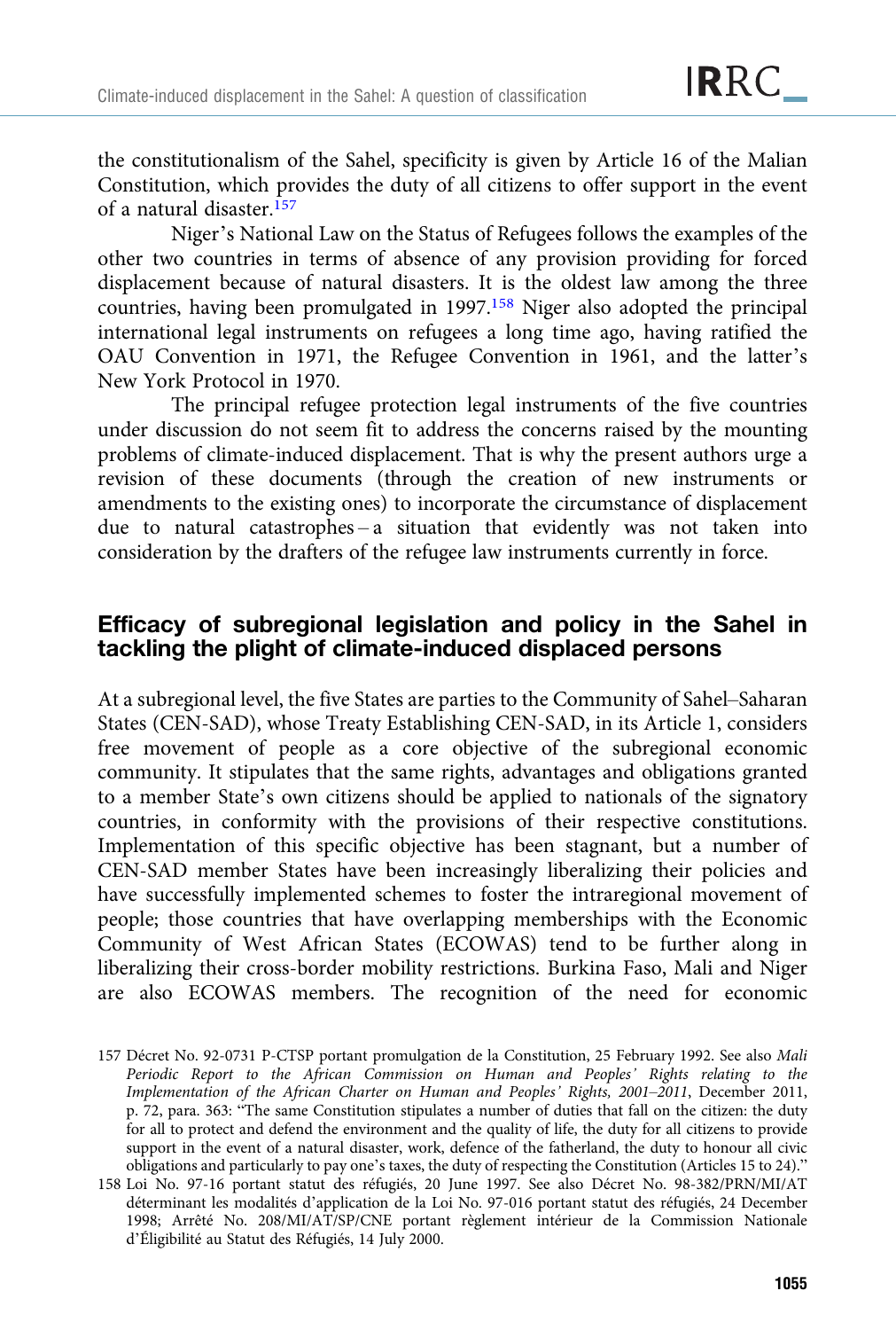integration, including the free flow of persons, goods and services, stimulated the enactment of the ECOWAS Protocol relating to Free Movement of Persons, Residence and Establishment in 1979.159 The first phase of the Protocol guaranteed free entry of citizens from member States without visa for ninety days and was ratified by all member States in 1980. The second phase of the Protocol, concerning the right of residence, became effective in July 1986, and all member States ratified it.<sup>160</sup> In contrast, the right of establishment is contained in the 1990 Supplementary Protocol on the Implementation of the Third Phase of the ECOWAS Protocol.161 The Supplementary Protocol entitles nationals of member States to settle or establish in ECOWAS States and to carry out business activities under the same conditions that apply to nationals of the host State.<sup>162</sup> However, the Supplementary Protocol, much like the 1979 Protocol, did not include any special provision concerning forced displacement because of natural disasters in the region. To further develop its policy of mobility within the region, ECOWAS introduced subregional passports in 2000.163 While these passports aims to facilitate the movement of people, the challenge remains that those most vulnerable to climate change are frequently the most disadvantaged and least able to move.<sup>164</sup>

On the other hand, the governments of Burkina Faso, Chad, Mali, Mauritania and Niger have made a commitment to place the protection of displaced people and their host communities at the core of their actions. On 12 October 2020, these governments launched the Bamako Process, an intergovernmental platform for concrete and rapid actions to strengthen coordination between security and humanitarian actors and to ensure humanitarian access, protection and assistance to affected populations. The five areas of intervention on which the process focuses are: "1) Humanitarian access and civil-military coordination 2) Protection in the context of the UN framework

- 159 ECOWAS, Protocol relating to Free Movement of Persons, Residence and Establishment, A/P 1/5/79, 29 May 1979. More generally, for the action of ECOWAS in the Sahel, see L. Balmond, above note 112, p. 41: "Pour le Sahel plus particulièrement, elle [ECOWAS] s'est dotée d'une Stratégie pour le Sahel, adoptée en 2014 complétée par une stratégie contre-terroriste et son plan de mise en œuvre23 puis en 2015 d'une Initiative-base de données socio-économique pour le Sahel pour assurer les actions de suivi et évaluation de sa Stratégie. Toutefois, si l'action de la [ECOWAS] dans le maintien de la paix n'a pas été négligeable, elle n'a pas développé une véritable stratégie intégrée au profit du Sahel, se concentrant sur les questions de sécurité et sur la lutte contre le terrorisme."
- 160 John Agyei and Ezekiel Clottey, Operationalizing ECOWAS Protocol on Free Movement of People among the Member States: Issues of Convergence, Divergence and Prospects for Sub-Regional Integration, 2008, p. 10, available at: [www.migrationinstitute.org/files/events/clottey.pdf.](https://www.migrationinstitute.org/files/events/clottey.pdf)
- 161 ECOWAS, Supplementary Protocol on the Implementation of the Third Phase (Right of Establishment) of the Protocol on Free Movement of Persons, the Right of Residence and Establishment, A/SP 2/5/90, 29 May 1990.
- 162 Michael P. Okom and Rose Ohiama Ugbe, "The Right of Establishment under the ECOWAS Protocol", International Journal of Law, Vol. 2, No. 5, 2016.
- 163 Aderanti Adepoju, Alistair Boulton and Mariah Levin, Promoting Integration through Mobility: Free Movement and the ECOWAS Protocol, New Issues in Refugee Research, Research Paper No. 150, December 2007, p. 6, available at: [www.unhcr.org/476650ae2.pdf.](https://www.unhcr.org/476650ae2.pdf)
- 164 United Nations Environment Programme (UNEP), Livelihood Security: Climate Change, Migration and Conflict in the Sahel, 2011, p. 23, available at: [https://postconflict.unep.ch/publications/UNEP\\_Sahel\\_](https://postconflict.unep.ch/publications/UNEP_Sahel_EN.pdf) [EN.pdf](https://postconflict.unep.ch/publications/UNEP_Sahel_EN.pdf).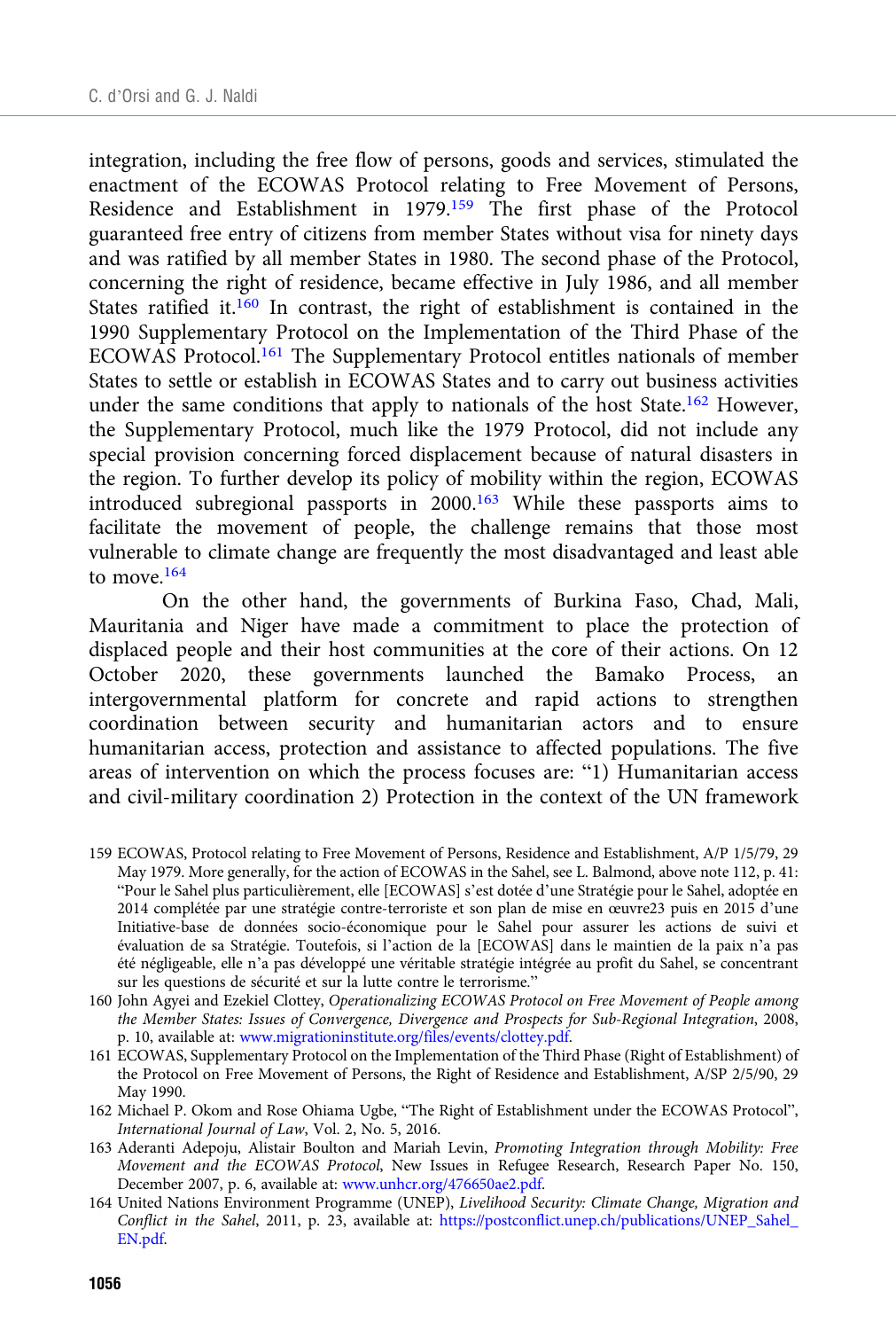for the prevention of violent extremism 3) Access to asylum in the context of mass influx and mixed movements 4) Solutions for refugees, IDPs and other civilian population 5) Access to civil registration, identity document[s] and nationality".<sup>165</sup> This intergovernmental process represents the implementation of the conclusions adopted during the 2019 Regional Dialogue among the five countries that also produced the Bamako Declaration, in which the representatives of the five governments showed their willingness to reinforce cooperation in order to enhance the protection of the forcibly displaced in the region. Although the topic of the environmentally displaced has not been explicitly mentioned, several of the recommendations apply to the category of forced displacement because of climateinduced disasters too. For example, the governments agreed to strengthen coordination between humanitarian actors on the ground and local authorities in order to more easily have access to persons in affected areas of the region. In addition, they agreed to reinforce partnership with local communities in situations of emergency to fill possible lacunae where access by humanitarian actors is limited or difficult, and to put in place an alert system allowing for better coordination between countries in the case of cross-border movement. Finally, the governments of the five countries committed to implementing the Kampala Convention, given that those countries had already ratified it.<sup>166</sup>

In this sense, a significant step forward has been taken by Niger, which in 2018 became the first African country to adopt a law on the protection of IDPs.167 Law No. 2018-74 on the Protection and Assistance of Internally Displaced Persons received a great impulse from the local Ministry on Humanitarian Action and Disaster Management, which in early 2018 created a specific committee to develop a law on IDPs in the country.168 Even more recently, the Ministry of Justice has confirmed that Law 2018-74 allows the country to promote more solidarity and cooperation among Nigeriens in view of finding durable solutions for the plight of IDPs.169

Law 2018-74 aims at the promotion and strengthening of measures to prevent, mitigate and eliminate conditions that could lead to internal displacement.<sup>170</sup> This law, having as a reference the Kampala Convention as well

- 165 UNHCR, Progress Report: UNHCR Sahel Crisis Response, October 2020, p. 3 available at: [https://tinyurl.](https://tinyurl.com/yjs8smdr) [com/yjs8smdr](https://tinyurl.com/yjs8smdr).
- 166 Dialogue régional de protection et de solutions dans le cadre des déplacements forcés au Sahel/Déclaration ministérielle et conclusions de Bamako, 11–12 September 2019; Déclaration ministérielle réaffirmant les conclusions de Bamako, 9 October 2019.
- 167 Loi No. 2018-74 relative à la protection et à l'assistance aux personnes déplacées internes, 10 December 2018.
- 168 Arrêté No. 1 MAHCG/SG portant création, attributions et composition du comité directeur chargé de l'élaboration du projet de loi sur les personnes déplacées internes (PDIs) au Niger, 2 February 2018.
- 169 Note verbale No. 01/MJ/SG/DGDH/PJJ/AS en date du 27 aout 2019 adressée à la Commission de l'Union Africaine par le Ministère de la Justice de la République du Niger, 29 August 2019, p. 2.
- 170 Fifteenth Periodic Report of the Republic of Niger on the Implementation of the African Charter on Human and Peoples' Rights Covering the Period 2017–2019, Presented Pursuant to Article 62 of the Said Charter, November 2019, pp. 90–91, paras 444–445, further explains: "The law defines the roles and responsibilities in matters of protection against internal displacements and it makes reference to sustainable solutions, particularly the voluntary return to their places of origin, local integration into their location of displacement and establishment elsewhere in the country."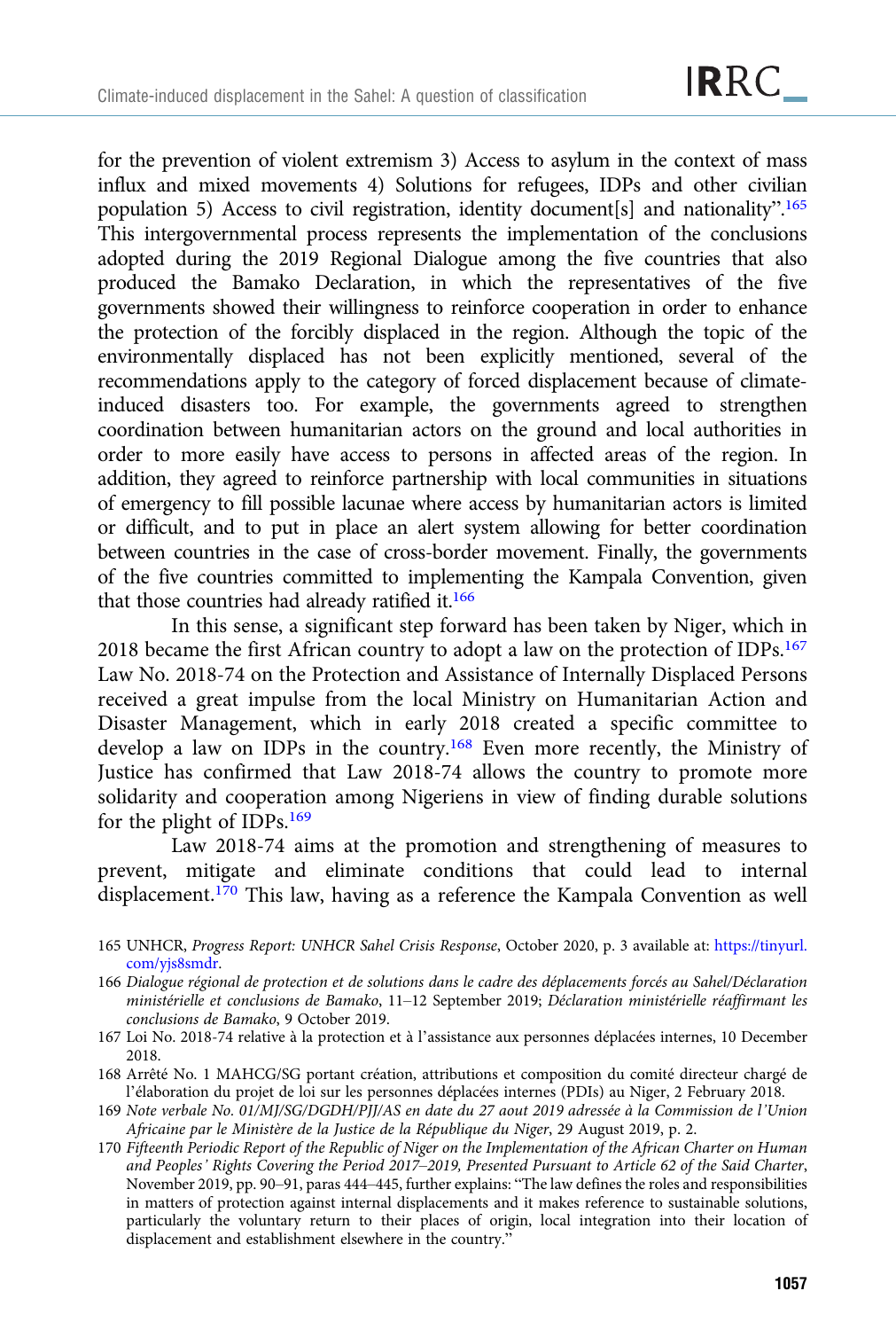as Resolution 1998/50 of the UN Human Rights Commission, $171$  considers as IDPs also people fleeing their place of origin or habitual residence because of natural catastrophes (Article 2(1)). Law 2018-74 is very detailed when it comes to "vulnerability" because, in its Article 2(8), it clearly refers the meaning of the term "vulnerability" to the connotation given to this word by the 2018 domestic law determining the principles of social protection.<sup>172</sup> In the case of an environmental catastrophe, the relevant national authorities adopt all necessary measures to prevent the risk of internal displacement (Article 7), and if the displacement is inevitable, national authorities should do their best to reduce its effects (Article 9). Of particular relevance is Article 31, which concerns offences against IDPs. Arbitrary displacement in the context of environmental calamities is included among punishable offences. Such offences include forced evacuation in the event of natural disasters or due to other triggers, if the evacuations are not required with respect to the safety and health of the persons affected. The sanction is the same for both offences: fifteen to thirty years in jail and a fine of 3 to 7 million Central Africa francs. After the adoption of Law 2018-74, Niger adopted two decrees as part of efforts to implement it, in April 2020. One of these decrees concerns the modalities of application of Law 2018-74 and is be to implemented by the Ministry of Humanitarian Action and Disaster Management.<sup>173</sup> The second adopted decree concerns the organization and modalities of operation of the National Coordination Committee for the Protection and Assistance of IDPs established under Article 26 of the IDP law.174

In paragraph 8 of Resolution 1998/50, the Human Rights Commission thanked governments that invited the representative of the UN Secretary-General to visit their countries and assess the situation of IDPs. At the somewhat belated invitation of Niger, the UN Special Rapporteur on the Human Rights of IDPs visited the country (18–24 March 2018), stressing that IDPs should be consulted in all initiatives relating to their situation (para. 32), and applauding the creation, in 2016, of the above-mentioned Ministry of Humanitarian Action and Disaster Management. This ministry is one of the institutional pillars entrusted with responding to the situation of IDPs in the country.175 Among other tasks, it is

- 171 Commission on Human Rights Res. 1998/50, "Internally Displaced Persons", UN Doc. E/CN.4/RES/1998/ 50, 17 April 1998.
- 172 Loi No. 2018-22 déterminant les principes fondamentaux de la protection sociale, 27 April 2018.
- 173 Décret No. 2020-298/PRN/MAH/GC déterminant les modalités d'application de la Loi No. 2018-74 du décembre 2018 relative à la protection et à l'assistance aux personnes déplacées internes, 17 April 2020.
- 174 Décret No. 2020-297/PRN/MAH/GC déterminant l'organisation et les modalités de fonctionnement du comité de coordination nationale de protection et d'assistance aux personnes déplacées internes, 17 April 2020.
- 175 Report of the Special Rapporteur on the Human Rights of Internally Displaced Persons on Her Mission to the Niger, UN Doc. A/HRC/38/39/Add.3, 9 May 2018, p. 6, para. 22. In full, para. 22 reads as follows: "The Ministry of Humanitarian Action and Disaster Management, established in 2016 on the basis of the former Humanitarian Coordination Unit, is one of the institutions entrusted with responding to the situation of internally displaced persons. With its regional counterparts, it is at the forefront of the Government's response to the humanitarian crisis. This Ministry's responsibilities include: coordinating responses at the national level with the other ministries and bodies involved in preparing contingency plans and action plans; ensuring cross-sectoral coordination with national institutions (ministries, regions and subregions) and agencies involved in humanitarian action and disaster management; conducting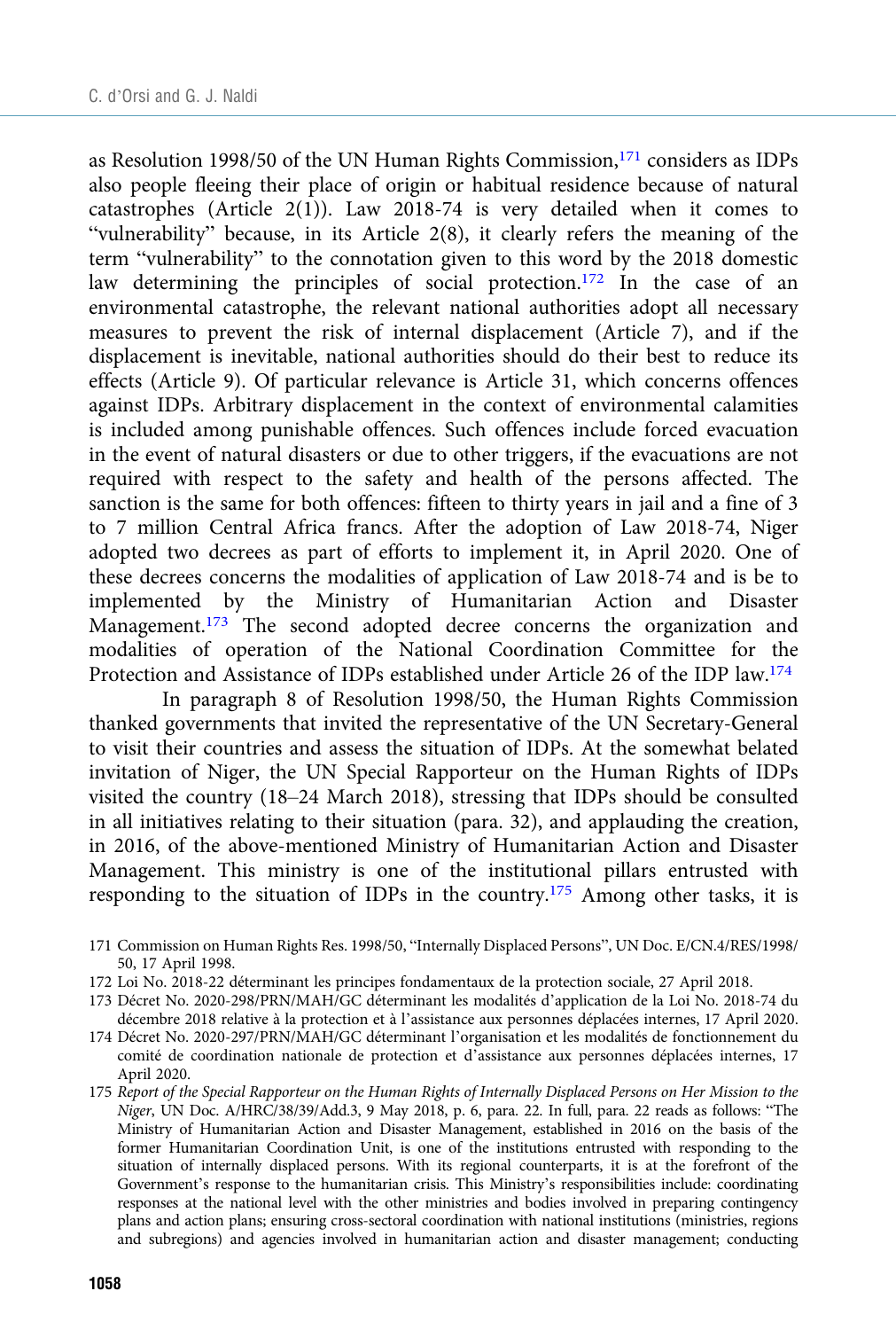also entrusted with elaborating and implementing all projects concerning hospitality towards IDPs in the region where they are displaced and reintegration of IDPs into their regions of origin.176

In 2009, the Special Rapporteur also visited Chad (3–9 February). On this occasion, the Special Rapporteur realized that displacement towards areas with an already fragile ecosystem would have put pressure on the limited resources in those areas. Without any intervention by the government in, for example, halting the illegal cutting of trees and the over-utilization of land for grazing, the situation would certainly have deteriorated. This could have resulted in even more limited availability of primary resources (arable land, water, wood) for both locals and IDPs. Such limited availability would have triggered potential civil conflicts and, as a consequence, new displacements.177 However, in his report, the Special Rapporteur did not indicate any possible concrete solutions to limit the growing number of climate-induced IDPs. Chad, which recently saw the passing of the long-standing President Idriss Deby  $(1991–2021)$ ,<sup>178</sup> has struggled for a long time to accommodate IDPs, particularly in the eastern part of the country. In 2019, the number of IDPs in Chad because of conflict and violence was more than six times the amount of IDPs because of natural disasters.179 Unfortunately, governmental action to integrate IDPs in the host regions (given that it was impossible to send them back home) has somewhat failed to meet expectations, but national and international actors hope that a new momentum can be gained

surveys and assessments to diagnose humanitarian emergencies and disasters, assess needs and provide preliminary responses; developing and implementing projects to support the reception and reintegration of returnees and repatriated persons, internally displaced persons and host populations; and, in conjunction with the relevant ministries, managing the camps for refugees and internally displaced persons in the Niger."

- 176 Ministry of Humanitarian Action and Disaster Management, Avant-projet de politique nationale de l'action humanitaire et de la gestion des catastrophes, August 2018, p. 20, para. 4(1)(1)(3). At p. 41, this document provides several interesting definitions: "Catastrophe: Rupture grave du fonctionnement d'une communauté ou d'une société engendrant d'importants impacts et pertes humaines, matérielles, économiques ou environnementales que la communauté ou la société affectée ne peut surmonter avec ses seules ressources"; "Catastrophe naturelle: c'est un événement d'origine naturelle, subit et brutal, qui provoque des bouleversements importants pouvant engendrer de grands dégâts matériels et humains. Il s'agit des inondations, des sécheresses, des invasions acridiennes et d'autres calamités"; "Catastrophe anthropique: Est considérée comme une catastrophe anthropique, toute menace comportant un élément intentionnel, de négligence ou d'erreur humaine ou impliquant la défaillance d'un système conçu par l'homme."
- 177 Report of the Representative of the Secretary-General on the Human Rights of Internally Displaced Persons. Addendum: Mission to the Republic of Chad, UN Doc. A/HRC/13/21/Add.5, 22 December 2009, p. 14, para. 49. In this regard, para. 50 of this document clarifies: "Pour prévenir de nouveaux déplacements, le Représentant estime que cette situation nécessite de la part du Gouvernement tchadien à la fois une action humanitaire et des projets de relèvement précoce en étroite coopération avec les acteurs de développement. Ces projets devraient viser la réhabilitation de l'environnement dans les zones de déplacement et la promotion des moyens de production respectueux de l'environnement et adaptés aux conditions climatiques extrêmes afin d'atteindre l'autosuffisance des communautés affectées par le déplacement."
- 178 "Idriss Déby Obituary: End of Chad's 'Great Survivor'", BBC News, 21 April 2021, available at: [www.bbc.](https://www.bbc.com/news/world-africa-56816290) [com/news/world-africa-56816290](https://www.bbc.com/news/world-africa-56816290).
- 179 IDMC, "Chad: Country Information", available at: [www.internal-displacement.org/countries/chad.](https://www.internal-displacement.org/countries/chad)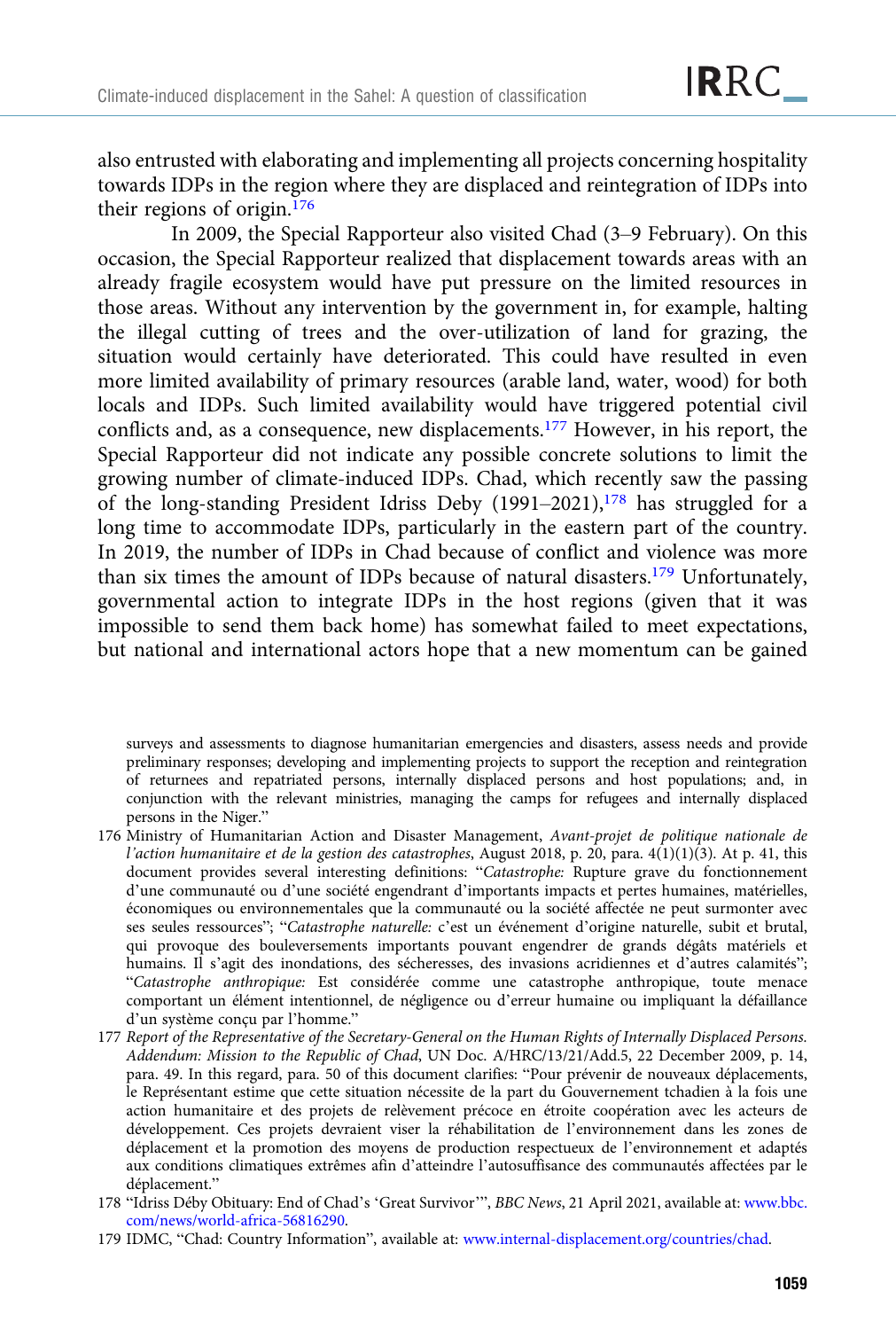in order to find lasting solutions to the plight of the internally displaced.<sup>180</sup> At the same time, the Chadian government has been solicited by non-governmental organizations, international organizations and UN agencies engaged in protection work in humanitarian crises to elaborate a plan of action to identify the challenges involved and provide for some concrete response, and to review its domestic laws in light of the plight of IDPs.181 A detailed and coherent plan is needed to address the growing number of IDPs that are starving in the areas around Lake Chad.182 Many of the populations living around the lake have been displaced because of conflict a number of times, spending their savings during the displacements. Crop diversification, important to ensure that there is enough food, is less possible as farmers no longer have enough financial resources to plant multiple crops in different locations.183

Community outreach on gender-based violence is also needed given that many of the IDPs in the country are women.<sup>184</sup> This action should be coupled with an effort to improve the access of IDPs to health-care facilities and schools.<sup>185</sup> In 2013, given the delicate situation of IDPs in the country, the AU organized in N'djamena a workshop on the domestic legal implementation and application of the Kampala Convention in Africa. The workshop dedicated a working group to the particular condition of IDPs in Chad. The working group has elaborated a series of recommendations covering what we have already analyzed here, and it has also sought the promulgation of some domestic legislation on the protection of IDPs, though Chad has not yet adopted this legislation.186

As noted above, Burkina Faso is another country that has recently experienced a rise in the number of IDPs. According to CONASUR, by the end of 2020 the country had 1,074,993 IDPs.187 A consultation with communities of IDPs in Burkina Faso, carried out by the UNHCR and other organizations in the field in 2020, revealed that the concerns and requests of IDP communities are similar throughout the country. IDPs have levelled criticism at the government's

- 180 ACTED, OXFAM et al., Solutions durables pour les personnes déplacées: Les défis à l'est du Tchad, March 2012, pp. 19–21.
- 181 Protection Cluster Chad, Stratégie du cluster protection: Tchad, August 2016, p. 15.
- 182 Action contre le Faim, Réfugiés et déplacés autour du Lac Tchad, Quarterly Bulletin No. 123, September– November 2016, pp. 7–8. See also Oxfam International, above note 9, p. 24: "To date, 2.6 million people, including 1.5 million children, have been displaced by the humanitarian crisis in and around the Lake Chad Basin, putting them at risk of violence and malnutrition."
- 183 Janani Vivekananda et al., Shoring Up Stability: Addressing Climate and Fragility Risks in the Lake Chad Region, Adelphi, Berlin, 2019, p. 51, available at: [www.adelphi.de/en/publication/shoring-stability.](https://www.adelphi.de/en/publication/shoring-stability) See also Amali Tower, Shrinking Options: The Nexus between Climate Change, Displacement and Security in the Lake Chad Basin, Climate Refugees, 18 September 2017, p. 10, available at: [https://indd.adobe.com/](https://indd.adobe.com/view/bf1670bb-4562-402e-a6c2-ebb3298cf8e5) [view/bf1670bb-4562-402e-a6c2-ebb3298cf8e5](https://indd.adobe.com/view/bf1670bb-4562-402e-a6c2-ebb3298cf8e5).
- 184 OCHA, Plan de reponse humanitaire: Tchad, February 2020, p. 59.

- 186 AU, Atelier de l'Union Africaine sur la transposition en droit national et l'application de la Convention de Kampala sur les personnes déplacées internes: Résumé de discussions, conclusions et recommandations, 2–3 May 2013, pp. 5–6.
- 187 Alice S. Thiombiano, "Burkina Faso: 1 074 993 déplacés internes en 2020, selon le CONASUR", Burkina 24, 9 January 2021, available at: [www.burkina24.com/2021/01/09/burkina-faso-1-074-993-deplaces](https://www.burkina24.com/2021/01/09/burkina-faso-1-074-993-deplaces-internes-en-2020-selon-le-conasur/)[internes-en-2020-selon-le-conasur/.](https://www.burkina24.com/2021/01/09/burkina-faso-1-074-993-deplaces-internes-en-2020-selon-le-conasur/)

<sup>185</sup> Ibid., p. 77.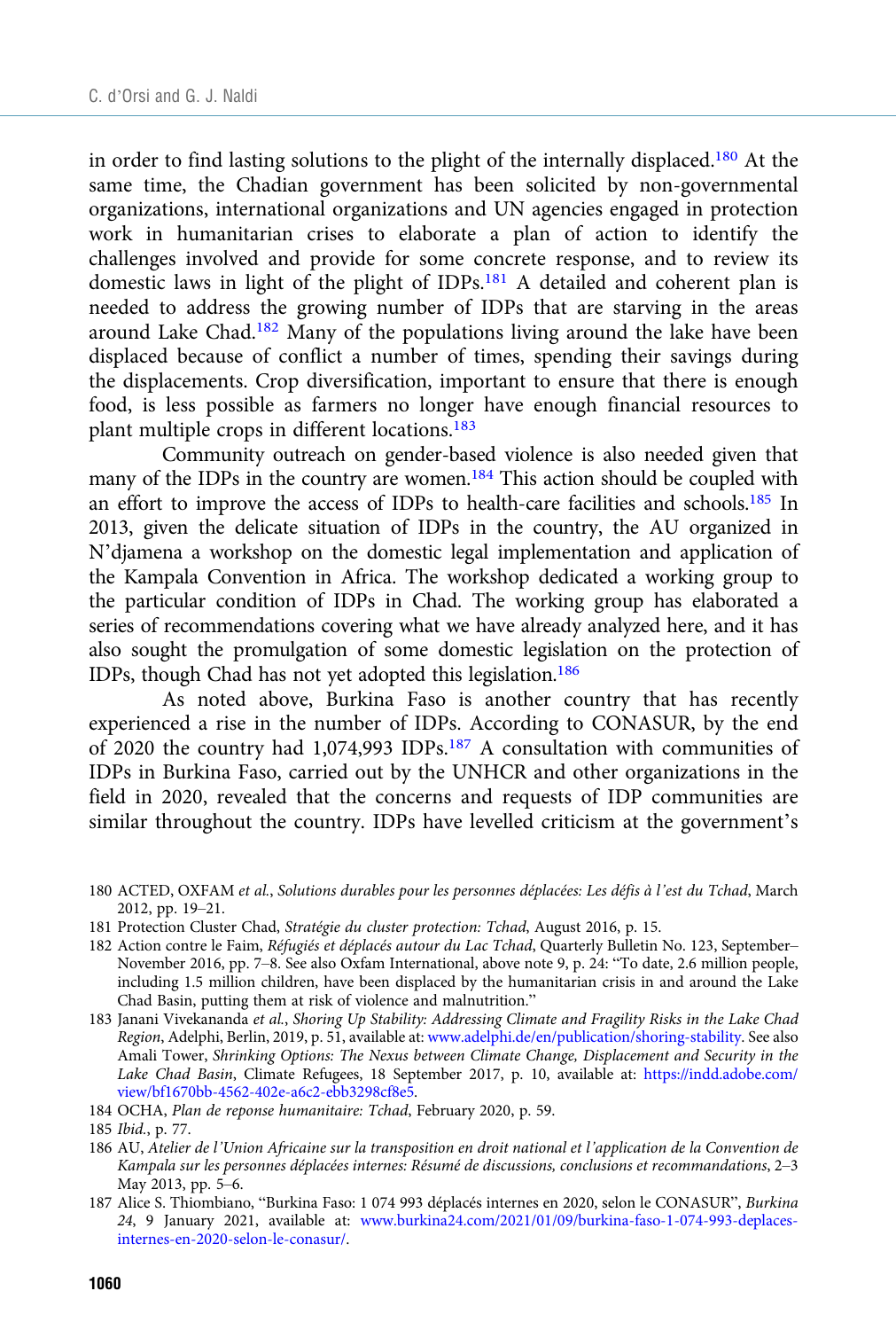efforts to prevent displacement and foster social dialogue.188 Moreover, IDPs note the exclusion of women, elders and persons with physical disabilities from decisions concerning their situation. Additionally, IDPs also noted a low rate of access to education. In contrast, IDP communities declared that they had received sufficient information about the COVID-19 pandemic. However, given their living conditions, the implementation of measures such as social distancing and regular hand-washing was problematic.189 This was already noted in a July 2020 report by the UN Office for the Coordination of Humanitarian Affairs (OCHA), which also stressed the necessity of building more shelters to avoid overcrowding in the existing ones.190

The pandemic, coupled with civil strife, drought and floods, has also affected the situation of IDPs in Mali, of which there were almost 300,000 in early 2021.191 In 2020, the AfDB allocated an amount of about \$50 million to help Mali assist IDPs in the context of the pandemic.<sup>192</sup> In March 2021 it allocated a further \$150,000 to help IDPs in the country, providing them with food, access to drinkable water and more durable shelters, as well as identifying women at risk of gender-based violence.<sup>193</sup> In May 2015, the Ministry for Humanitarian Action, Solidarity and Reconstruction of the North published a national strategy on how to manage the situation of IDPs in the country. The Ministry developed this strategy based on the mandate given to it by National Decree No. 280 of 2014.194 In this framework, it was stressed that the reintegration process of IDPs into their regions of origin is of fundamental importance.<sup>195</sup> The same goal was previously highlighted by the document Orientations et priorités du gouvernement (Malien) pour la période 2013–2018.<sup>196</sup> However, further studies on reforming the governmental architecture have made

188 UNHCR, OCHA et al., Burkina Faso: Consultations avec les personnes déplacées internes et les communautés hôtes au nom du Panel de Haut Niveau sur le Déplacement Interne: Rapport Final, September 2020, pp. 28–29.

- 190 OCHA, Burkina Faso: Plan de réponse humanitaire révisé, July 2020, pp. 62–63. For a general reference on the humanitarian response to the influx of IDPs in Burkina Faso, see Haruna Kiemtore, "Analyse de la dimension genre dans la réponse humanitaire face à l'afflux de personnes déplacées internes au Burkina Faso", master's thesis, Institut International d'Ingénierie, Ouagadougou, 2019, available at: [http://documentation.2ie-edu.org/cdi2ie/opac\\_css/doc\\_num.php?explnum\\_id=3491.](http://documentation.2ie-edu.org/cdi2ie/opac_css/doc_num.php?explnum_id=3491)
- 191 OCHA, Mali: Rapport de situation, 3 February 2021, available at: [https://reports.unocha.org/fr/country/](https://reports.unocha.org/fr/country/mali/) [mali/.](https://reports.unocha.org/fr/country/mali/)
- 192 AfDB, "Mali: La Banque africaine de développement accorde une aide humanitaire d'urgence de 150 000 dollars pour la prise en charge des personnes déplacées internes à Bamako", 11 March 2021, available at: <https://tinyurl.com/4z4p2mu8>.

- 194 Décret No. 2014-0280/P-RM fixant les attributions spécifiques des membres du gouvernement, 25 April 2014.
- 195 Stratégie nationale de gestion des personnes déplacées internes et des rapatries, May 2015, p. 2, para. 2(1): "L'objectif général est de contribuer à la stabilisation … par le biais de la réinsertion socioéconomique des populations affectées …, afin de créer un environnement favorable au développement durable du pays."
- 196 Orientations et priorités du gouvernement (Malien) pour la période 2013–2018, 2012; see, particularly, pp. 10–12, para. 6 ("Mise en œuvre d'une politique active de développement sociale"). See also Plan d'action prioritaires d'urgence (PAPU) du gouvernement (2013–2014), March 2013, p. 1, where humanitarian aid to IDPs is set as a top priority for the government.

<sup>189</sup> Ibid.

<sup>193</sup> Ibid.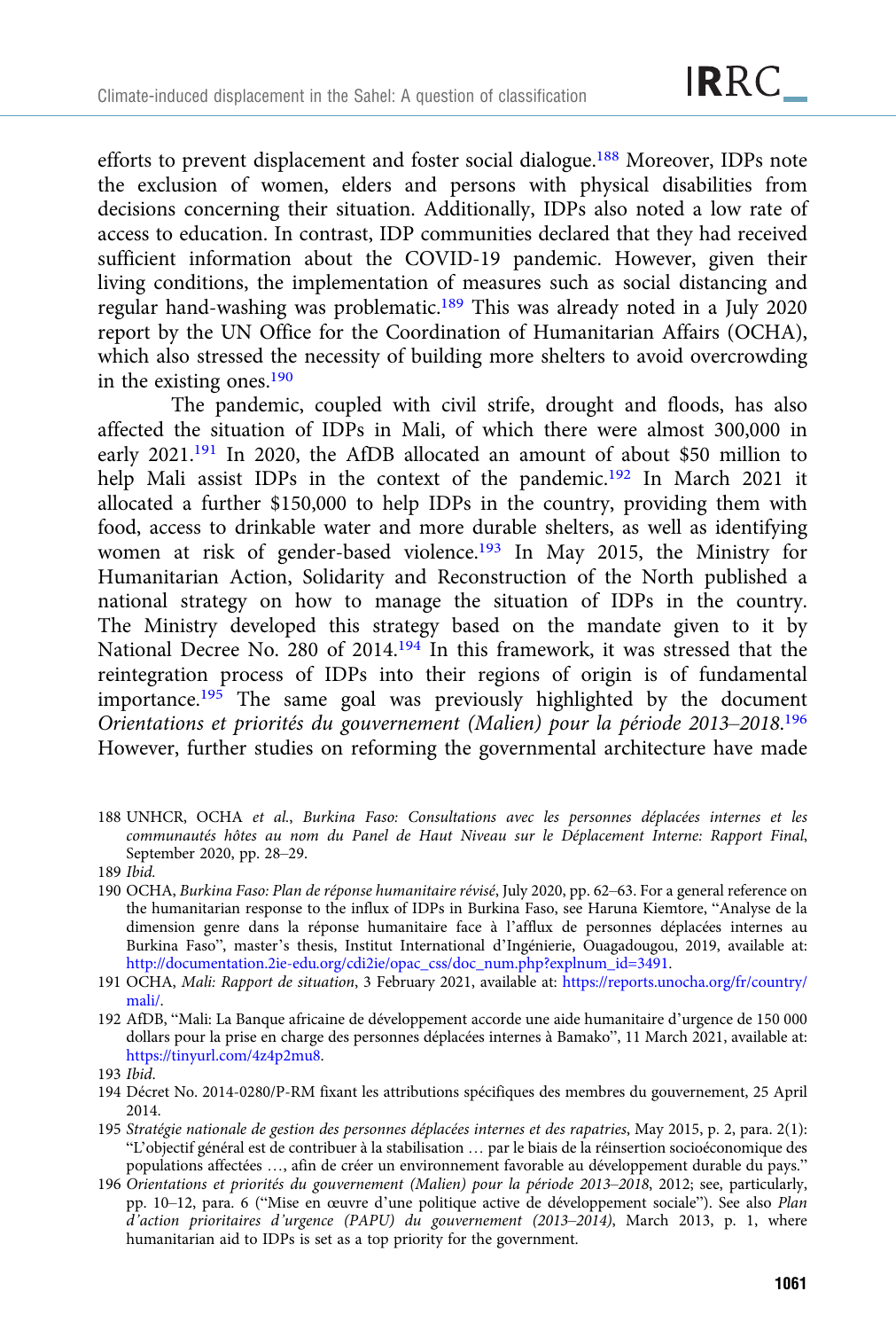Decree 280 not applicable, at the same time weakening the competencies of the Ministry.<sup>197</sup> Moreover, although the Malian government ratified the Kampala Convention on 16 June 2010, the Technical Committee for the Domestication of the Kampala Convention in Mali is still working on its domestication.<sup>198</sup> Further, the adoption of the Kampala Convention does not preclude the necessity of adopting a number of legislative amendments to complement coherently the norms introduced by the Convention.<sup>199</sup>

Finally, Mauritania is the country with the lowest number of IDPs in the region: 6,600 in 2019, all due to natural disasters (mostly floods, but some because of earthquakes).200 However, the problem of IDPs in the country is not yet perceived as a matter of urgency by local institutions that until now have never provided, for example, an institutional framework dealing (fully or partially) with the situation (Mauritania ratified the Kampala Convention on 5 March 2015).<sup>201</sup> As such, for example, IDPs are not mentioned in the Periodic Report that the country submitted to the African Commission on Human and Peoples' Rights (ACHPR) in March 2017,<sup>202</sup> and nor has the ACHPR noted this missing information in its observations replying to the report.<sup>203</sup> In 2017, the most recent report of activities of the Mauritanian commissioner for human rights and humanitarian action was published, but that publication also fails to make any mention of IDPs.<sup>204</sup> A major initiative envisaging the protection of IDPs is sought and is expected to be developed by the Mauritanian institutions as soon as possible.

The AU has intervened in the Sahel, drafting a strategy for the region. However, the commitments regarding displacement in the region have been broad, limited to assisting in mobilizing funds for indigent populations, including IDPs and refugees.205 Yet the AU recognizes that the degradation of the

- 197 UNHCR, NRC and IDMC, Examen du cadre normatif et institutionnel malien relatif à la protection des personnes déplacées à l'intérieur du Mali, March 2017, p. 11.
- 198 Décision No. 2016-0109/MSAHRN/SG portant création du Comité Technique de Domestication de la Convention de Kampala, 28 April 2016.
- 199 UNHCR, NRC and IDMC, above note 197, p. 13.
- 200 IDMC, "Mauritania: Country Information", available at: [www.internal-displacement.org/countries/](https://www.internal-displacement.org/countries/mauritania) [mauritania](https://www.internal-displacement.org/countries/mauritania).
- 201 See, for example, Office of the Commissioner for Human Rights, Humanitarian Action and Relations with Civil Society, Recueil des textes juridiques de protection et de promotion des droits humains en Mauritanie, November 2019. This document, however, does not contain any provision regarding the protection of the IDPs in the country.
- 202 10th, 11th, 12th, 13th and 14th Periodic Reports of the Islamic Republic of Mauritania on the Implementation of the Provisions of the African Charter on Human and Peoples' Rights, July 2016 (submitted 22 March 2017).
- 203 ACHPR, Concluding Observations Mauritania: 10th, 11th, 12th, 13th and 14th Periodic Report, 2006– 2014, 13–22 February 2018.
- 204 Office of the Commissioner for Human Rights, Humanitarian Action and Relations with Civil Society, Rapport d'activités 2016: Des progrès importants accomplis, 2017. See also Office of the Commissioner for Human Rights, Humanitarian Action and Relations with Civil Society, Plan d'actions stratégique 2015–2017 et Perspectives 2018–2019, available at: [www.cdhah.gov.mr/index.php/10-strategies/14-plan](https://www.cdhah.gov.mr/index.php/10-strategies/14-plan-d-action-triennal)[d-action-triennal.](https://www.cdhah.gov.mr/index.php/10-strategies/14-plan-d-action-triennal)
- 205 AU, The African Union Strategy for the Sahel Region, PSC/PR/3(CDXLIX), 11 August 2014, p. 9, para. 22 (5).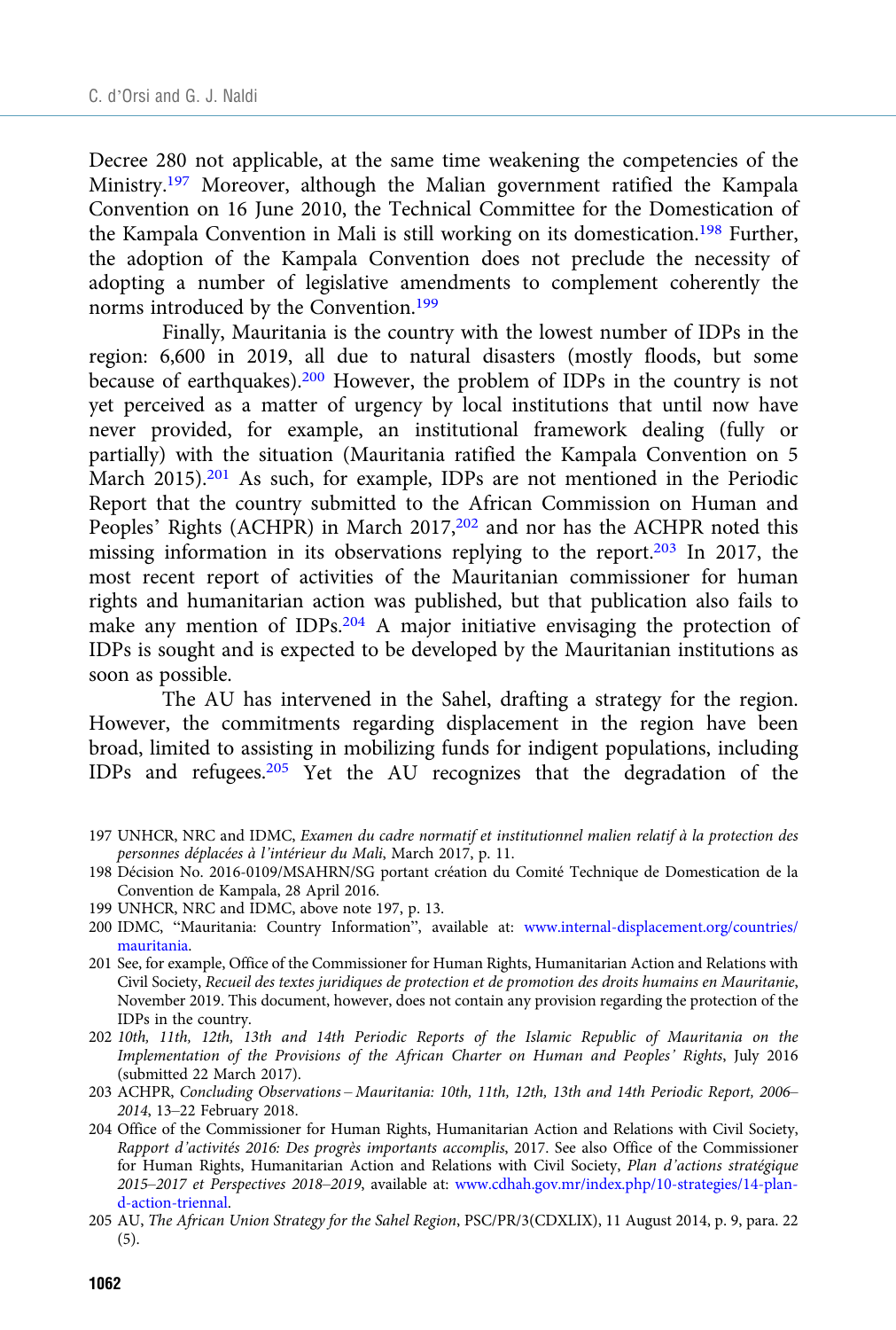environment caused by climate change and other natural disasters, for example droughts and floods, is one of the factors affecting development scenarios in the region.206 For this reason, another task of the AU is to assist in the establishment of coordination centres for the management of natural disasters.207 The AU has also noted that in situations of natural disaster, the right to freedom of movement and residence of persons, as enshrined in Article 12(1) of the African Charter, should not be restricted unless the law provides restrictions that are essential to respond to the threat to the health, safety or life of affected persons. Following the emergency, these persons have the right to return to their places of habitual residence unless those places of residence are still dangerous for the returnees.<sup>208</sup>

### **Conclusion**

In Africa, climate change has consequences in terms of human displacement, and its impact has progressively increased over the years. However, given the complex relationship between displacement and climate change, it is worth recalling that climatic hazards do not automatically lead to displacements.209

The Sahel region is experiencing adverse effects because of climate change. This is turn is displacing thousands of people, some into neighbouring countries, others within the affected States. One of the questions this article has sought to answer is whether cross-border, climate-induced forcibly displaced persons are entitled to refugee status under international law. This article is in accord with the weight of opinion that persons forcibly displaced because of natural disasters cannot, on that basis alone, satisfy the criteria for refugee status under the Refugee Convention. The situation with regard to the OAU Convention is less clear-cut since its refugee definition may be open to an interpretation that extends to situations affected by climate change. Opinion on this question is divided, although it seems that the arguments in favour of a liberal and inclusive interpretation are gaining ground.<sup>210</sup> In cases where people do not qualify as refugees but are clearly susceptible to harm, complementary forms of protection

206 Ibid., p. 17, para. 35.

207 Ibid., p. 16, para. 33(vi).

- 208 ACHPR, "General Comment No. 5 on the African Charter on Human and Peoples' Rights: The Right to Freedom of Movement and Residence (Article 12(1))",10 November 2019, p. 6, para. 18. For a general analysis of General Comment No. 5, see Romola Adeola, Frans Viljoen and Tresor Makunya Muhindo, "A Commentary on the African Commission's General Comment on the Right to Freedom of Movement and Residence under Article 12(1) of the African Charter on Human and Peoples' Rights", Journal of African Law, Vol. 65, No. S1, 2021, p. 150: " It is important that the African Commission continually engages states on the provisions of General Comment No 5 and leverages on the state reporting process as a means to interact more visibly and vocally with states on the subject. Moreover, it is important that General Comment No 5 is utilized in regional human rights jurisprudence. Overall, there should be significant engagement with civil society, in its broadest understanding, and with states at various levels of governance, to ensure that the right to free movement of persons is ensured in practice."
- 209 Etienne Piguet, Antoine Pecoud and Paul de Guchteneire, "Migration and Climate Change: An Overview", Refugee Survey Quarterly, Vol. 30, No. 3, 2011, p. 23.

210 As a general reference, see, for example, M. Bond Rankin, above note 49; E. Arboleda, above note 53.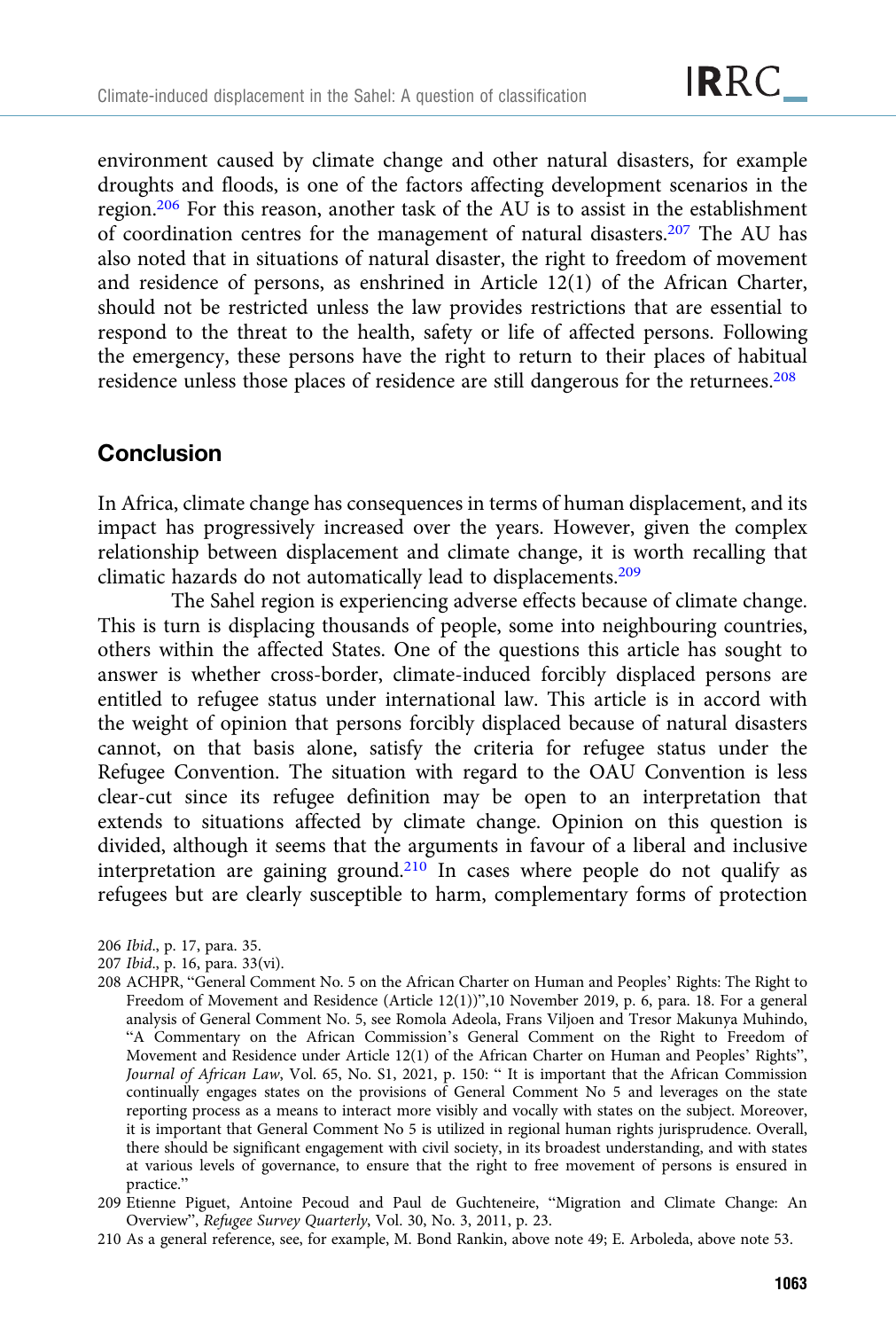should be offered by States.<sup>211</sup> However, it is arguably feasible that the criteria for refugee status could be satisfied on human rights grounds, including the right to life, the right to non-discrimination, the right to liberty and security of persons, the right to food, the right to water, the right to housing and the right to a healthy environment, amongst others.<sup>212</sup> The position with regard to IDPs is given legal certainty by the Kampala Convention; African States have the primary responsibility to prevent displacement and protect the displaced.213 The UN Environment Programme has suggested that forced displacement in the Sahel can be minimized by investing resources in disaster risk reduction and climate change adaptation to enhance the resilience of local communities while simultaneously strengthening humanitarian action to meet the challenges of climate change, for example by enacting measures to ensure assistance and protection for people displaced by environmental factors.<sup>214</sup>

Given the difficulties that persons forcibly displaced because of natural disasters face in meeting the grounds for refugee status under the Refugee Convention, a relevant question for States is whether the Refugee Convention should be amended to include climate change as such a ground.<sup>215</sup> Alternatively, an additional protocol to that effect could be drafted. (Similar considerations arise in relation to regional treaties.) While such steps would help to address the issue, one key challenge is the political will for such change.

At the subregional level, the ICRC believes that more importance should be given to institutions such like the G5 Sahel. Among its objectives, this institution guarantees conditions of security amid its member States and offers a strategic framework of intervention to enhance the living standards of its population, at the same time promoting durable and inclusive development in the Sahel.<sup>216</sup> Within this framework, in November 2020 a meeting in Bamako (Mali) confirmed that the challenges posed by climate change and natural disasters remain one of the top priorities for the G5 Sahel, presently and in the future,

213 In this regard see also ECOSOC, Final report of the Special Rapporteur, Paulo Sérgio: Pinheiro Principles on Housing and Property Restitution for Refugees and Displaced Persons, UN Doc. E/CN.4/Sub.2/2005/17, 28 June 2005, Principle 5(4) ("The right to be protected from displacement"): "States shall take steps to ensure that no one is subjected to displacement by either State or non-State actors. States shall also ensure that individuals, corporations, and other entities within their legal jurisdiction or effective control refrain from carrying out or otherwise participating in displacement." More generally, see also Principle 5(1):"Everyone has the right to be protected against being arbitrarily displaced from his or her home, land or place of habitual residence."

- 215 The Refugee Convention can be revised in accordance with its Article 45 ("Revision"). In full, Article 45 reads: "1) Any Contracting State may request revision of this Convention at any time by a notification addressed to the Secretary-General of the United Nations. 2) The General Assembly of the United Nations shall recommend the steps, if any, to be taken in respect of such request".
- 216 G5 Sahel Convention of Establishment, 19 December 2014, Art. 4. In this regard, see A. Bassou, above note 14, p. 2: "Article 4 of Title II ("Objectifs du G5 Sahel") sets out the goals, which are essentially to ensure development and security to improve the population's quality of life. Special focus is placed on using democracy and good governance as means to that end, and international and regional cooperation as a framework for such efforts."

<sup>211</sup> UNHCR, Legal Considerations, above note 28, para. 19.

<sup>212</sup> Ibid., para. 7.

<sup>214</sup> UNEP, above note 164, p. 76.